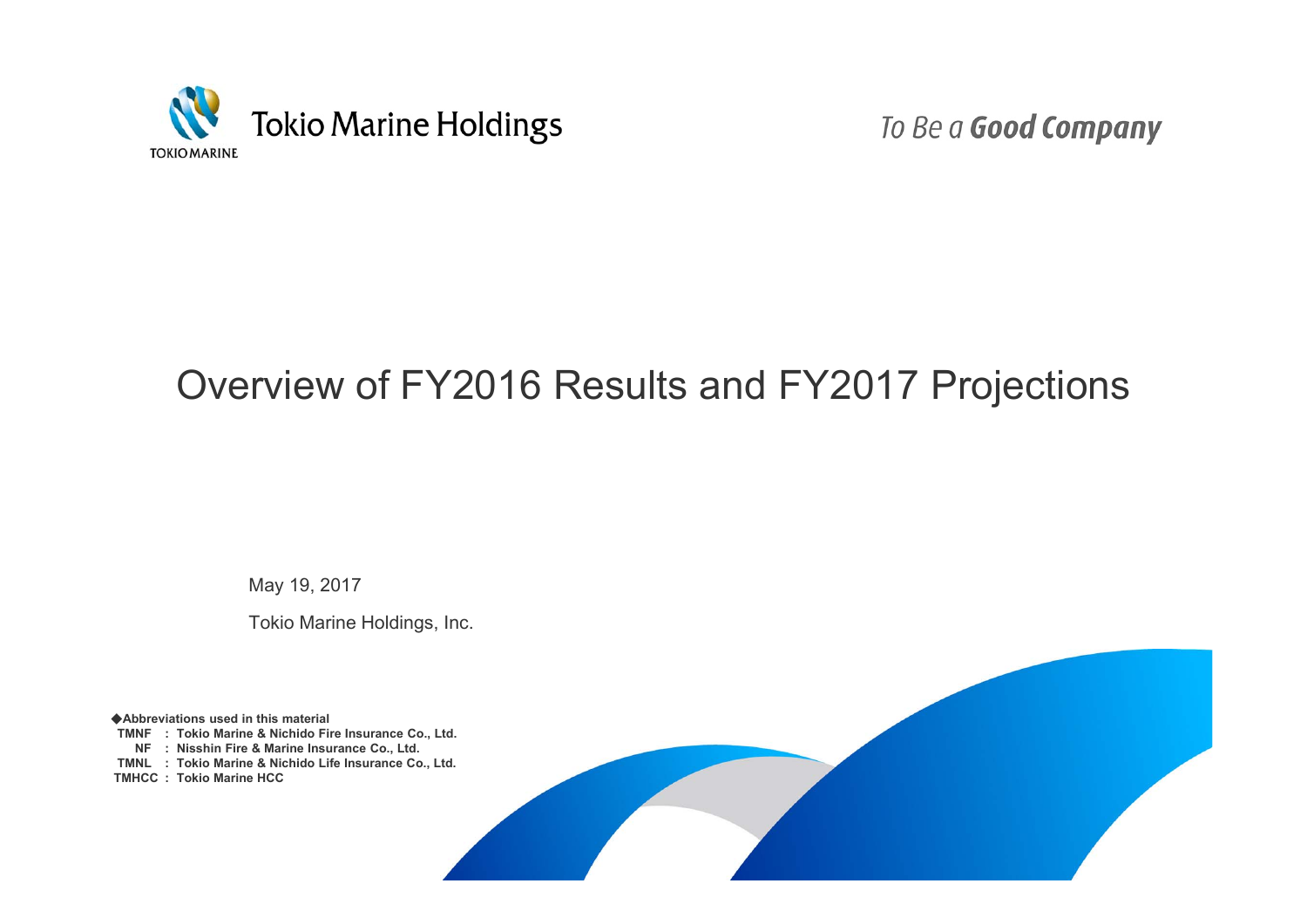# **Table of Contents**



| <b>I. FY2016 Results</b>                                                       |                                                                                                                              |                                                                     |           | <b>II. FY2017 Projections</b>                                                                                                                                                              |                                                          |
|--------------------------------------------------------------------------------|------------------------------------------------------------------------------------------------------------------------------|---------------------------------------------------------------------|-----------|--------------------------------------------------------------------------------------------------------------------------------------------------------------------------------------------|----------------------------------------------------------|
| <b>Consolidated Results</b><br>$\bullet$<br>Overview<br><b>Ordinary Profit</b> |                                                                                                                              | $\cdots$ 3<br>$\cdots$ 4                                            |           | <b>Consolidated Projections</b><br>Overview<br><b>Ordinary Profit</b>                                                                                                                      | $\cdots$ 18<br>$\cdots$ 19                               |
| <b>Adjusted Net Income</b><br>$\bullet$<br>Adjusted Net Income                 |                                                                                                                              | $\cdots 5$                                                          | $\bullet$ | <b>Adjusted Net Income</b><br>- FY2017 Projections                                                                                                                                         | $\cdots$ 20                                              |
| <b>Domestic Non-Life</b><br>$\bullet$<br><b>NF Financial Results</b>           | <b>TMNF Financial Results</b><br><b>TMNF Combined Ratio</b><br>TMNF NPW & Loss Ratio<br><b>TMNF Asset Management Results</b> | $\cdots$ 6<br>$\cdots$ 7<br>$\cdots$ 8<br>$\cdots$ 9<br>$\cdots$ 10 | $\bullet$ | <b>Domestic Non-Life</b><br><b>TMNF FY2017 Financial Projections</b><br><b>TMNF Combined Ratio</b><br>$\overline{\phantom{0}}$<br>TMNF NPW & Loss Ratio<br>NF FY2017 Financial Projections | $\cdots$ 21<br>$\cdots$ 22<br>$\cdots$ 23<br>$\cdots$ 24 |
| <b>Domestic Life</b><br>$\bullet$                                              | <b>TMNL Financial Results</b>                                                                                                | $\cdots$ 11                                                         | $\bullet$ | <b>Domestic Life</b><br><b>TMNL FY2017 Financial Projections</b>                                                                                                                           | $\cdots$ 25                                              |
| $\bullet$<br>Net Premiums Written<br><b>Business Unit Profits</b>              | <b>International Insurance Business</b><br>North America (Breakdown)                                                         | $\cdots$ 12<br>$\cdots$ 13<br>$\cdots$ 14                           |           | <b>International Insurance Business</b><br>Net Premiums Written<br><b>Business Unit Profits</b><br>North America (Breakdown)<br>÷                                                          | $\cdots$ 26<br>$\cdots$ 27<br>$\cdots$ 28                |
| <b>Business Unit Profits</b><br>$\bullet$<br>FY2016 Results                    | TMNL Supplement on MCEV Increase                                                                                             | $\cdots$ 15<br>$\cdots$ 16                                          | $\bullet$ | <b>Business Unit Profits</b><br><b>Business Unit Profits</b>                                                                                                                               | $\cdots$ 29                                              |
|                                                                                |                                                                                                                              |                                                                     |           | III. Economic Solvency Ratio<br>Economic Solvency Ratio (ESR)<br>$\overline{\phantom{m}}$<br>$-$ ESR as of Mar. 31, 2017                                                                   | $\cdots$ 31<br>$\cdots$ 32                               |

| I  |  |
|----|--|
| ۰, |  |
|    |  |
|    |  |
| ×  |  |
|    |  |
|    |  |
|    |  |
|    |  |
|    |  |
|    |  |
|    |  |
|    |  |
|    |  |
|    |  |
|    |  |
|    |  |
|    |  |
|    |  |
|    |  |
|    |  |
|    |  |
|    |  |
|    |  |
|    |  |
|    |  |
|    |  |
|    |  |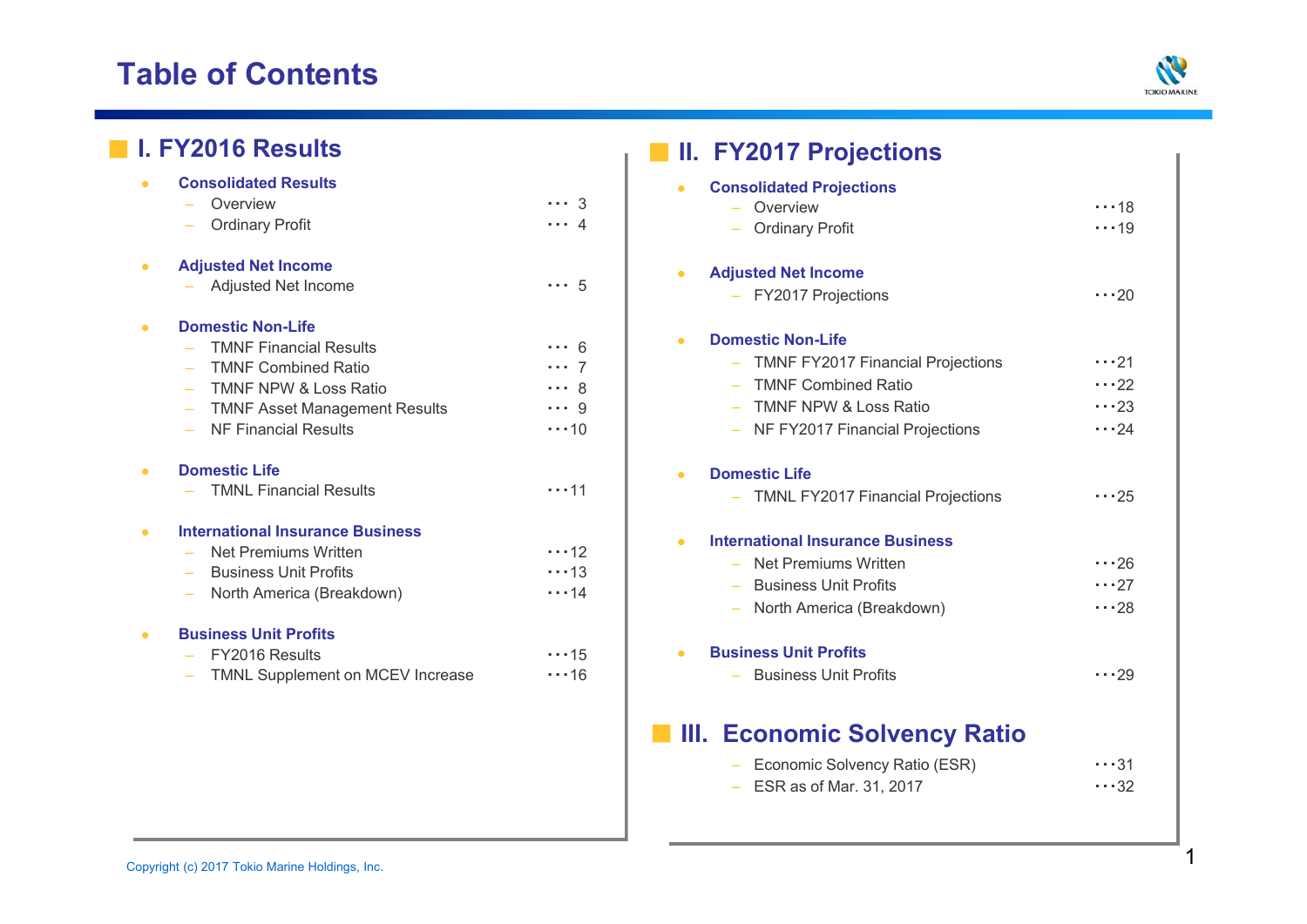

# **I. FY2016 Results**

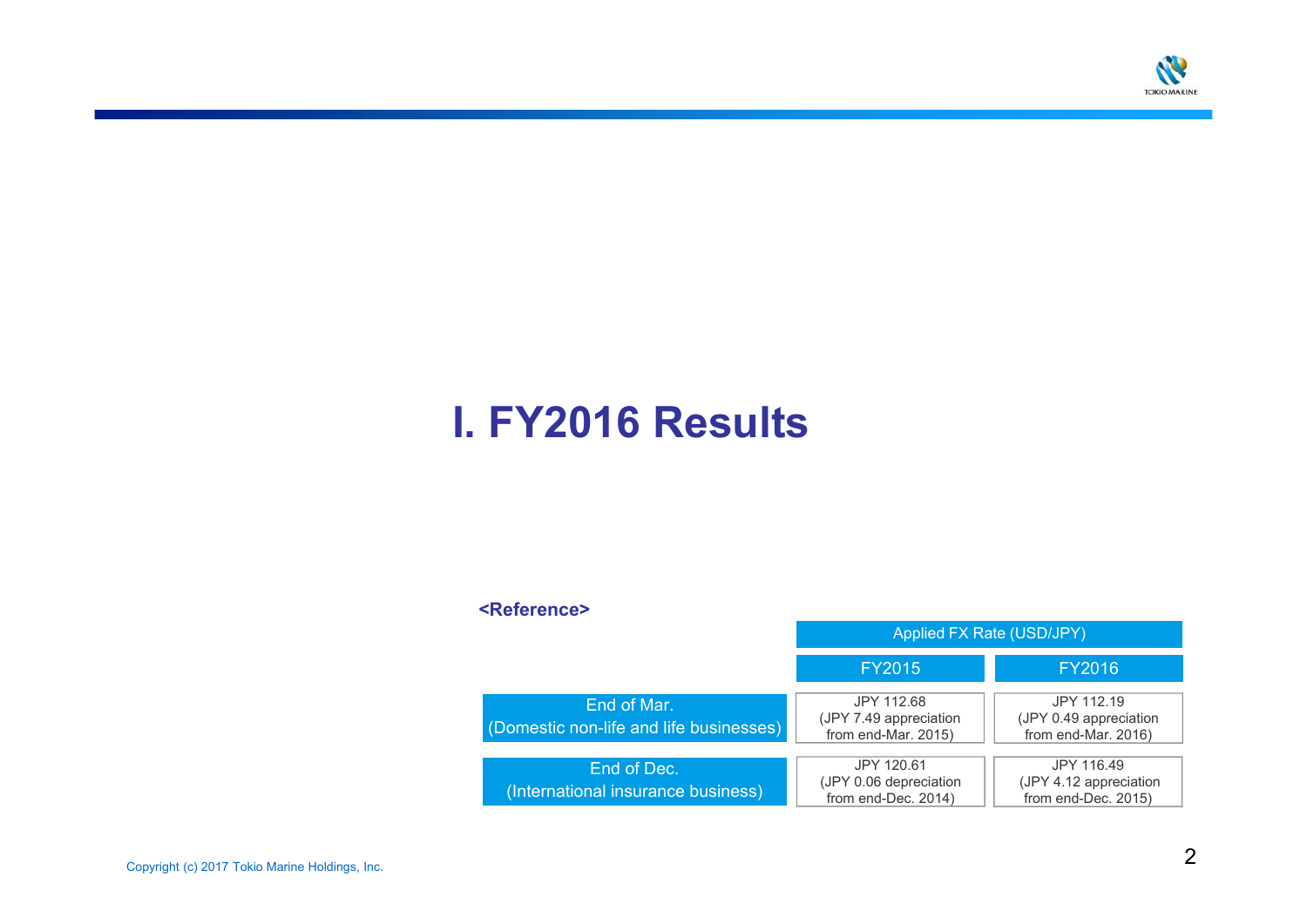#### **FY2016 Results – Consolidated Results – 1**

## **Consolidated Results Overview (1)**

- Net premiums written increased due to TMHCC consolidation, etc. despite a decrease in fire at TMNF
- Life insurance premiums increased due to an increase in in-force policies and a decrease in surrender of variable annuities in domestic life business as well as TMHCC consolidation, etc.
- Ordinary profit and net income attributable to owners of the parent increased due to an increase in underwriting profit in domestic non-life business, etc.
- Adjusted net income, which excludes the effect of provision for catastrophe loss reserves and amortization of goodwill, etc., increased by ¥54.8B YoY to ¥406.7B



Overseas subsidiaries



| <b>[KPI for the Group Total]</b> |       |       |      |          |
|----------------------------------|-------|-------|------|----------|
| ■ Adjusted net income            | 351.9 | 406.7 | 54.8 | $+15.6%$ |

Others (Consolidation adjustments, etc.) - 183.0 - 129.8 53.1

Financial and general the state of the state of the state of the state of the state of the state of the state of the state of the state of the state of the state of the state of the state of the state of the state of the s

...........



YoY

111.5 135.6 24.0 + 21.6%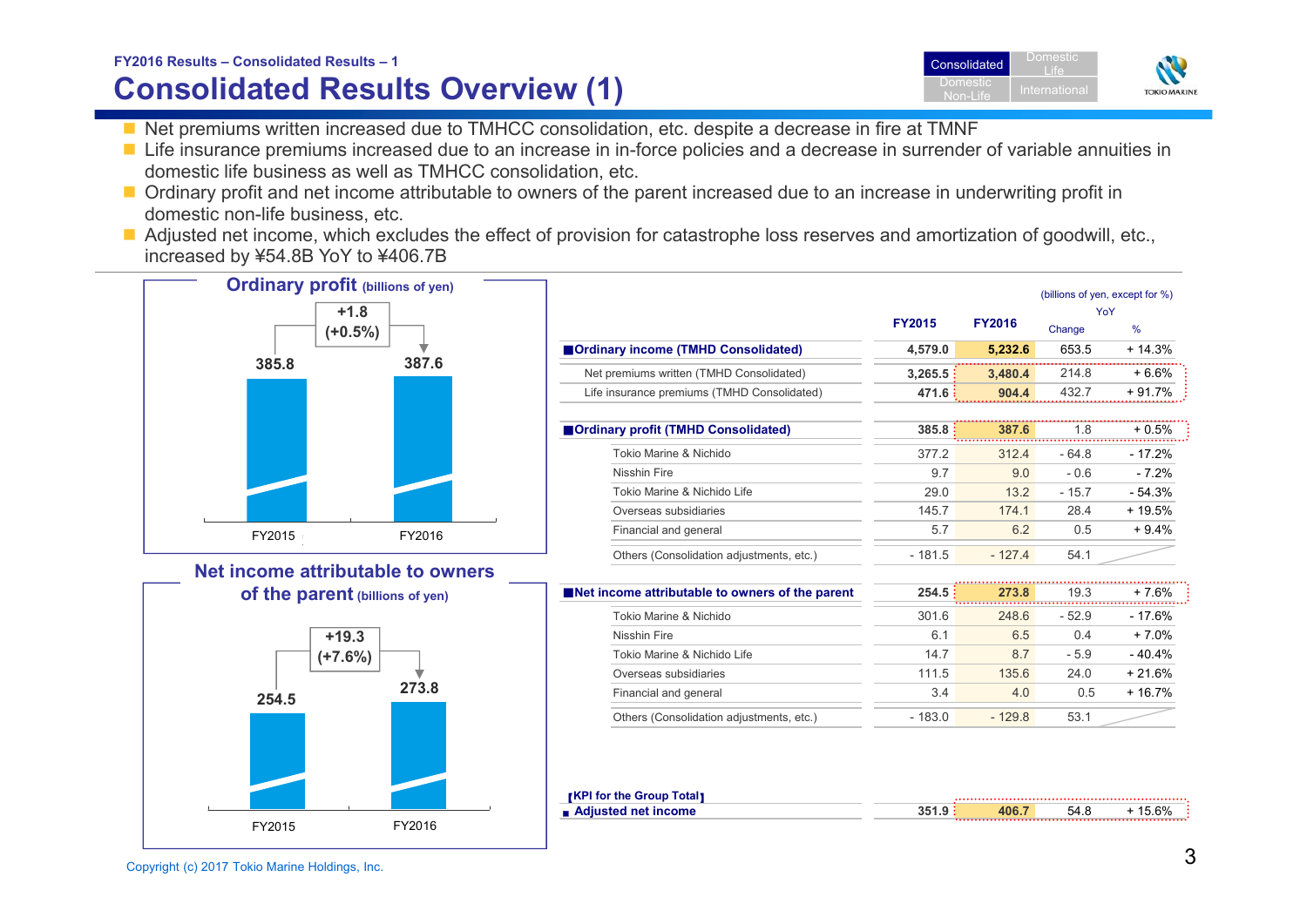#### **FY2016 Results – Consolidated Results – 2**

## **Consolidated Results Overview (2)**



On this page, figures of each business domain are calculated as follows, and they differ from segment information in the Summary Report.

- DNL (Domestic Non-life) : Total of TMNF and NF
- DL (Domestic life) : TMNL
- Ovs (Overseas subsidiaries)
- F&G (Financial & General)
- Adj, etc (Consolidation adjustments, etc.)
	- : Total of the followings: i) purchase method adjustments

ii) amortization of goodwill and negative goodwill iii) others (elimination, etc.)

Domestic **Consolidated** LifeDomestic International<br>Non-Life International **TOKIO MARINE** 

Domestic Non-Life

Decreased mainly due to the following factors at TMNF:

- **A** Increase in underwriting profit mainly due to:
	- i. Increase in net premiums earned
	- ii. Decrease in net incurred losses relating to natural catastrophes
	- iii. Decrease in net provision for catastrophe loss reserves
- **N** Decrease in net investment income and other due to the reversal effect of an increase in dividends income from overseas and domestic subsidiaries in FY2015
- Domestic Life
	- **Decreased due to (i) an increase in business expenses** and (ii) the reversal effect of take down of contingency reserves in FY2015 relating to variable annuities
- Overseas Subsidiaries
	- **7** Increased mainly due to profit contribution from TMHCC consolidation
- Consolidation Adjustments, etc.
	- Negative adjustment decreased due to a decrease in dividends income from consolidated subsidiaries at TMNF despite an increase in amortization of goodwill associated with TMHCC consolidation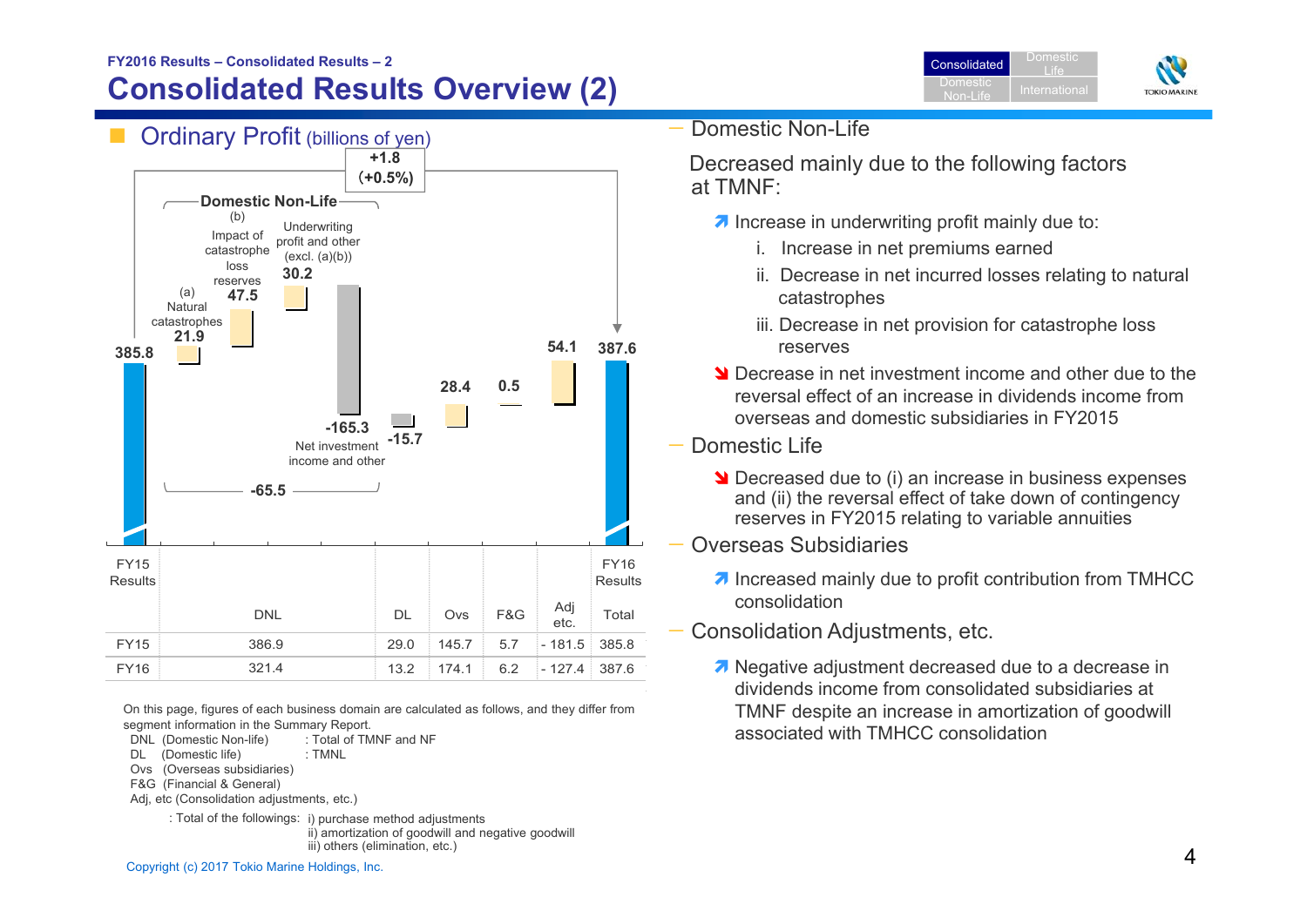## **FY2016 Results - Adjusted Net Income Adjusted Net Income (Group Total)**

## Adjusted Net Income for FY2016 increased by ¥54.8B YoY to ¥406.7B

■ Adjusted ROE increased by 1.8pts YoY to 11.0%

### **• Reconciliation**<sup>1</sup>

| YoY<br><b>FY2015</b><br><b>FY2016</b><br>Note: Factors positive to profit are<br>showed with "plus sians"<br><b>Results</b><br><b>Results</b><br>254.5<br>273.8<br>$+68.9$<br>$+35.1$<br>Provision for catastrophe loss reserves <sup>2</sup><br>Provision for contingency reserves <sup>*2</sup><br>$-0.2$<br>$+1.7$<br>Provision for price fluctuation reserves <sup>*2</sup><br>$+3.7$<br>$+3.9$<br>Gains or losses on sales or valuation of ALM <sup>*3</sup> bonds<br>$-22.6$<br>$+0.6$<br>and interest rate swaps<br>Gains or losses on sales or valuation of fixed assets<br>and business investment equities<br>$-3.5$<br>$+1.8$<br>(FY2015 Results: Gains or losses on sales or valuation of<br>fixed assets)<br>Amortization of goodwill and other intangible fixed<br>$+96.9$<br>$+34.3$<br>assets<br>Other extraordinary gains/losses,<br>$-1.9$<br>$+11.3$<br>valuation allowances, etc.<br>351.9<br>406.7 |                     |      |       | (billions of yen) |
|-------------------------------------------------------------------------------------------------------------------------------------------------------------------------------------------------------------------------------------------------------------------------------------------------------------------------------------------------------------------------------------------------------------------------------------------------------------------------------------------------------------------------------------------------------------------------------------------------------------------------------------------------------------------------------------------------------------------------------------------------------------------------------------------------------------------------------------------------------------------------------------------------------------------------|---------------------|------|-------|-------------------|
| Net income attributable to owners of the parent<br>(consolidated)<br><b>Adjusted Net Income</b>                                                                                                                                                                                                                                                                                                                                                                                                                                                                                                                                                                                                                                                                                                                                                                                                                         |                     |      |       | <b>Change</b>     |
|                                                                                                                                                                                                                                                                                                                                                                                                                                                                                                                                                                                                                                                                                                                                                                                                                                                                                                                         |                     |      |       | 19.3              |
|                                                                                                                                                                                                                                                                                                                                                                                                                                                                                                                                                                                                                                                                                                                                                                                                                                                                                                                         |                     |      |       | $-33.8$           |
|                                                                                                                                                                                                                                                                                                                                                                                                                                                                                                                                                                                                                                                                                                                                                                                                                                                                                                                         |                     |      |       | 1.9               |
|                                                                                                                                                                                                                                                                                                                                                                                                                                                                                                                                                                                                                                                                                                                                                                                                                                                                                                                         |                     |      |       | 0.2               |
|                                                                                                                                                                                                                                                                                                                                                                                                                                                                                                                                                                                                                                                                                                                                                                                                                                                                                                                         |                     |      |       | 23.2              |
|                                                                                                                                                                                                                                                                                                                                                                                                                                                                                                                                                                                                                                                                                                                                                                                                                                                                                                                         |                     |      |       | $-5.3$            |
|                                                                                                                                                                                                                                                                                                                                                                                                                                                                                                                                                                                                                                                                                                                                                                                                                                                                                                                         |                     |      |       | 62.6              |
|                                                                                                                                                                                                                                                                                                                                                                                                                                                                                                                                                                                                                                                                                                                                                                                                                                                                                                                         |                     |      |       | $-13.2$           |
|                                                                                                                                                                                                                                                                                                                                                                                                                                                                                                                                                                                                                                                                                                                                                                                                                                                                                                                         |                     |      |       | 54.8              |
|                                                                                                                                                                                                                                                                                                                                                                                                                                                                                                                                                                                                                                                                                                                                                                                                                                                                                                                         | <b>Adjusted ROE</b> | 9.1% | 11.0% | + 1.8pt           |

\*1: Each adjustment is on an after-tax basis

\*2: In case of reversal, it is subtracted from the equation

\*3: ALM: Asset Liability Management. Excluded since it is counter balance of ALM related liabilities

#### — Changes in reconciliation YoY

Catastrophe loss reserves:

**N** Decrease in provision for catastrophe loss reserves mainly due to lowering of provision rate in auto group at TMNF

**Non-Life**

(also decrease in reconciling amount)

#### Gains or losses relating to ALM:

7 Reversal effect of gains on interest rate swap associated with decline of interest rates in FY2015 (increase in reconciling amount)

Amortization of goodwill, etc.:

7 Increase Increase in amortization of goodwill and other intangible fixed assets due to TMHCC consolidation (also increase in reconciling amount)

Other extraordinary gains/losses, etc.:

Sum Reversal effect of reduction of deferred tax assets owing to the decrease in corporate tax rate in FY2015, etc. (decrease in reconciling amount)

#### $\bullet$ **Definition of Adjusted Net Income**



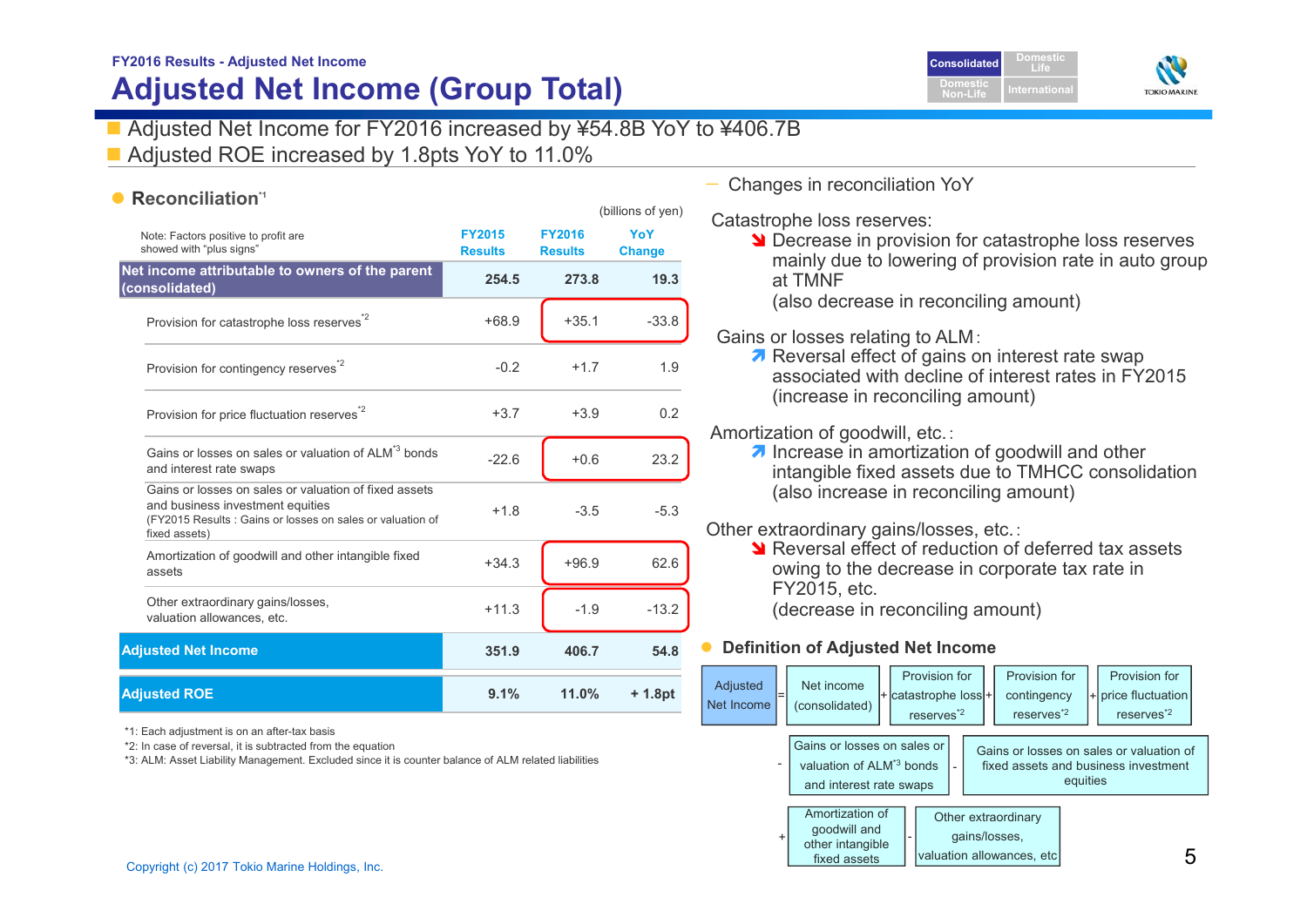

# **Changes in Major P/L Items** (billions of yen)

|                                                                                          | FY2015<br><b>Results</b> | FY2016<br><b>Results</b> | YoY      |
|------------------------------------------------------------------------------------------|--------------------------|--------------------------|----------|
|                                                                                          |                          |                          | Change   |
| <b>Underwriting profit/loss</b>                                                          | 13.8                     | 116.1                    | 102.2    |
| (Underwriting profit/loss: excluding provision/reversal of<br>catastrophe loss reserves) | 107.4                    | 159.1                    | 51.6     |
| Net premiums written (Private insurance)                                                 | 1.844.1                  | 1.831.9                  | $-12.1$  |
| Net premiums earned (Private insurance)                                                  | 1,784.4                  | 1.820.8                  | 36.4     |
| Net incurred losses (Private insurance)*                                                 | $-1,072.4$               | $-1,051.3$               | 21.0     |
| Natural catastrophe losses                                                               | $-73.1$                  | $-53.5$                  | 19.6     |
| Provision/Reversal of foreign currency denominated<br>outstanding claims reserves        | 5.8                      | 0.4                      | $-5.3$   |
| Other than above                                                                         | $-1.005.0$               | $-998.2$                 | 6.8      |
| Business expenses (Private insurance)                                                    | $-600.4$                 | $-599.0$                 | 1.3      |
| Provision/Reversal of catastrophe loss reserves                                          | $-93.6$                  | $-42.9$                  | 50.6     |
| Auto                                                                                     | $-57.1$                  | $-10.4$                  | 46.6     |
|                                                                                          | Fire<br>$-15.3$          | $-15.8$                  | $-0.5$   |
| Net investment income (loss) and other                                                   | 362.0                    | 197.4                    | $-164.6$ |
| Net investment income/loss                                                               | 371.4                    | 217.6                    | $-153.8$ |
| Interest and dividends                                                                   | 278.9                    | 177.8                    | $-101.1$ |
| Dividends from foreign stocks                                                            | 151.9                    | 65.8                     | $-86.1$  |
| Gains/Losses on sales of securities                                                      | 116.6                    | 89.1                     | $-27.5$  |
| Impairment losses on securities                                                          | $-1.3$                   | $-0.9$                   | 0.3      |
| Gains/Losses on derivatives                                                              | 31.5                     | 1.4                      | $-30.1$  |
| <b>Ordinary profit/loss</b>                                                              | 377.2                    | 312.4                    | $-64.8$  |
| <b>Extraordinary gains/losses</b>                                                        | $-12.2$                  | 2.0                      | 14.3     |
| <b>Net income/loss</b>                                                                   | 301.6                    | 248.6                    | $-52.9$  |

\*Including loss adjustment expenses

1. Plus and minus of the figures in the above table correspond to positive and negative to profit respectively 2. Private insurance includes all lines excluding compulsory automobile liability insurance and

residential earthquake insurance

## — Underwriting Profit

Increased by ¥102.2B YoY to ¥116.1B mainly due to the following factors:

- Net premiums written (Private insurance):
	- **S** Fire: Decreased mainly due to (i) a decline in unit premiums associated with shortening of insurance period for long-term policies in Oct. 2015 and (ii) the reversal effect of an increase in FY2015 due to policy review by customers before the product revisions
	- A Auto: Increased mainly due to product and rate revisions in the past as well as an increase in the number of policies

(See p.8 for details)

- Net incurred losses (Private insurance):
	- **7** Decrease in net incurred losses relating to natural catastrophes
	- **If** Increase in provision for foreign currency denominated outstanding claims reserves as the appreciation of the yen from the end of Mar. 2016 to the end of Mar. 2017 was smaller than that from the end of Mar. 2015 to the end of Mar. 2016
	- 7 The <i>Reversal effect of an increase in net incurred losses in FY2015 relating to</i> large losses, etc.
- **Business expensed (Private insurance):** 
	- **7** Decrease in commissions mainly due to premiums decrease in fire
- **Catastrophe loss reserves:** 
	- **7** Decrease in net provision mainly due to the lowering of the provision rate in auto group

— Net Investment Income and Other (See p.9 for details) Decreased by ¥164.6B YoY to ¥197.4B due to a decrease in gains/losses on derivatives and gains/losses on sales of securities as well as a decrease in dividends income from subsidiaries

### Net Income

Decrease by ¥52.9B YoY to ¥248.6B due to the factors above despite an increase in extraordinary gains/losses

<sup>(</sup>Notes)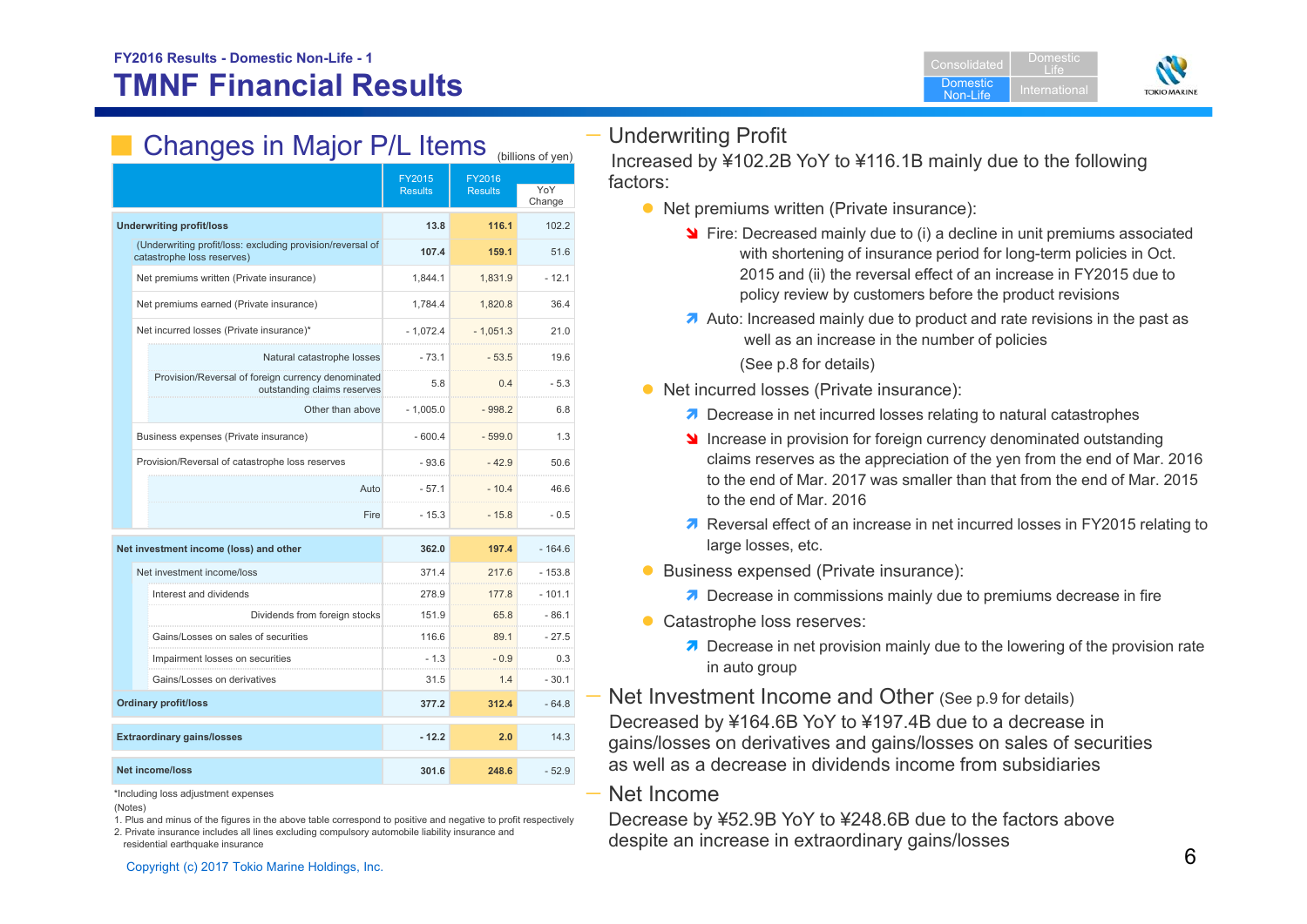## **FY2016 Results - Domestic Non-Life - 2 TMNF Combined Ratio**

**Consolidated Domestic** Non-LifeDomestic Life



## Combined Ratio (Private insurance: E/I basis)



|  |                             | FY2014         | FY2015         | <b>FY2016</b>  |               |
|--|-----------------------------|----------------|----------------|----------------|---------------|
|  |                             | <b>Results</b> | <b>Results</b> | <b>Results</b> | YoY<br>Change |
|  | <b>Net premiums written</b> | 1,758.9        | 1,844.1        | 1,831.9        | $-12.1$       |
|  | Net incurred losses*        | 995.0          | 1,072.4        | 1,051.3        | $-21.0$       |
|  | <b>Business expenses</b>    | 566.1          | 600.4          | 599.0          | - 1.3         |
|  | Corporate expenses          | 219.2          | 233.4          | 234.3          | 0.8           |
|  | Agency commissions          | 346.9          | 367.0          | 364.7          | $-2.2$        |
|  | (Reference)                 |                |                |                |               |

**89.8% 89.2% 89.6%** 0.5pt **57.6% 56.6% 56.9%** 0.3pt  **Private insurance W/P combined ratio\* Private insurance W/P loss ratio\***

※( ): YoY Change

## – E/I Basis Loss Ratio

E/I basis loss ratio improved by 2.4 points YoY to 57.7% mainly due to:

- ◯ Decrease in net incurred losses relating to natural catastrophes
- **Increase in provision for foreign currency** denominated outstanding claims reserves as the appreciation of the yen from the end of Mar. 2016 to the end of Mar. 2017 was smaller than that from the end of Mar. 2015 to the end of Mar. 2016
- 7 Reversal effect of large losses in FY2015

## Expense Ratio

Worsened by 0.1 points YoY to 32.7% due to a decrease in net premiums written despite a decrease in business expenses

\* Including loss adjustment expenses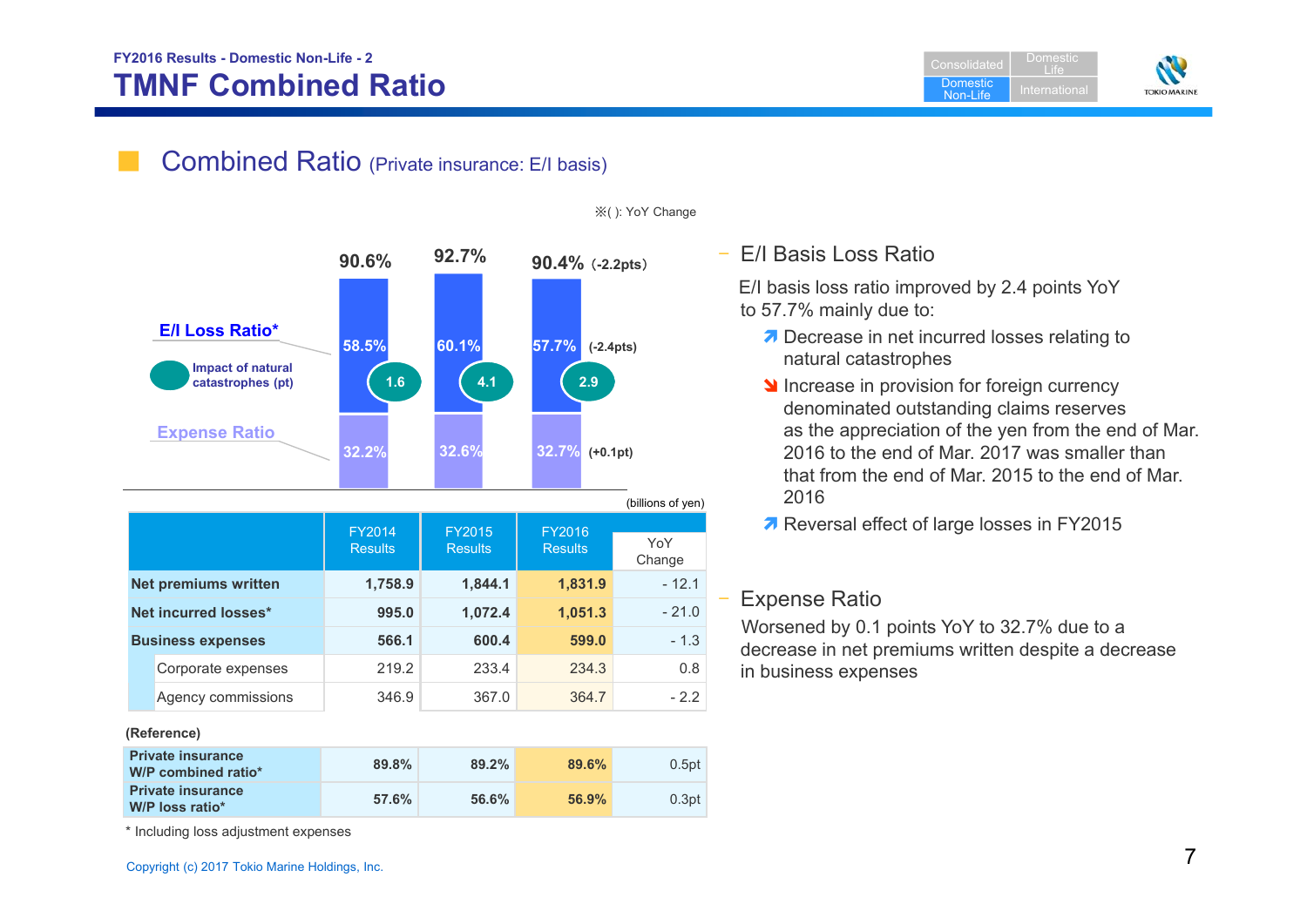**Consolidated Domestic** Non-LifeDomesticLife



## ■ Net Premiums Written by Line

| (billions of yen, except for %)          |                          |                          |         |          |  |
|------------------------------------------|--------------------------|--------------------------|---------|----------|--|
|                                          | FY2015<br><b>Results</b> | FY2016<br><b>Results</b> | YoY     |          |  |
|                                          |                          |                          | Change  | %        |  |
| Fire                                     | 303.4                    | 272.2                    | $-31.1$ | $-10.3%$ |  |
| <b>Marine</b>                            | 66.2                     | 58.9                     | $-7.2$  | $-10.9%$ |  |
| P.A.                                     | 175.2                    | 172.2                    | $-3.0$  | $-1.8%$  |  |
| Auto                                     | 1,030.7                  | 1,051.3                  | 20.6    | 2.0%     |  |
| CALI                                     | 282.6                    | 282.7                    | 0.0     | 0.0%     |  |
| Other                                    | 269.9                    | 278.6                    | 8.6     | 3.2%     |  |
| <b>Total</b>                             | 2,128.3                  | 2,116.1                  | $-12.1$ | $-0.6%$  |  |
| <b>Private insurance</b><br><b>Total</b> | 1,844.1                  | 1,831.9                  | $-12.1$ | $-0.7%$  |  |

## ■ E/I Loss Ratio by Line

|                                          | <b>FY2015</b>  | FY2016         |               |
|------------------------------------------|----------------|----------------|---------------|
|                                          | <b>Results</b> | <b>Results</b> | YoY<br>Change |
| Fire                                     | 60.4%          | 54.1%          | $-6.3pt$      |
| Marine                                   | 64.9%          | 50.5%          | $-14.3pt$     |
| P.A.                                     | 52.2%          | 50.7%          | $-1.5pt$      |
| Auto                                     | 60.5%          | 60.2%          | $-0.3pt$      |
| Other                                    | 62.1%          | 57.8%          | $-4.4pt$      |
| <b>Private insurance</b><br><b>Total</b> | 60.1%          | 57.7%          | $-2.4pt$      |

## – Major Factors of Changes in NPW

Fire: Decreased mainly due to:

(i) a decline in unit premiums associated with shortening of insurance period for long-term policies in Oct. 2015 and (ii) the reversal effect of an increase in FY2015 due to policy review by customers before the product revisions

- Marine: Decreased mainly due to the appreciation of the yen
- P.A.: Decreased mainly due to shift of P.A. insurance for employment injury into the "Other" category despite revenue growth in major contracts
- Auto: Increased mainly due to product and rate revisions in the past as well as an increase in the number of policies
- Other: Increased mainly due to premium shift from "P.A." category and an increase in Japan despite a decrease in foreign currency denominated contracts owing to the stronger yen
- Major Factors of Changes in E/I Loss Ratio
- $\bullet$  Fire: Improved mainly due to a decrease in net incurred losses relating to natural catastrophes
- Marine: Improved due to the reversal effect of large losses in FY2015
- Auto: Improved mainly due to the reversal effect of an increase in net incurred losses in FY2015 relating to accidents occurred in past fiscal years
- Other: Improved mainly due to the reversal effect of large losses in FY2015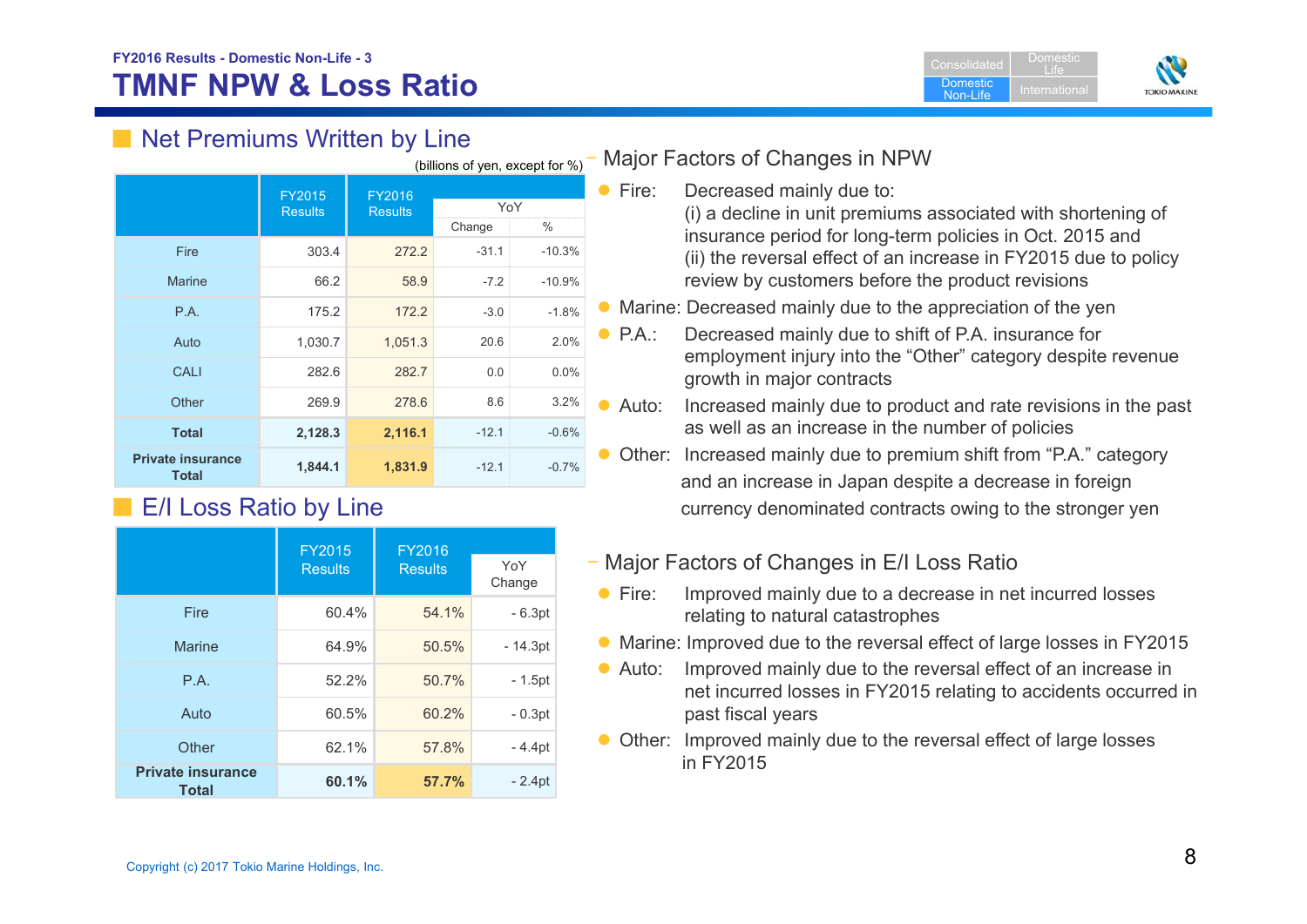

## **TMNF Net Investment Income and Other**

| (billions of yen)               |                                                      |                                 |                                 |               |
|---------------------------------|------------------------------------------------------|---------------------------------|---------------------------------|---------------|
|                                 |                                                      | <b>FY2015</b><br><b>Results</b> | <b>FY2016</b><br><b>Results</b> | YoY<br>Change |
| Net investment income and other |                                                      | 362.0                           | 197.4                           | $-164.6$      |
|                                 | <b>Net investment income</b>                         | 371.4                           | 217.6                           | $-153.8$      |
|                                 | Net interest and dividends income                    | 229.2                           | 132.5                           | $-96.7$       |
|                                 | Interest and dividends                               | 278.9                           | 1778                            | $-101.1$      |
|                                 | Dividends from domestic stocks                       | 65.4                            | 54.9                            | $-10.5$       |
|                                 | Dividends from foreign stocks                        | 151.9                           | 65.8                            | $-86.1$       |
|                                 | Income from domestic bonds                           | 27.6                            | 25.6                            | $-1.9$        |
|                                 | Income from foreign bonds                            | 6.2                             | 5.5                             | $-0.6$        |
|                                 | Income from other domestic securities* <sup>1</sup>  | 1.1                             | 0.0                             | $-1.1$        |
|                                 | Income from other foreign securities*2               | 14.0                            | 147                             | 0.7           |
|                                 | Transfer of investment income<br>on deposit premiums | $-49.6$                         | $-45.3$                         | 4.3           |
|                                 | <b>Net capital gains</b>                             | 142.1                           | 85.1                            | $-57.0$       |
|                                 | Gains/Losses on sales of securities                  | 116.6                           | 89.1                            | $-27.5$       |
|                                 | Impairment losses on securities                      | $-1.3$                          | $-0.9$                          | 0.3           |
|                                 | Gains/Losses on derivatives                          | 31.5                            | 1.4                             | $-30.1$       |
|                                 | Other investment income and expenses                 | $-6.3$                          | $-2.7$                          | 3.5           |
| Others                          |                                                      | 1.5                             | $-16$                           | $-3.2$        |
|                                 | Other ordinary income and expenses                   | $-9.4$                          | $-20.2$                         | $-10.7$       |

\*1. Income from domestic securities excluding domestic stocks and domestic bonds

\*2. Income from foreign securities excluding foreign stocks and foreign bonds

Note: Plus and minus of the figures in the above table correspond to positive and negative to profit respectively

## ■ Sales of Business-Related Equities



Copyright (c) 2017 Tokio Marine Holdings, Inc.

- Net investment income and other decreased by ¥164.6B YoY to ¥197.4B
	- $\bullet$  Net interest and dividends income Decreased by ¥96.7B YoY to ¥132.5B mainly due to the following factors:
		- Dividends from domestic stocks:
			- $\checkmark$  Reversal effect of an increase in dividends income from domestic subsidiaries in FY2015
		- **N** Dividends from foreign stocks:
			- $\checkmark$  Reversal effect of an increase in dividends income from overseas subsidiaries relating to financing TMHCC acquisition in FY2015
	- $\bullet$ Net capital gains

Decreased by ¥57.0B YoY to ¥85.1B mainly due to the following factors:

- State Gains/Losses on sales of securities:
	- $\checkmark$  Reversal effect of a temporary increase in gains on sales of foreign securities in FY2015
- Stains/Losses on derivatives:
	- $\checkmark$  Market value changes in derivative contracts for hedging purpose
- Sales of business-related equities decreased by ¥5B YoY to ¥117R
- Gains relating to sales of business-related equities for FY2016 was ¥85B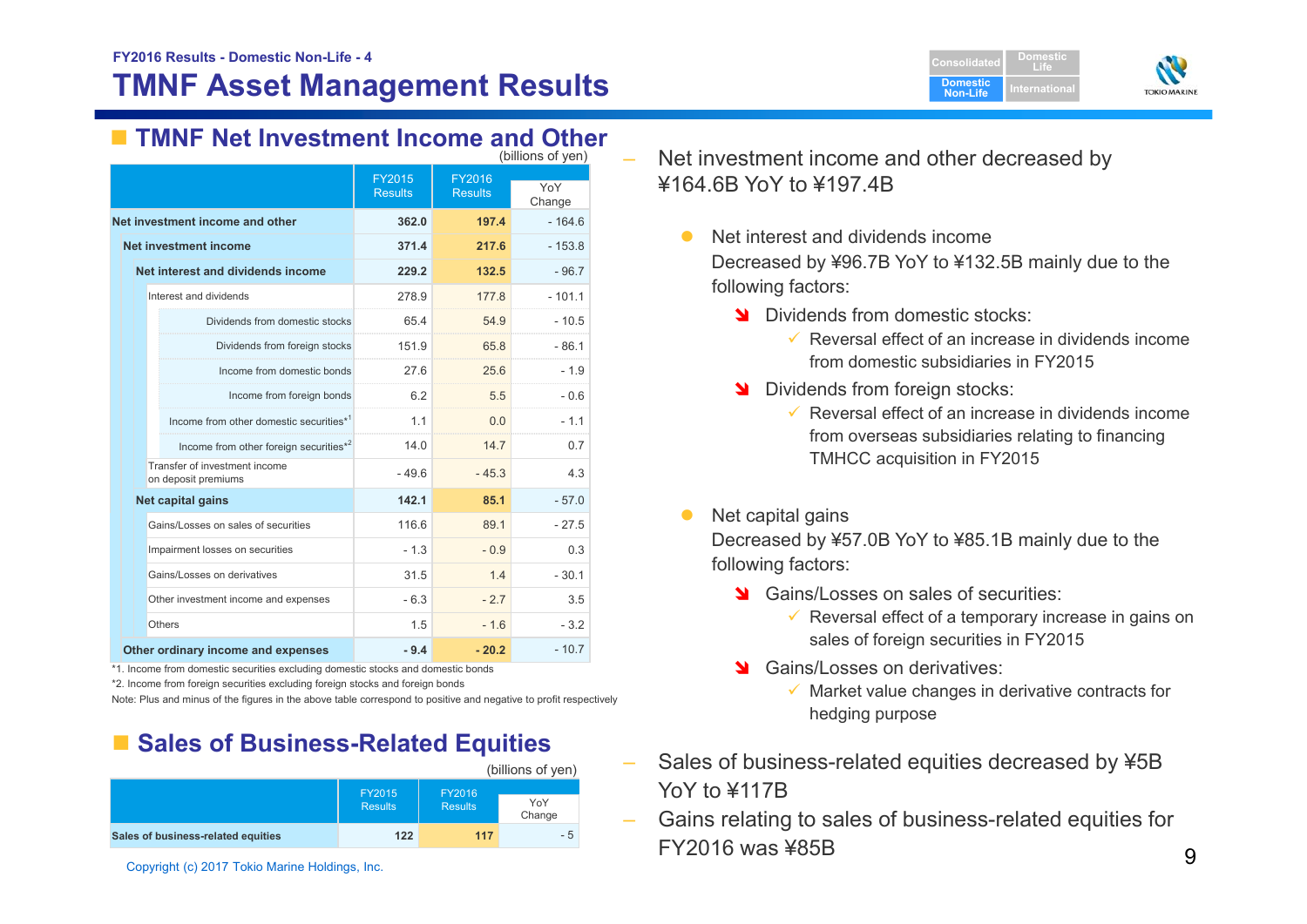## **NF Financial Results**





## **Change in Major P/L Items**

| (billions of yen)                                                                        |                          |                          |               |  |
|------------------------------------------------------------------------------------------|--------------------------|--------------------------|---------------|--|
|                                                                                          | FY2015<br><b>Results</b> | FY2016<br><b>Results</b> | YoY<br>Change |  |
| <b>Underwriting profit/loss</b>                                                          | 7.8                      | 8.1                      | 0.2           |  |
| (Underwriting profit/loss: excluding<br>provision/reversal of catastrophe loss reserves) | 10.6                     | 13.9                     | 3.3           |  |
| Net premiums written (Private insurance)                                                 | 118.0                    | 120.2                    | 2.2           |  |
| Net premiums earned (Private insurance)                                                  | 120.4                    | 121.3                    | 0.9           |  |
| Net incurred losses (Private insurance)*                                                 | $-67.7$                  | $-66.5$                  | 1.2           |  |
| Natural catastrophe losses                                                               | $-4.1$                   | $-1.7$                   | 2.3           |  |
| Other than above                                                                         | $-63.6$                  | $-64.7$                  | $-1.1$        |  |
| Business expenses (Private insurance)                                                    | $-40.6$                  | $-41.7$                  | $-1.1$        |  |
| Provision/Reversal of catastrophe loss reserves                                          | $-2.7$                   | $-5.8$                   | $-3.0$        |  |
| Fire                                                                                     | 21                       | $-0.8$                   | $-3.0$        |  |
| Auto                                                                                     | $-4.1$                   | $-4.1$                   | $-0.0$        |  |
| Net investment income (loss) and other                                                   | 1.9                      | 1.2                      | $-0.7$        |  |
| Net investment income/loss                                                               | 2.1                      | 2.0                      | $-0.1$        |  |
| Interest and dividends                                                                   | 4.7                      | 4.3                      | - 0.4<br>.    |  |
| Gains/Losses on sales of securities                                                      | 0.1                      | $-0.0$                   | - 0.2         |  |
| Impairment losses on securities                                                          | $-0.5$                   | $-0.0$                   | 0.5           |  |
| <b>Ordinary profit/loss</b>                                                              | 9.7                      | 9.0                      | $-0.6$        |  |
| <b>Extraordinary gains/losses</b>                                                        | 0.2                      | 0.1                      | $-0.0$        |  |
| <b>Net income/loss</b>                                                                   | 6.1                      | 6.5                      | 0.4           |  |
| Loss ratio (Private insurance, E/I basis)*                                               | 56.3%                    | 54.8%                    | $-1.5pt$      |  |
| <b>Expense ratio</b> (Private insurance)                                                 | 34.4%                    | 34.7%                    | 0.3pt         |  |
| E/I Combined ratio (Private insurance)*                                                  | 90.7%                    | 89.5%                    | $-1.2pt$      |  |

\* Including loss adjustment expenses

1. Plus and minus of the figures in the above table correspond to positive and negative to profit respectively

2. Private insurance includes all lines excluding compulsory automobile liability insurance and residential earthquake insurance

## — Underwriting Profit

Increased by ¥0.2B YoY to ¥8.1B mainly due to the following factors:

- Net premiums written (Private insurance)
	- **7** Increase in specialty insurance mainly in liability and workers' compensation
	- **7** Decrease in premiums ceded in fire
- Net incurred losses (Private insurance)
	- **7** Decrease in net incurred losses relating to natural catastrophes
	- **If** Increase in unit claims cost for property damage liability in auto
- Catastrophe loss reserves
	- **N** Reversal effect of the taken down in fire in FY2015

#### — Net Investment Income and Other

Decreased by ¥0.7B YoY to ¥1.2B due to a decrease in interest and dividends income, etc.

#### — Net Income

In addition to the above, as a result of adjustment of income taxes, etc. increased by ¥0.4B YoY to ¥6.5B

<sup>(</sup>Notes)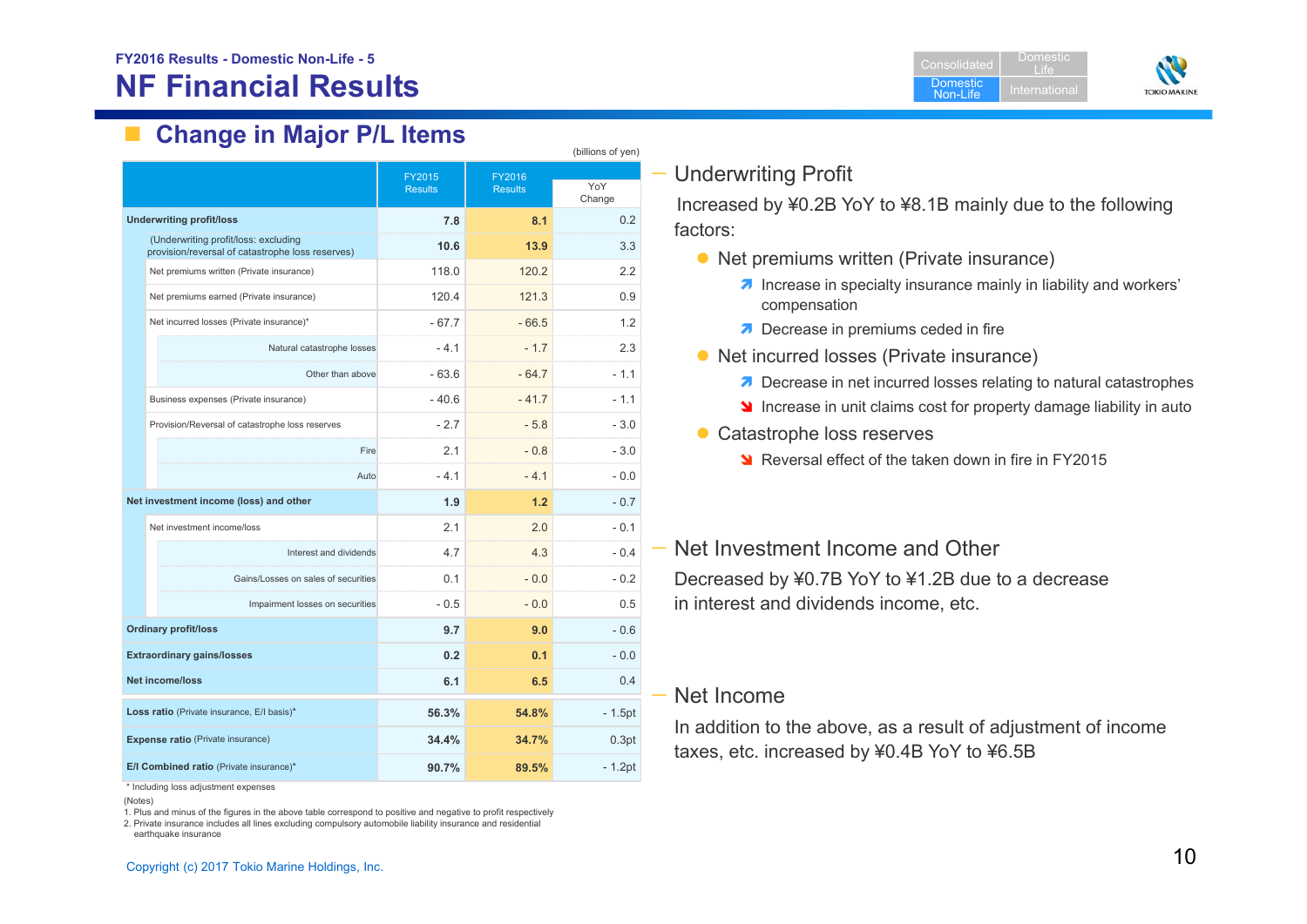

## ■ **Annualized Premiums (ANP)**

|  |                                          |                |                |        | (billions of yen) |
|--|------------------------------------------|----------------|----------------|--------|-------------------|
|  |                                          | <b>FY2015</b>  | FY2016         |        |                   |
|  |                                          | <b>Results</b> | <b>Results</b> | YoY    |                   |
|  |                                          |                |                | Change | $\%$              |
|  |                                          |                |                |        |                   |
|  | <b>New policies ANP</b>                  | 119.7          | 120.7          | 1.0    | 0.9%              |
|  | excluding long-term saving-type products | 100.4          | 113.5          | 13.0   | 13.0%             |
|  | In-force policies ANP                    | 796.5          | 831.3          | 34.7   | $4.4\%$           |

\* Excluding individual annuity and "*whole life with long-term discount* "

## ■ Key Figures in Financial Accounting

|                   |                              |                                 |                          | (billions of yen) |
|-------------------|------------------------------|---------------------------------|--------------------------|-------------------|
|                   |                              | <b>FY2015</b><br><b>Results</b> | FY2016<br><b>Results</b> | YoY<br>Change     |
|                   | <b>Ordinary income</b>       | 1,054.5                         | 1,005.6                  | $-48.9$           |
|                   | Insurance premiums and other | 819.4                           | 866.7                    | 47.2              |
| <b>Net income</b> |                              | 14.7                            | 8.7                      | $-5.9$            |
|                   | <b>Core operating profit</b> | 25.0                            | 22.3                     | $-2.7$            |

#### – New Policies ANP

- Almost flat YoY despite the impact of suspending the sales of individual annuities
- Excluding long-term saving-type products, increased by 13.0% YoY due to favorable sales of a household income term product and increase in policies due to last minute demand before the revision of the standard interest rate, despite the sales of a new product in FY2015 leveled off YoY
- In-force Policies ANP
	- **Increased by 4.4% YoY due to an increase in new policies** exceeding the decrease in lump-sum payout upon maturities in variable annuities
- Net Income
	- Decreased by ¥5.9B YoY to ¥8.7B mainly due to:
		- i. Increase in business expenses
		- ii. Reversal effect of take down of contingency reserves associated with variable annuities in FY2015
		- iii. Decrease in gains on sales of securities
- Core Operating Profit
	- Excluding the reversal effect of take down of contingency reserves and a decrease in gains on sales of securities, etc. from ordinary profit, decreased by ¥2.7B YoY to ¥22.3B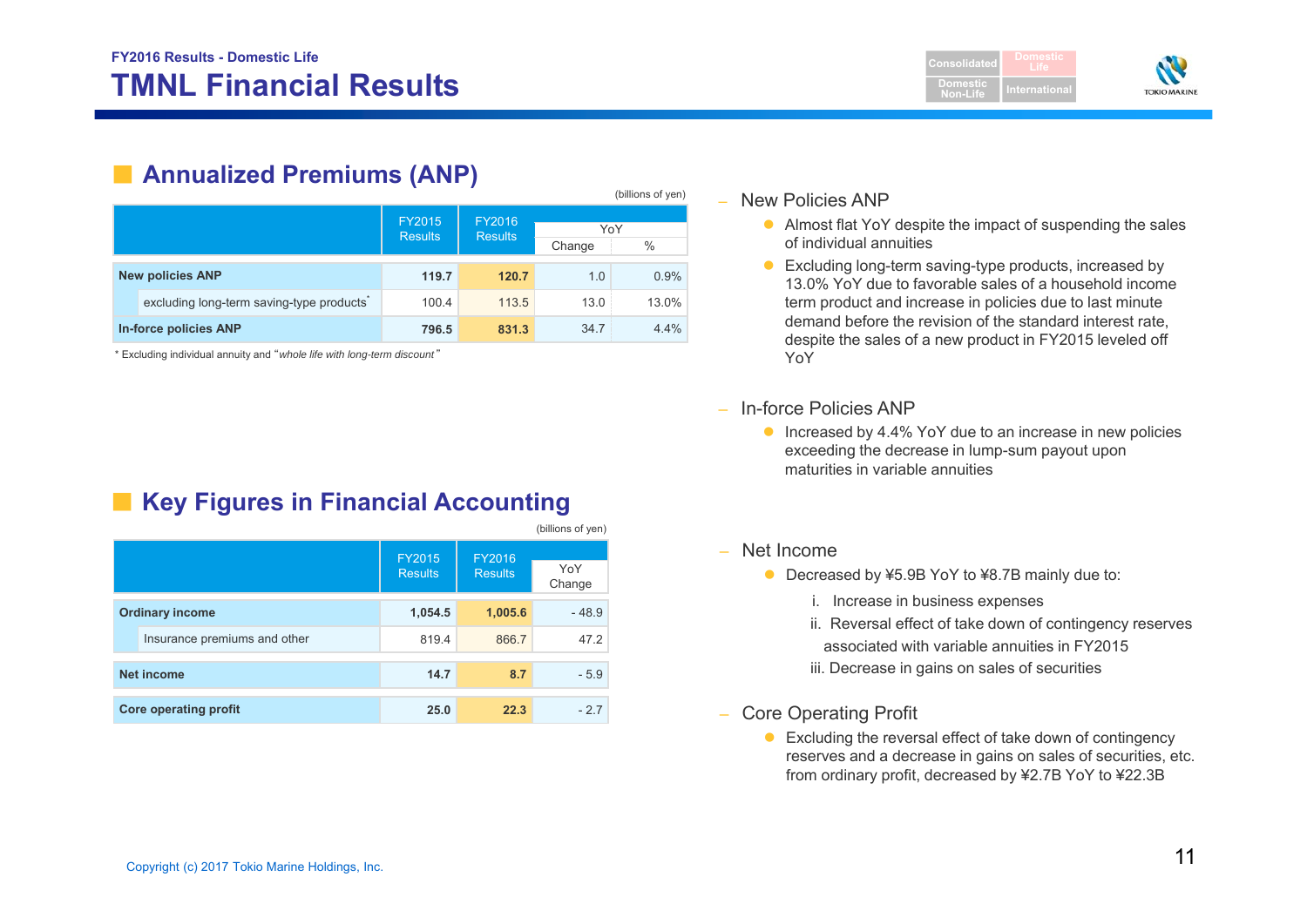# **FY2016 Results - International Insurance Business - 1 Consolidated**

# **Net Premiums Written**

|                 |                                   |                              |                              |         |        | $\sum$                           |  |
|-----------------|-----------------------------------|------------------------------|------------------------------|---------|--------|----------------------------------|--|
|                 |                                   | <b>FY2015</b>                | FY2016                       |         |        |                                  |  |
|                 |                                   | <b>Results</b><br>As of end- | <b>Results</b><br>As of end- | YoY     |        | (Ref.)<br>YoY                    |  |
| Applied FX rate |                                   | Dec. 2015                    | Dec. 2016                    | Change  | $\%$   | (Excluding<br>$FX$ effects) $^2$ |  |
|                 | (USD/JPY)                         | JPY 120.6                    | JPY 116.4                    |         |        |                                  |  |
|                 | North America                     | 665.8                        | 1,031.6                      | 365.7   | 55%    | 60%                              |  |
|                 | Europe                            | 148.4                        | 134.4                        | $-13.9$ | $-9%$  | 12%                              |  |
|                 | South &<br><b>Central America</b> | 102.7                        | 129.6                        | 26.8    | 26%    | 8%                               |  |
|                 | Asia &<br><b>Middle East</b>      | 115.7                        | 116.8                        | 1.0     | 1%     | 7%                               |  |
|                 | Reinsurance                       | 188.3                        | 153.8                        | $-34.5$ | $-18%$ | $-15%$                           |  |
|                 | Total Non-Life <sup>*1</sup>      | 1,221.1                      | 1,566.4                      | 345.3   | 28%    | 33%                              |  |
|                 | Life                              | 82.9                         | 88.0                         | 5.1     | 6%     | 12%                              |  |
|                 | <b>Total</b>                      | 1,304.0                      | 1,654.4                      | 350.4   | 27%    | 32%                              |  |

\*2: Excluding FX effects due to yen conversion \*1: Total Non-Life figures include some life insurance figures of composite overseas subsidiaries

The above figures of International Insurance Business are the total of foreign branches of TMNF, equity method investees, and non-consolidated companies, etc. which are aligned with the disclosure format of our IR materials from before

 $(billione of van event for  $0/2$ )$ 

 Increased by 27% YoY due to contribution from TMHCC and the progress of growth measures in each business segment, etc.

**DomesticNon-Life**

**DomesticLifeInternational**

**TOKIO MARINE** 

 On a local currency basis (excluding the appreciation of the yen), increased by 32% YoY

#### North America

- $\bullet$  TMHCC expanded its specialty insurance products sales mainly in North America and contributed to the growth of international business
- $\bullet$  Philadelphia and Delphi increased mainly due to rate increases in renewal book and an increase in new business book

#### Europe

 $\bullet$  Decreased due to yen's appreciation while increased on a local currency basis due to business expansion at Tokio Marine Kiln, etc.

#### South & Central America

 $\bullet$  Increased mainly due to auto insurance sales growth in Brazil

#### Asia & Middle East

 $\bullet$  Increased mainly due to auto insurance sales growth etc., in Taiwan and India

#### Reinsurance

 $\bullet$  Decreased mainly due to the reversal effect of an increase in multi-year policies in FY2015

#### Life

 $\bullet$  Increased mainly due to sales growth in Singapore and Thailand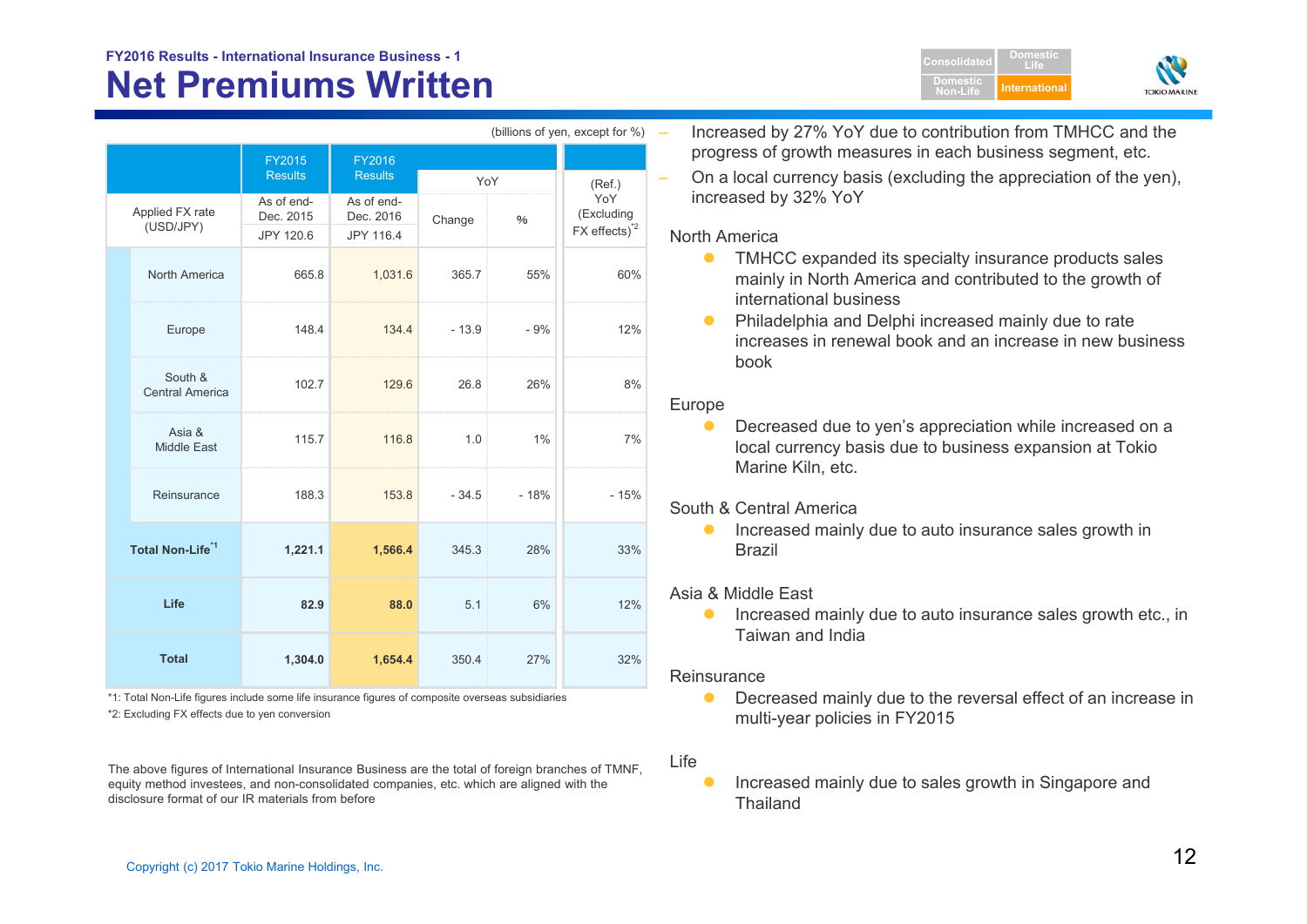# **Business Unit Profits Alternational Department of the International Alternational Department International**

|  |                                   |                          |                          |        |                | (billions of yen, except for %)                              |
|--|-----------------------------------|--------------------------|--------------------------|--------|----------------|--------------------------------------------------------------|
|  |                                   | FY2015<br><b>Results</b> | FY2016<br><b>Results</b> | YoY    |                | (Ref.)                                                       |
|  | Applied FX rate<br>(USD/JPY)      | As of end-<br>Dec. 2015  | As of end-<br>Dec. 2016  | Change | $\%$           | YoY<br>(Excluding<br>$FX$ effects) <sup><math>2</math></sup> |
|  | <b>North America</b>              | JPY 120.6<br>95.6        | JPY 116.4<br>140.2       | 44.6   | 47%            | 52%                                                          |
|  | Europe                            | 8.0                      | 8.9                      | 0.9    | 11%            | 35%                                                          |
|  | South &<br><b>Central America</b> | 5.3                      | 4.4                      |        | $-0.8$ $-16\%$ | $-27%$                                                       |
|  | Asia &<br><b>Middle East</b>      | 14.8                     | 7.5                      | $-7.3$ | $-50%$         | $-44%$                                                       |
|  | Reinsurance                       | 10.6                     | 12.4                     | 1.8    | 17%            | 19%                                                          |
|  | Total Non-Life <sup>*1</sup>      | 134.3                    | 173.2                    | 38.9   | 29%            | 34%                                                          |
|  | Life                              | 0.6                      | 0.1                      | $-0.4$ | $-82%$         | $-79%$                                                       |
|  | <b>Total</b>                      | 131.8                    | 169.5                    | 37.6   | 29%            | 34%                                                          |

\*2: Excluding FX effects due to yen conversion \*1: Total Non-Life figures include some life insurance figures of composite overseas subsidiaries

The above figures of International Insurance Business are the total of foreign branches of TMNF, equity method investees, and non-consolidated companies, etc. which are aligned with the disclosure format of our IR materials from before

 Increased by ¥37.6B YoY (29%) due to contribution from TMHCC and the progress of growth measures in each business segment, etc.

**ConsolidatedDomestic Non-Life**

**DomesticLife**

**TOKIOMARIN** 

 On a local currency basis (excluding the appreciation of the yen), increased by 34% YoY

#### North America

- $\bullet$  TMHCC maintained high profitability and contributed to the growth of international business
- $\bullet$  Philadelphia's profit decreased due to yen's appreciation while increased on a local currency basis due to business expansion and an increase in investment income, etc.
- $\bullet$  Delphi's profit decreased YoY due to an increase in loss ratio, etc., while investment return was increased associated with increased investment asset

#### Europe

 $\bullet$  Increased mainly due to a decrease in large losses and foreign exchange gains despite an increase in natural catastrophe losses

#### South & Central America

 $\bullet$  Decreased mainly due to an increase in loss ratio as a result of large losses etc. in Brazil

#### Asia & Middle East

 $\bullet$  Decreased mainly due to large losses and the reversal effect of temporary factors in FY2015

#### **Reinsurance**

 $\bullet$  Increased due to foreign exchange gains and the reversal effect of a large loss in FY2015, etc.

#### Life

 $\bullet$ Decreased mainly due to the impact of interest rate fluctuation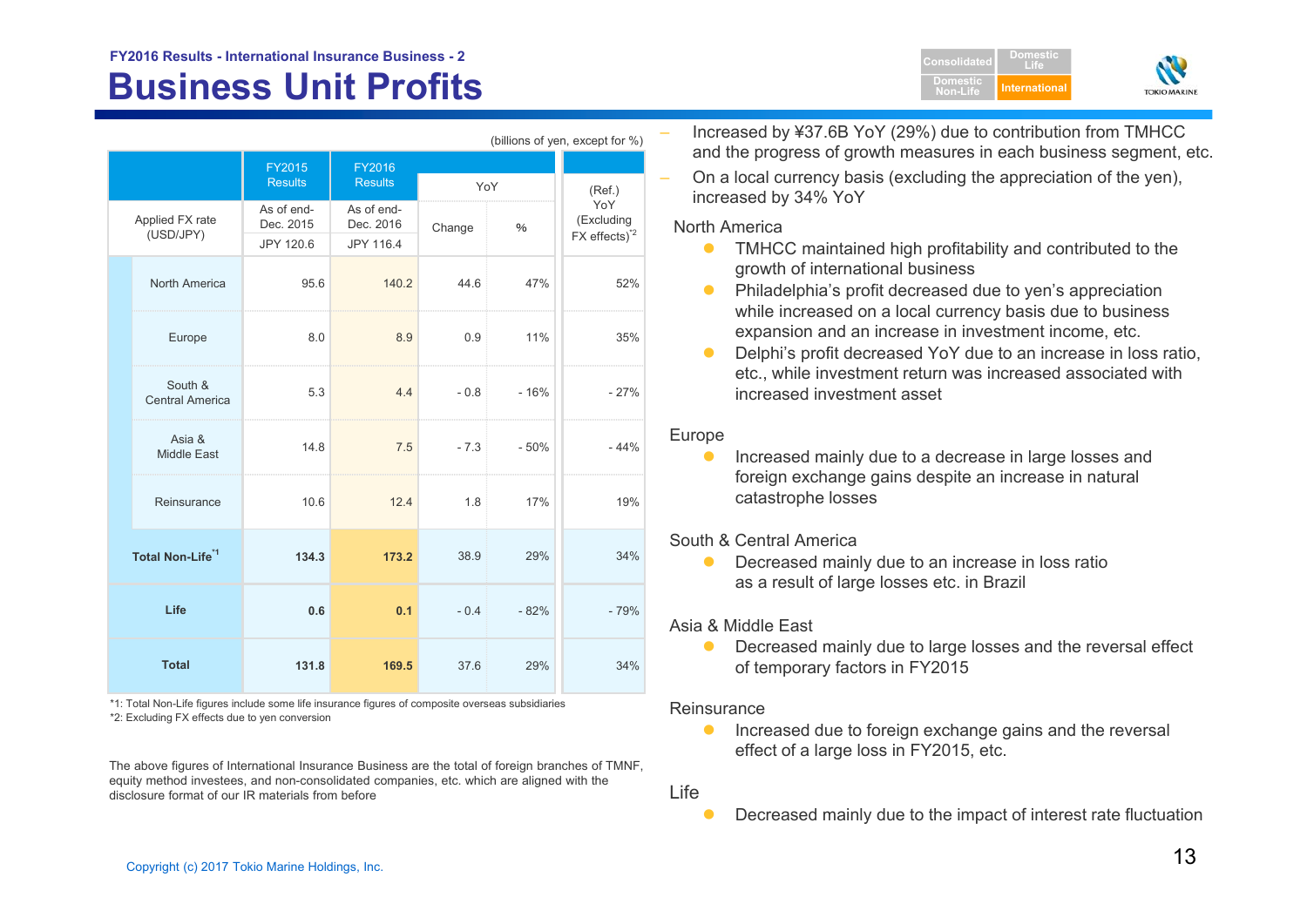



## **Net Premiums Written**

|                 |                         |                         |        |      | (billions of yen, except for %)   |
|-----------------|-------------------------|-------------------------|--------|------|-----------------------------------|
|                 | <b>FY2015</b>           | <b>FY2016</b>           |        |      |                                   |
|                 | <b>Results</b>          | <b>Results</b>          | YoY    |      | (Ref.)                            |
| Applied FX rate | As of end-<br>Dec. 2015 | As of end-<br>Dec. 2016 | Change | $\%$ | YoY<br>(Excluding<br>FX effects)* |
| (USD/JPY)       | JPY 120.6               | JPY 116.4               |        |      |                                   |
| Philadelphia    | 342.3                   | 352.2                   | 9.9    | 3%   | 7%                                |
| Delphi          | 241.3                   | 247.9                   | 6.6    | 3%   | 6%                                |
| <b>TMHCC</b>    |                         | 347.9                   | 347.9  |      |                                   |

\* Excluding FX effects due to yen conversion

## **Business Unit Profits**

(billions of yen, except for %)

|                 | <b>FY2015</b>           | FY2016                  |        |        |                          |
|-----------------|-------------------------|-------------------------|--------|--------|--------------------------|
|                 | <b>Results</b>          | <b>Results</b>          | YoY    |        | (Ref.)                   |
| Applied FX rate | As of end-<br>Dec. 2015 | As of end-<br>Dec. 2016 | Change | $\%$   | YoY<br>(Excluding        |
| (USD/JPY)       | JPY 120.6               | JPY 116.4               |        |        | FX effects) <sup>*</sup> |
| Philadelphia    | 46.4                    | 45.7                    | $-0.7$ | $-2%$  | 2%                       |
| Delphi          | 44.4                    | 39.6                    | $-4.7$ | $-11%$ | - 8%                     |
| <b>TMHCC</b>    | -                       | 49.6                    | 49.6   |        |                          |

\* Excluding FX effects due to yen conversion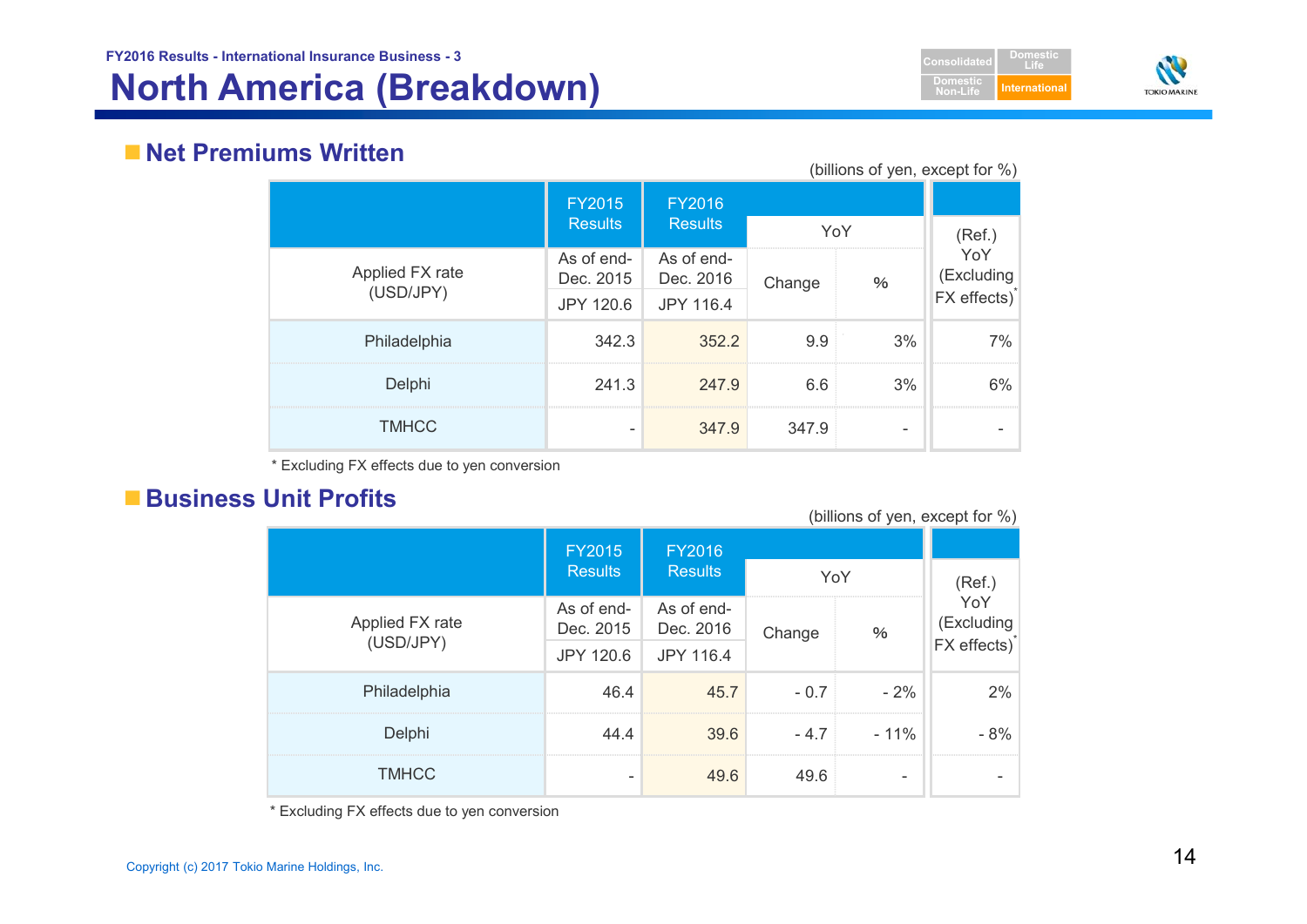## **FY2016 Results – Business Unit Profits -1 Business Unit Profits**



|                            |                                 |                                 | (billions of yen) |
|----------------------------|---------------------------------|---------------------------------|-------------------|
| <b>Business Domain</b>     | <b>FY2015</b><br><b>Results</b> | <b>FY2016</b><br><b>Results</b> | YoY<br>Change     |
| <b>Domestic Non-Life</b>   | 126.0                           | 167.6                           | 41.6              |
| <b>TMNF</b>                | 120.0                           | 160.3                           | 40.3              |
| <b>NF</b>                  | 8.8                             | 10.6                            | 1.8               |
| Other                      | $-2.7$                          | $-3.3$                          | $-0.6$            |
| Domestic Life <sup>1</sup> | $-188.1$                        | 373.5                           | 561.6             |
| <b>TMNL</b>                | $-187.4$                        | 373.5                           | 560.9             |

| <b>International Insurance</b>                                                             | 131.8 | IG9 5 |      |
|--------------------------------------------------------------------------------------------|-------|-------|------|
| North America                                                                              | 95.6  | 1402  |      |
| Europe<br>,我们的人们就会在这里,我们的人们就会在这里,我们的人们就会在这里,我们的人们就会在这里,我们的人们就会在这里,我们的人们就会在这里,我们的人们就会在这里,我们 | 80    | 89    | 9 (  |
| South & Central America                                                                    | 5.3   |       | -በ ጸ |
| Asia & Middle East                                                                         | 14.8  | 7.5   | -7.3 |
| Reinsurance                                                                                | 10.6  | 124   | -8   |
| International Non-Life <sup>72</sup>                                                       | 134.3 | 173.2 |      |
| International Life                                                                         | 0.6   |       |      |
|                                                                                            |       |       |      |

\*1: Excluding capital transactions

 **Financial & General** 

\*2: International Non-Life figures include some life insurance figures of composite overseas subsidiaries

**7.3 6.6 -0.7**

Domestic Non-Life

Increased by ¥41.6B YoY to ¥167.6B mainly due to the factors below at TMNF:

- $\overline{\mathbf{z}}$ Increase in net premiums earned
- $\overline{\phantom{a}}$  Decrease in net incurred losses relating to natural catastrophes
- Reversal effect of an increase in net incurred losses due to large losses in FY2015
- **Increase in provision for foreign currency denominated** outstanding claims reserves

#### Domestic Life

Increased by ¥561.6B YoY to ¥373.5B mainly due to the factors below at TMNL:

- **7** Impact of changes in economic environment (rise in interest rates)
- $\overline{\phantom{a}}$  Changes in definitions in the measurement method of MCEV
- International Insurance

Increased by ¥37.6B YoY to ¥169.5B (see p.13 for details)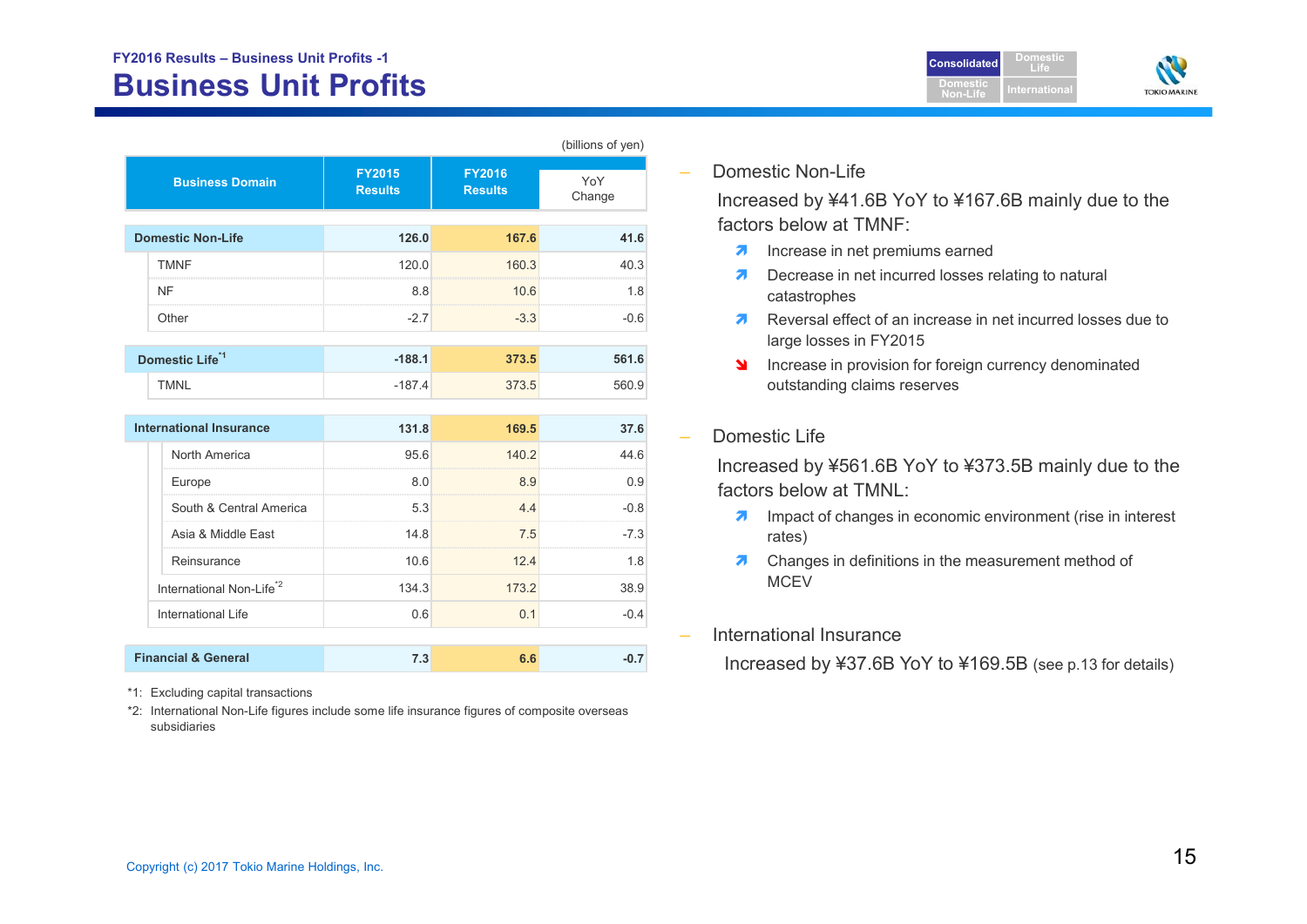## **FY2016 Results – Business Unit Profits -2 TMNL Supplement on MCEV Increase**



# **Business Unit Profits (Increase in MCEV<sup>\*1</sup>)**



| Year-end MCEV <sup>*2</sup> | 811 6 | 1.163.2 |
|-----------------------------|-------|---------|
| MCEV Increase $(1)$ *3      |       | 373.5   |
| MCEV Increase2 *4           |       | 39.5    |

Business Unit Profits

 $\bullet$ 

- The increase in MCEV was ¥373.5B mainly due to changes in definitions in the measurement method and changes in economic environment (rise in interest rates, etc.)
- Value of new business was ¥37.4B due to promoting sales shift to protection-type products

- \*1: Figures are before review by an independent third party
- \*2: Figures are after payment of shareholders' dividends of the prior fiscal year
- \*3: Excluding the effects of payment of shareholders' dividends
- \*4: Excluding the effects of payment of shareholders' dividends, changes in economic environment, and changes in definitions in the measurement method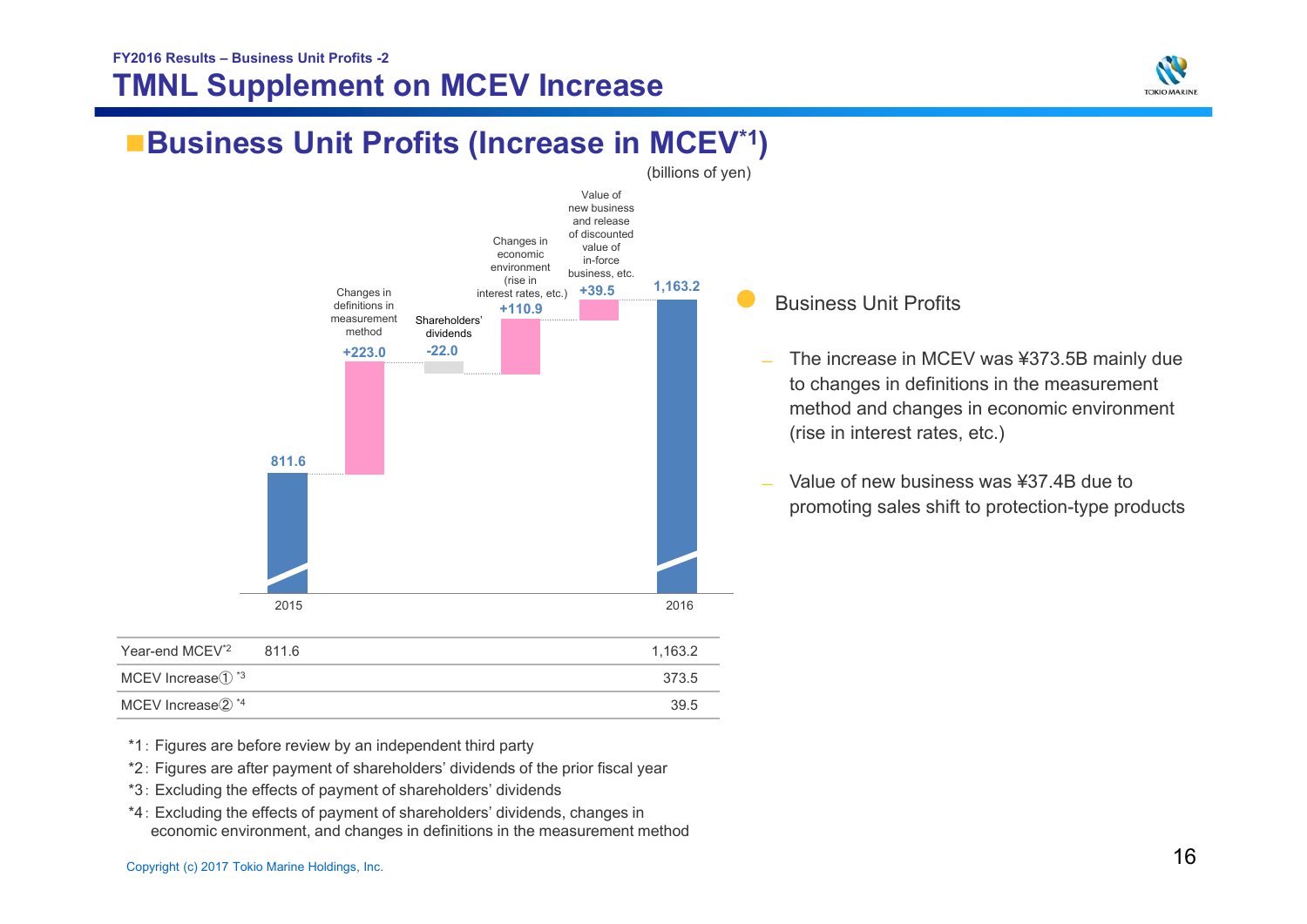

# **II. FY2017 Projections**

#### **<Reference>**

| <b>Assumptions used for FY2017 Full-Year Projections</b> |                                  |  |  |  |
|----------------------------------------------------------|----------------------------------|--|--|--|
| <b>FX</b> rate<br>USD/JPY                                | <b>Nikkei Stock Average</b>      |  |  |  |
| JPY 112.19<br>(end of Mar. 2017)                         | 18,909 yen<br>(end of Mar. 2017) |  |  |  |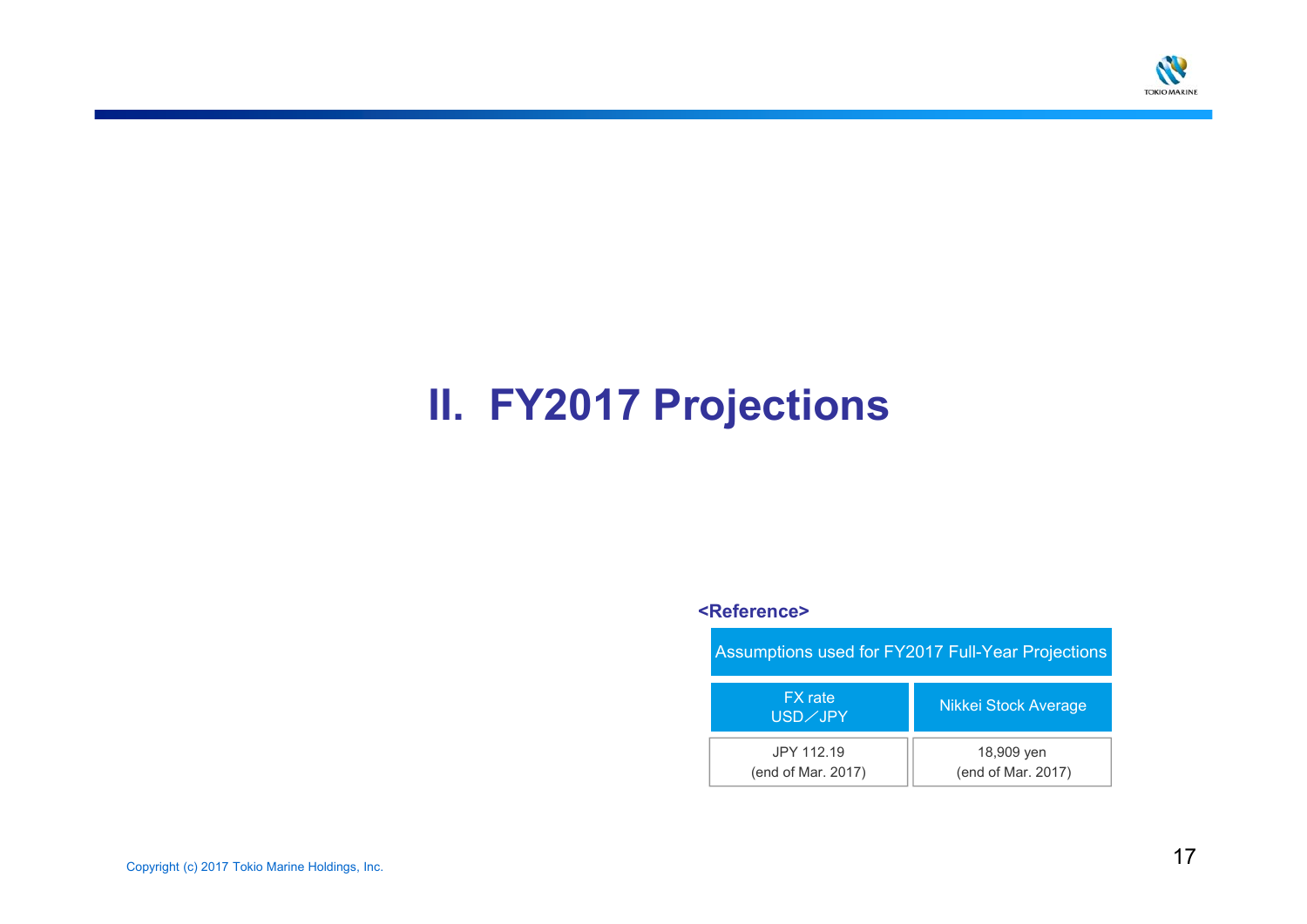## **FY2017 Projections - Consolidated Projections- 1 Consolidated Projections Overview (1)**



- Net premiums written: Increase in domestic non-life business due to business expansion despite the impact of the appreciation of the yen at overseas subsidiaries
- Life insurance premiums: Decrease due to the appreciation of the yen at overseas subsidiaries, etc. despite an increase in in-force policies in domestic life business
- Ordinary profit and net income attributable to owners of the parent: Increase due to a decrease in net provision for underwriting reserves in domestic life business and a decrease in amortization of goodwill, etc. despite the impact of FX effects at overseas subsidiaries
- Adjusted net income: Decrease due to (i) a decrease in gains on sales of business-related equities and dividends income in domestic non-life business and (ii) the impact of FX effects at overseas subsidiaries, etc.

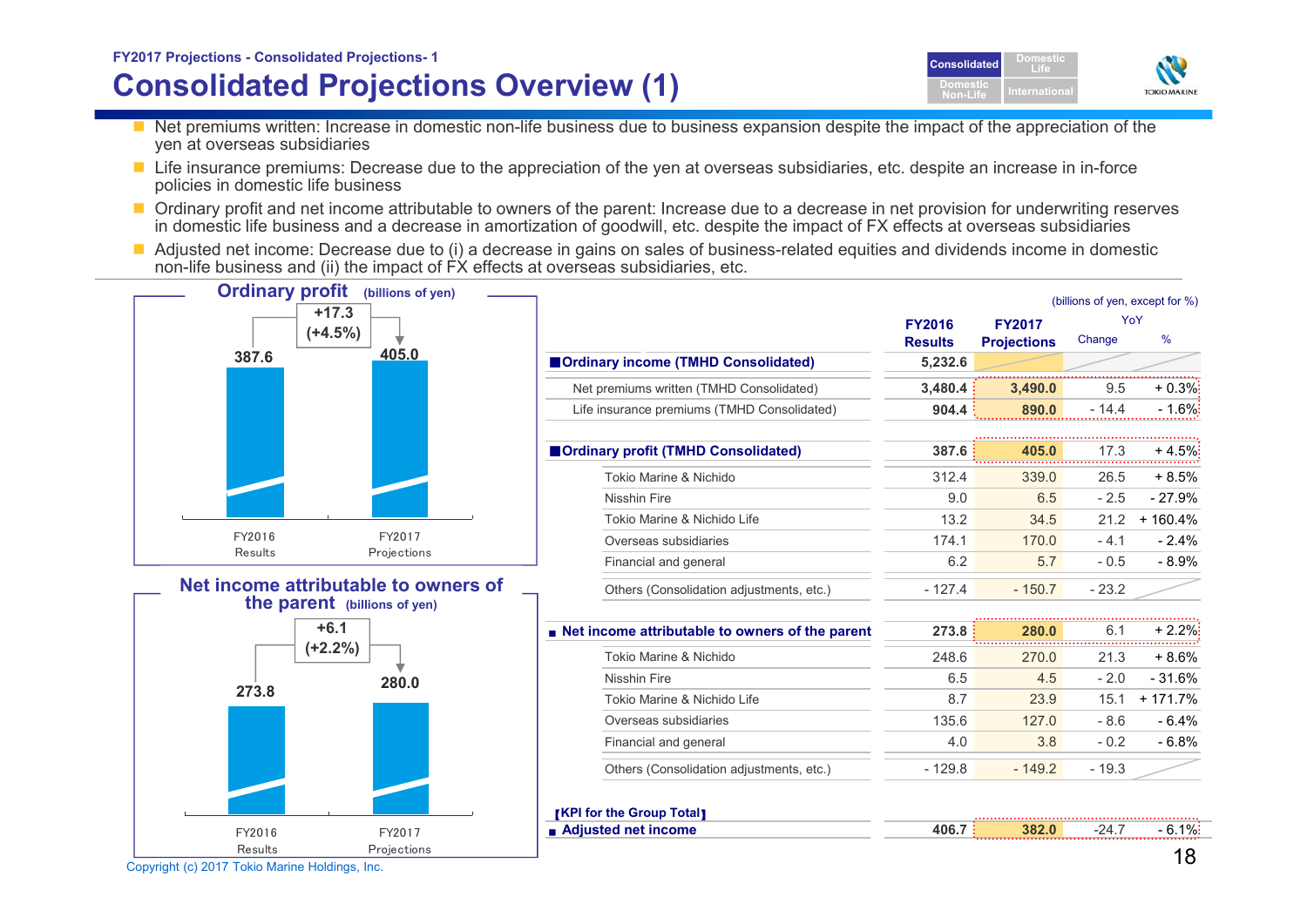## **FY2017 Projections - Consolidated Projections- 2 Consolidated Projections Overview (2)**





FY17 Projections

Adj<br>etc. Total

## Increase mainly due to the following factors at TMNF:

- $\lambda$  Increase in underwriting profit due to (i) a decrease in net incurred losses relating to natural catastrophes and (ii) an increase in amount taken down from catastrophe loss reserves associated with an increase in W/P loss ratio in auto
- **I** Increase in net investment income and other due to an increase in dividends from subsidiaries

## Domestic Life

Domestic Non-Life

 $\lambda$  Increase due to (i) the product revisions owing to the standard interest rate revision and (ii) a decrease in provision for underwriting reserves owing to suspension of sales of long-term saving-type products in FY2016

## Overseas Subsidiaries

**Although projected to decrease due to the appreciation of the yen,** assuming an average level of net incurred losses relating to natural catastrophes, and the reversal effect of foreign exchange gains in FY2016, etc., excluding these factors, profit is projected to increase

## Consolidation Adjustments, etc.

Increase in negative adjustment due to an increase in dividends income from consolidated subsidiaries at TMNF despite a decrease in amortization of goodwill owing to the appreciation of the yen, etc.

On this page, figures of each business domain are calculated as follows, and they differ from segment information in the Summary Report.

1.1.1.<br>Projections 345.5 345.5 34.5 170.0 5.7 - 150.7 405.0

and a bit but the but of the but of the but of the but of the but of the but of the but of the but of the but <br>Total department of the but of the but of the but of the but of the but of the but of the but of the but of th

 $\begin{array}{|c|c|c|c|c|c|}\n \hline\n \text{s}\end{array} \hspace{1.2cm} \begin{array}{|c|c|c|c|c|c|}\n \hline\n \text{321.4} & \text{13.2} & \text{174.1} & \text{6.2} & \text{-127.4} & \text{387.6}\n \hline\n \end{array}$ 

DL Ovs F&G Adj<br>etc.

DNL (Domestic Non-life) : Total of TMNF and NF

321.4345.5

DNL

- DL (Domestic life) : TMNL
- Ovs (Overseas subsidiaries)
- F&G (Financial & General)

FY16 Results

FY<sub>16</sub>

Results

FY17

- Adi, etc (Consolidation adjustments, etc.)
	- III) others (elimination, etc.)<br>Copyright (c) 2017 Tokio Marine Holdings, Inc. 1996 : Total of the followings: i) purchase method adjustments ii) amortization of goodwill and negative goodwill iii) others (elimination, etc.)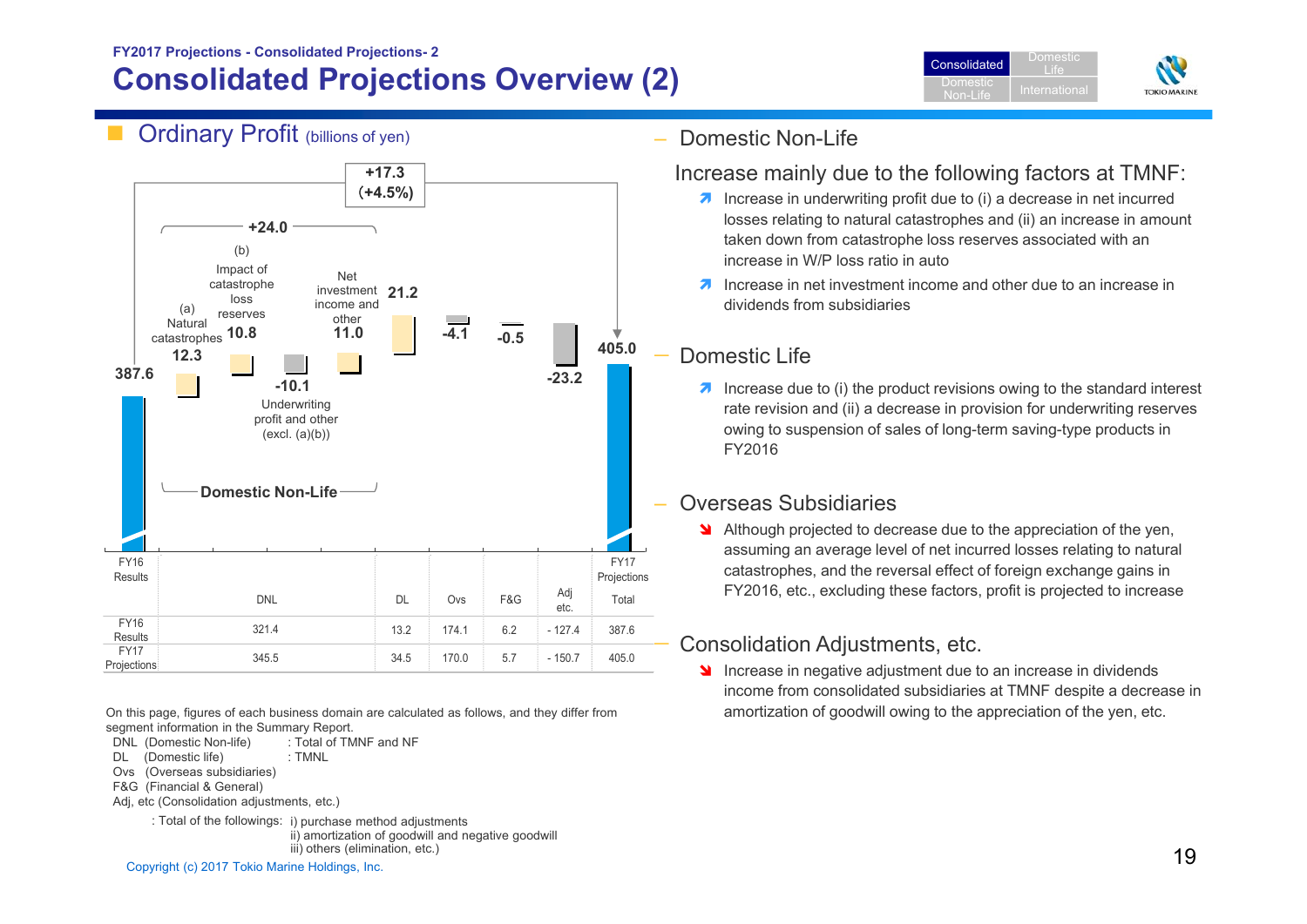## **FY2017 Projections - Adjusted Net Income Adjusted Net Income (Group Total)**



■ Adjusted Net Income is projected to decrease by ¥24.7B YoY to ¥382.0B

**(billions of yen)** 

■ Adjusted ROE is projected to decrease by 1.2pts YoY to 9.8%

## **• Reconciliation\***

| Note: Factors positive to profit are<br>showed with "plus signs"                            | <b>FY2016</b><br><b>Results</b> | <b>FY2017</b><br><b>Projections</b> | YoY<br><b>Change</b> |
|---------------------------------------------------------------------------------------------|---------------------------------|-------------------------------------|----------------------|
| Net income attributable to owners of the parent<br>(consolidated)                           | 273.8                           | 280.0                               | 6.1                  |
| Provision for catastrophe loss reserves <sup>*2</sup>                                       | $+35.1$                         | $+27.0$                             | $-8.1$               |
| Provision for contingency reserves <sup>*2</sup>                                            | $+1.7$                          | $+1.0$                              | $-0.7$               |
| Provision for price fluctuation reserves <sup>2</sup>                                       | $+3.9$                          | $+4.0$                              | 0.1                  |
| Gains or losses on sales or valuation of ALM <sup>*3</sup> bonds<br>and interest rate swaps | $+0.6$                          | $+0.0$                              | $-0.6$               |
| Gains or losses on sales or valuation of fixed assets<br>and business investment equities   | $-3.5$                          | $+0.0$                              | 3.5                  |
| Amortization of goodwill and other intangible fixed<br>assets                               | $+96.9$                         | $+70.0$                             | $-26.9$              |
| Other extraordinary gains/losses,<br>valuation allowances, etc.                             | $-1.9$                          | $+0.0$                              | 1.9                  |
| <b>Adjusted Net Income</b>                                                                  | 406.7                           | 382.0                               | $-24.7$              |
| <b>Adjusted ROE</b>                                                                         | 11.0%                           | 9.8%                                | $-1.2pt$             |

\*1: Each adjustment is on an after-tax basis

\*2: In case of reversal, it is subtracted from the equation

\*3: ALM: Asset Liability Management. Excluded since it is counter balance of ALM related liabilities

#### Changes in reconciliation YoY

#### Catastrophe loss reserves:

**Projecting a decrease in net provision for** catastrophe loss reserves due to an increase in amount taken down associated with an increase in W/P loss ratio in auto at TMNF(also decreases reconciling amount)

#### Amortization of goodwill, etc.:

**Y** Projecting a decrease due to a decrease in amortization of intangible fixed assets at TMHCC(also decreases reconciling amount)

#### **Definition of Adjusted Net Income**

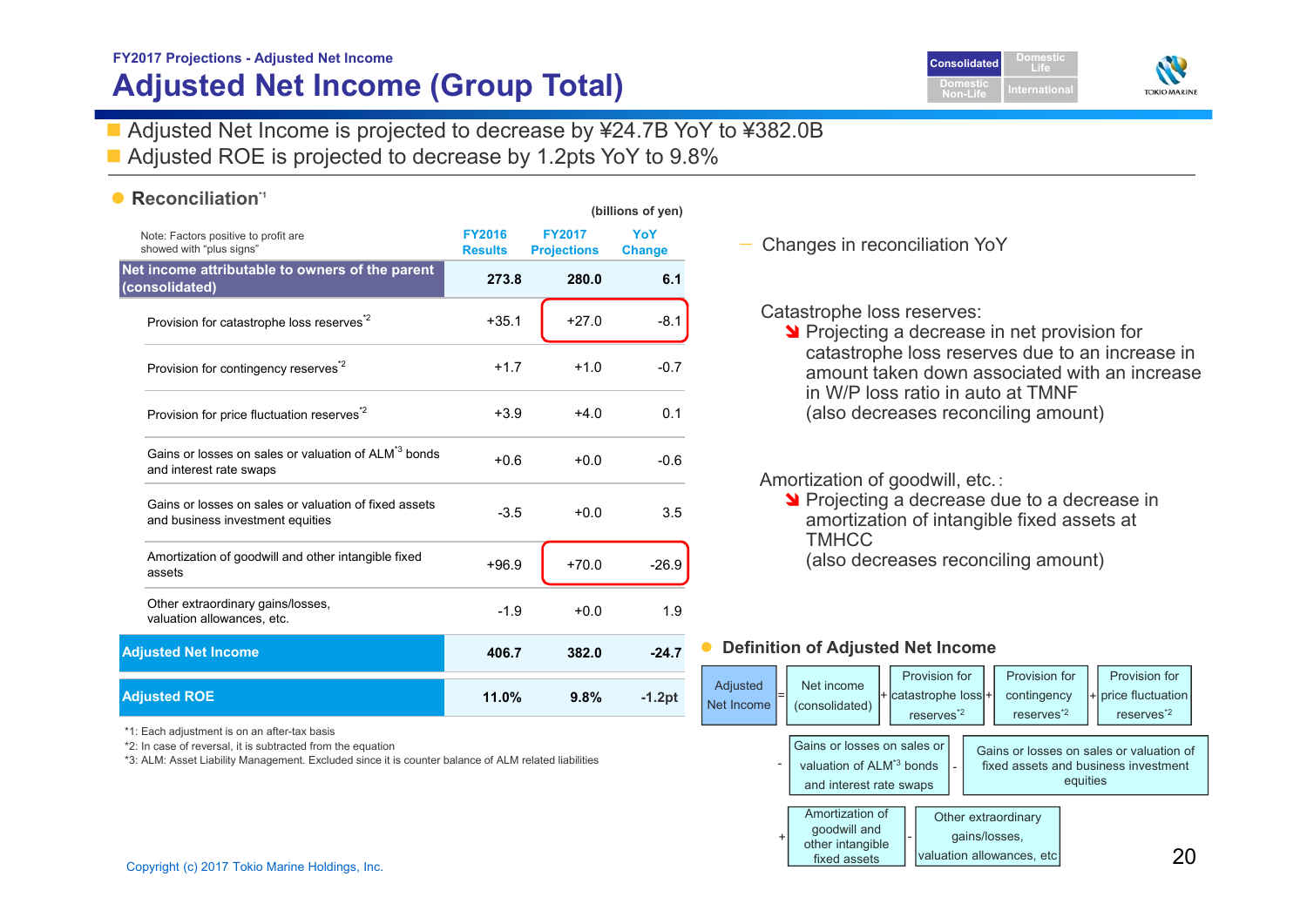DomesticNon-LifeDomestic Life



#### **Changes in Major P/L Items** (billions of yen)

|                                                                                          |                          | ן וויס ניו סוויטווויטן |         |  |
|------------------------------------------------------------------------------------------|--------------------------|------------------------|---------|--|
|                                                                                          | FY2016<br><b>Results</b> | FY2017<br>Projections  | YoY     |  |
|                                                                                          |                          |                        | Change  |  |
| <b>Underwriting profit/loss</b>                                                          | 116.1                    | 130.0                  | 13.8    |  |
| (Underwriting profit/loss: excluding provision/reversal of<br>catastrophe loss reserves) | 159.1                    | 163.6                  | 4.4     |  |
| Net premiums written (Private insurance)                                                 | 1,831.9                  | 1,861.8                | 29.8    |  |
| Net premiums earned (Private insurance)                                                  | 1,820.8                  | 1,843.8                | 23.0    |  |
| Net incurred losses (Private insurance)*                                                 | $-1,051.3$               | $-1,065.5$             | $-14.1$ |  |
| Natural catastrophe losses                                                               | $-53.5$                  | $-40.0$                | 13.5    |  |
| Provision/Reversal of foreign currency denominated<br>outstanding claims reserves        | 0.4                      |                        | $-0.4$  |  |
| Other than above                                                                         | $-998.2$                 | $-1,025.5$             | $-27.2$ |  |
| Business expenses (Private insurance)                                                    | $-599.0$                 | $-607.0$               | $-8.0$  |  |
| Provision/Reversal of catastrophe loss reserves                                          | $-42.9$                  | $-33.6$                | 9.3     |  |
| Auto                                                                                     | $-10.4$                  | 0.0                    | 10.5    |  |
| Fire                                                                                     | $-15.8$                  | $-15.7$                | 0.0     |  |
| Net investment income (loss) and other                                                   | 197.4                    | 208.2                  | 10.7    |  |
| Net investment income/loss                                                               | 217.6                    | 237.1                  | 19.4    |  |
| Interest and dividends                                                                   | 177.8                    | 201.0                  | 23.1    |  |
| Dividends from foreign stocks                                                            | 65.8                     | 101.9                  | 36.0    |  |
| Gains/Losses on sales of securities                                                      | 89.1                     | 77.7                   | $-11.3$ |  |
| Impairment losses on securities                                                          | $-0.9$                   |                        | 0.9     |  |
| Gains/Losses on derivatives                                                              | 1.4                      | $-1.8$                 | $-3.2$  |  |
| <b>Ordinary profit/loss</b>                                                              | 312.4                    | 339.0                  | 26.5    |  |
| <b>Extraordinary gains/losses</b>                                                        | 2.0                      | $-5.9$                 | $-7.9$  |  |
| <b>Net income/loss</b>                                                                   | 248.6                    | 270.0                  | 21.3    |  |

\*Including loss adjustment expenses

1. Plus and minus of the figures in the above table correspond to positive and negative to profit respectively 2. Private insurance includes all lines excluding compulsory automobile liability insurance and residential earthquake insurance

residential earthquake insurance  $21$ 

### — Underwriting Profit

Projected to increase by ¥13.8B YoY to ¥130.0B

- Net premiums written (Private insurance):
	- $\lambda$  Increase due to premium growth mainly in auto (See p.23 for details)
- Net incurred losses (Private insurance):
	- **7** Decrease in net incurred losses relating to natural catastrophes
	- **Projected to increase due to the reversal effect of large losses** which were relatively low in FY2016, in addition to premium growth
- **Business expenses (Private insurance):** 
	- Increase in corporate expenses due to an increase in personnel expenses, etc.
	- If Increase in agency commissions associated with premium growth
- Catastrophe loss reserves:
	- $\lambda$  Increase in amount taken down associated with an increase in W/P loss ratio in auto

### — Net Investment Income and Other

Projected to increase by ¥10.7B YoY to ¥208.2B mainly due to an increase in dividends from subsidiaries

### — Net Income

Projected to increase by ¥21.3B YoY to ¥270.0B due to the factors above as well as reflecting the decrease in extraordinary losses

<sup>(</sup>Notes)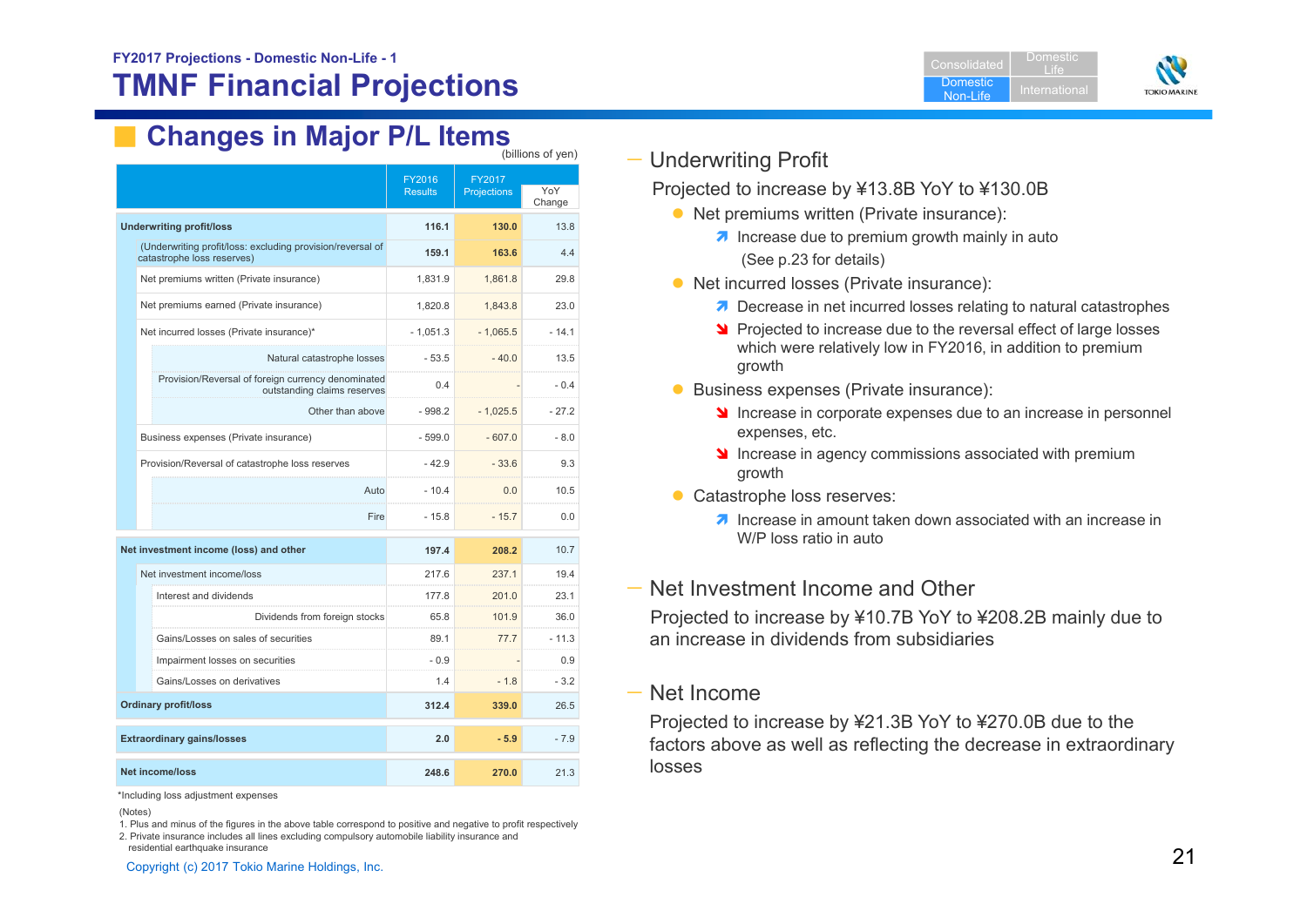**Consolidated** Domestic Non-LifeLife

Domestic



## **Combined Ratio (Private insurance: E/I basis)**



|                          |                                                    |                                 |                                 |                              | \~…~~…~ ~ <sub>`</sub> <i>}</i> ~… |
|--------------------------|----------------------------------------------------|---------------------------------|---------------------------------|------------------------------|------------------------------------|
|                          |                                                    | <b>FY2015</b><br><b>Results</b> | <b>FY2016</b><br><b>Results</b> | FY2017<br><b>Projections</b> | YoY<br>Change                      |
|                          | <b>Net premiums written</b>                        | 1,844.1                         | 1,831.9                         | 1,861.8                      | 29.8                               |
|                          | Net incurred losses*                               | 1,072.4                         | 1,051.3                         | 1,065.5                      | 14.1                               |
| <b>Business expenses</b> |                                                    | 600.4                           | 599.0                           | 607.0                        | 8.0                                |
|                          | Corporate expenses                                 | 233.4                           | 234.3                           | 239.0                        | 4.7                                |
|                          | Agency commissions                                 | 367.0                           | 364.7                           | 368.0                        | 3.2                                |
|                          | (Reference)                                        |                                 |                                 |                              |                                    |
|                          | <b>Private insurance</b><br>W/P combined ratio*    | 89.2%                           | 89.6%                           | 88.9%                        | $-0.7pt$                           |
|                          | <b>Private insurance</b><br><b>W/P loss ratio*</b> | 56.6%                           | 56.9%                           | 56.3%                        | $-0.6pt$                           |

※( ) : YoY Change

- E/I Basis Loss Ratio
	- Projected to be almost flat YoY at 57.8%
		- **7** Decrease in net incurred losses relating to natural catastrophes
		- **N** Reversal effect of large losses which were relatively low in FY2016

### Expenses Ratio

- Projected to improve by 0.1 point YoY to 32.6%
	- **N** Decrease in agency commission rate

\* Including loss adjustment expenses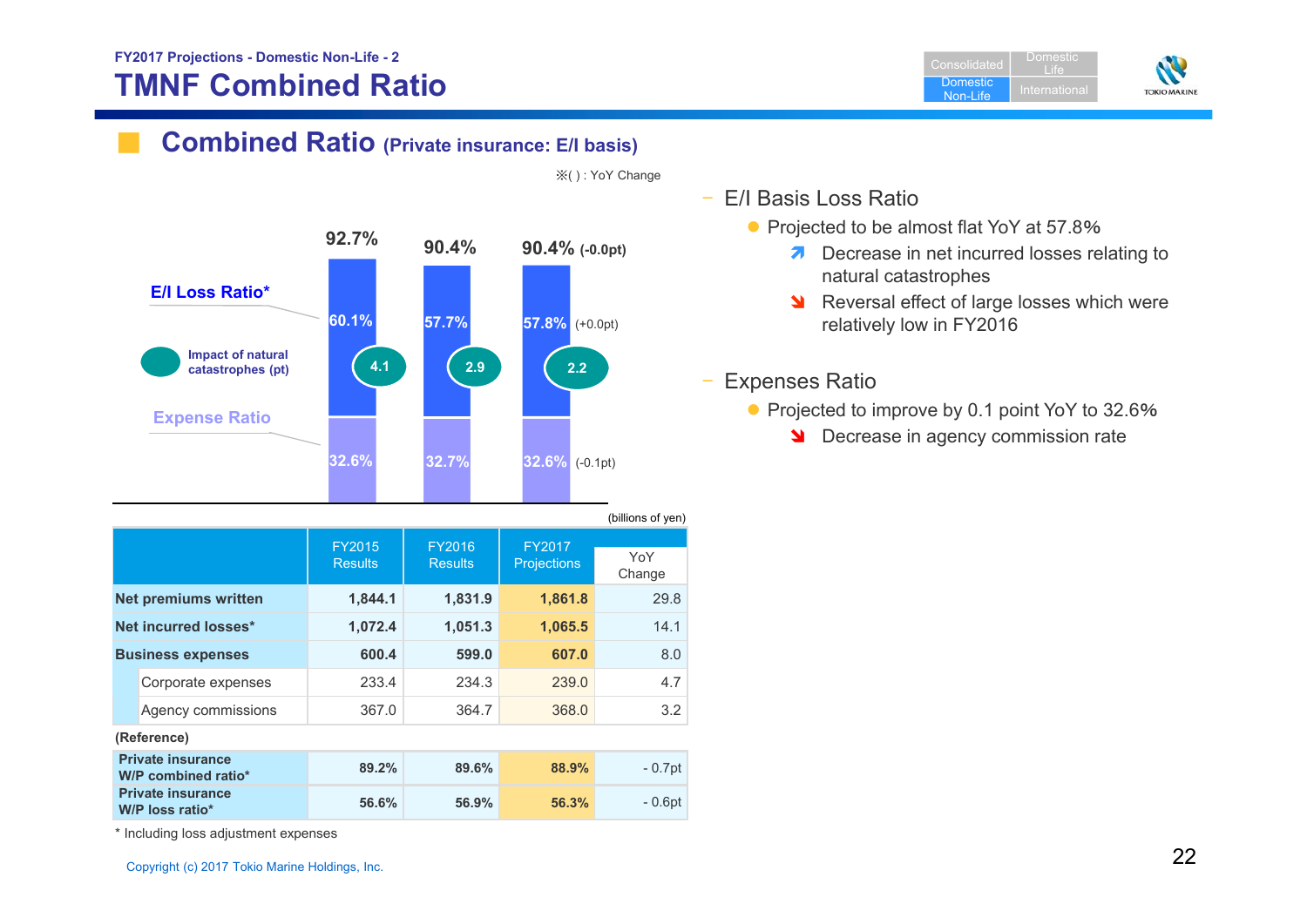

| (billions of yen, except for %)          |                          |                              |        |         |
|------------------------------------------|--------------------------|------------------------------|--------|---------|
|                                          | FY2016<br><b>Results</b> | FY2017<br><b>Projections</b> | YoY    |         |
|                                          |                          |                              | Change | $\%$    |
| Fire                                     | 272.2                    | 270.2                        | $-2.0$ | $-0.8%$ |
| <b>Marine</b>                            | 58.9                     | 60.0                         | 1.0    | 1.7%    |
| P.A.                                     | 172.2                    | 163.3                        | $-8.8$ | $-5.1%$ |
| Auto                                     | 1,051.3                  | 1,067.9                      | 16.5   | 1.6%    |
| CALI                                     | 282.7                    | 277.3                        | $-5.3$ | $-1.9%$ |
| Other                                    | 278.6                    | 301.1                        | 22.5   | 8.1%    |
| <b>Total</b>                             | 2,116.1                  | 2,140.0                      | 23.8   | 1.1%    |
| <b>Private insurance</b><br><b>Total</b> | 1,831.9                  | 1,861.8                      | 29.8   | 1.6%    |

## ■ Net Premiums Written by Line

## ■ **E/I Loss Ratio by Line**

| FY2016                                   |                | FY2017             |               |
|------------------------------------------|----------------|--------------------|---------------|
|                                          | <b>Results</b> | <b>Projections</b> | YoY<br>Change |
| Fire                                     | 54.1%          | 51.2%              | $-2.9pt$      |
| Marine                                   | 50.5%          | 60.5%              | 9.9pt         |
| P.A.                                     | 50.7%          | 51.5%              | 0.8pt         |
| Auto                                     | 60.2%          | 60.2%              | $-0.0pt$      |
| Other                                    | 57.8%          | 58.0%              | 0.3pt         |
| <b>Private insurance</b><br><b>Total</b> | 57.7%          | 57.8%              | 0.0pt         |

## – Major Factors of Changes in NPW

- $\bullet$  P.A.: Projected to decrease mainly due to the shift of P.A. insurance for employment injury into the "Other" category
- $\bullet$  Auto: Projected to increase mainly due to an increase in the number of policies
- Other: Projected to increase premium growth in liability, etc. as well as the premium shift of sub-lines from the "P.A." category

- Major Factors of Changes in E/I Loss Ratio
	- $\bullet$  Fire: Improve mainly due to assuming an average level of natural catastrophe losses
	- Marine: Worsen mainly due to the reversal effect of large losses which were relatively low in FY2016
	- $\bullet$  Auto: Almost flat YoY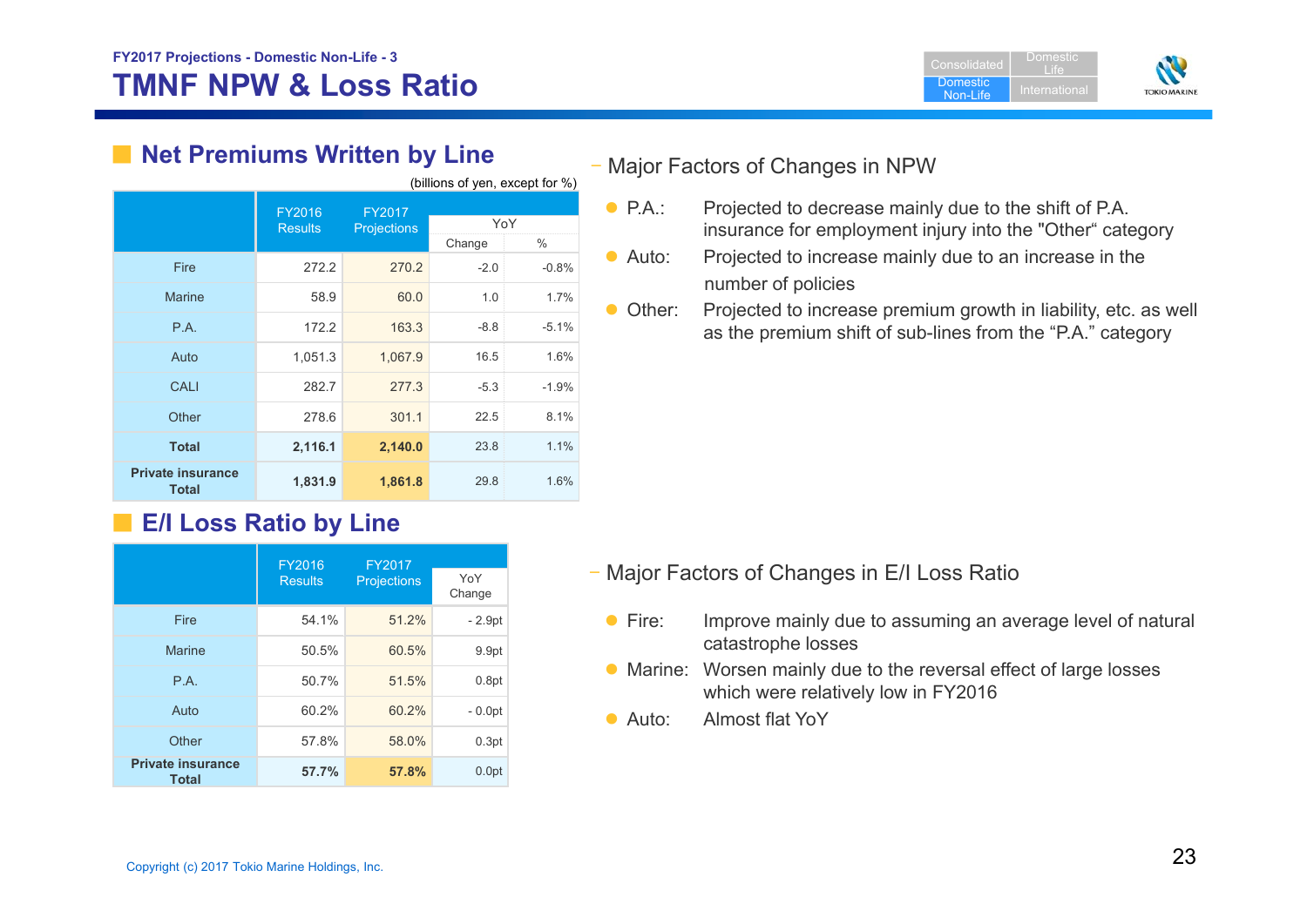**Domestic** Non-LifeDomestic LifeInternational



#### $\overline{\phantom{a}}$ **Changes in Major P/L Items**

|  |                                                                                          |                          |                       | (billions of yen) |
|--|------------------------------------------------------------------------------------------|--------------------------|-----------------------|-------------------|
|  |                                                                                          | FY2016<br><b>Results</b> | FY2017<br>Projections | YoY<br>Change     |
|  | <b>Underwriting profit/loss</b>                                                          | 8.1                      | 5.4                   | $-2.6$            |
|  | (Underwriting profit/loss: excluding<br>provision/reversal of catastrophe loss reserves) | 13.9                     | 9.8                   | $-40$             |
|  | Net premiums written (Private insurance)                                                 | 120.2                    | 1224                  | 2.1               |
|  | Net premiums earned (Private insurance)                                                  | 121.3                    | 122.8                 | 1.5               |
|  | Net incurred losses (Private insurance)*                                                 | $-66.5$                  | $-71.5$               | $-5.0$            |
|  | Natural catastrophe losses                                                               | $-1.7$                   | $-3.0$                | $-1.2$            |
|  | Other than above                                                                         | $-647$                   | $-68.5$               | $-3.8$            |
|  | Business expenses (Private insurance)                                                    | $-41.7$                  | $-421$                | $-0.4$            |
|  | Provision/Reversal of catastrophe loss reserves                                          | $-5.8$                   | $-44$                 | 14                |
|  | Fire                                                                                     | $-0.8$                   | 0.6                   | 14                |
|  | Auto                                                                                     | $-4.1$                   | $-4.0$                | 0.0               |
|  | Net investment income (loss) and other                                                   | 1.2                      | 1.5                   | 0 <sub>2</sub>    |
|  | Net investment income/loss                                                               | 2.0                      | 1.8                   | $-0.1$            |
|  | Interest and dividends                                                                   | 4.3                      | 3.9                   | $-0.4$            |
|  | Gains/Losses on sales of securities                                                      | $-0.0$                   |                       | 0.0               |
|  | <b>Ordinary profit/loss</b>                                                              | 9.0                      | 6.5                   | $-2.5$            |
|  | <b>Extraordinary gains/losses</b>                                                        | 0.1                      | $-0.3$                | $-0.5$            |
|  | <b>Net income/loss</b>                                                                   | 6.5                      | 4.5                   | $-2.0$            |
|  | Loss ratio (Private insurance, E/I basis)*                                               | 54.8%                    | 58.2%                 | 3.4pt             |
|  | <b>Expense ratio (Private insurance)</b>                                                 | 34.7%                    | 34.4%                 | $-0.3pt$          |
|  | E/I Combined ratio (Private insurance)*                                                  | 89.5%                    | 92.7%                 | 3.2pt             |

\* Including loss adjustment expenses

1. Plus and minus of the figures in the above table correspond to positive and negative to profit respectively

2. Private insurance includes all lines excluding compulsory automobile liability insurance and residential earthquake insurance

## — Underwriting Profit

Projected to decrease by ¥2.6B YoY to ¥5.4B mainly due to the following factors:

- Net premiums written (Private insurance)
	- **7** Increase due to sales expansion in fire and specialty insurance for SMEs
- Net incurred losses (Private insurance)
	- **S** Assuming an average level of natural catastrophe losses
	- If Increase associated with an increase in unit repair cost in auto and premium growth in fire and specialty insurance
- Catastrophe loss reserves
	- **A** Projecting take down in fire

— Net Investment Income and Other Projected to be almost flat YoY of ¥1.5B

#### — Net Income

Projected to decrease by ¥2.0B YoY to ¥4.5B mainly due to a decrease in underwriting profit

<sup>(</sup>Notes)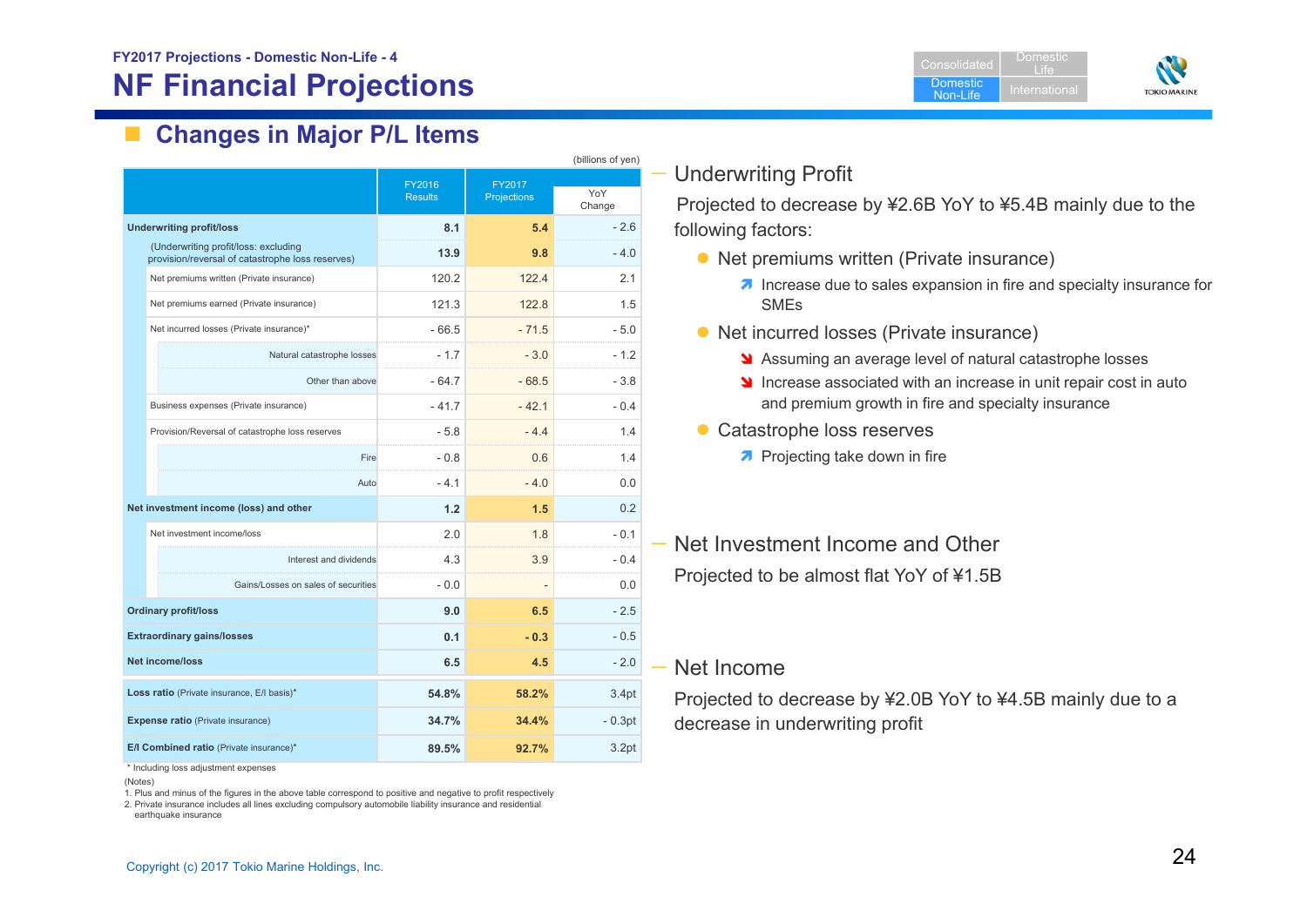**Consolidate LifeDomesticNon-LifeTOKIO MARINE** 

## **Annualized Premiums (ANP)**

|                       |                                                       |                                 |                              |         | (billions of yen) |
|-----------------------|-------------------------------------------------------|---------------------------------|------------------------------|---------|-------------------|
|                       |                                                       | <b>FY2016</b><br><b>Results</b> | FY2017<br><b>Projections</b> |         | YoY               |
|                       |                                                       |                                 |                              | Change  | $\%$              |
|                       | <b>New policies ANP</b>                               | 120.7                           | 91.5                         | $-29.2$ | $-24.2%$          |
|                       | excluding long-term saving-type products <sup>1</sup> | 113.5                           | 91.5                         | $-22.0$ | $-19.4%$          |
| In-force policies ANP |                                                       | 831.3                           | 839.0                        | 7.6     | 0.9%              |

\*1 Excluding individual annuity and "*whole life with long-term discount* "

## **Key Figures in Financial Accounting**

|                        |                              |                                 |                              | (billions of yen) |
|------------------------|------------------------------|---------------------------------|------------------------------|-------------------|
|                        |                              | <b>FY2016</b><br><b>Results</b> | FY2017<br><b>Projections</b> | YoY<br>Change     |
| <b>Ordinary income</b> |                              | 1,005.6                         | 1,030.9                      | 25.2              |
|                        | Insurance premiums and other | 866.7                           | 933.6                        | 66.8              |
|                        | <b>Net income</b>            | 8.7                             | 23.9                         | 15.1              |
|                        | <b>Core operating profit</b> | 22.3                            | 34.5                         | 12.1              |

#### – New Policies ANP

• Projected to decrease by 24.2% YoY due to the impact of suspending the sales of long-term savingtype products and product revisions associated with the revision of the standard interest rate despite promoting the sales of living benefit products\*2

\*2 Medical and cancer insurance, household income term insurance, long-life support whole life insurance

- – In-force Policies ANP
	- Almost flat YoY due to a steady increase in new policies despite surrender and reaching maturity in variable annuities
- Net Income
	- Projected to increase by ¥15.1B YoY to ¥23.9B due to (i) product revisions associated with the revision of the standard interest rate and (ii) a decrease in provision for underwriting reserves owing to the impact of suspending the sales of long-term savingtype products in FY2016, etc.
- Core Operating Profit
	- Projected to increase by ¥12.1B YoY to ¥34.5B due to the same factors as in net income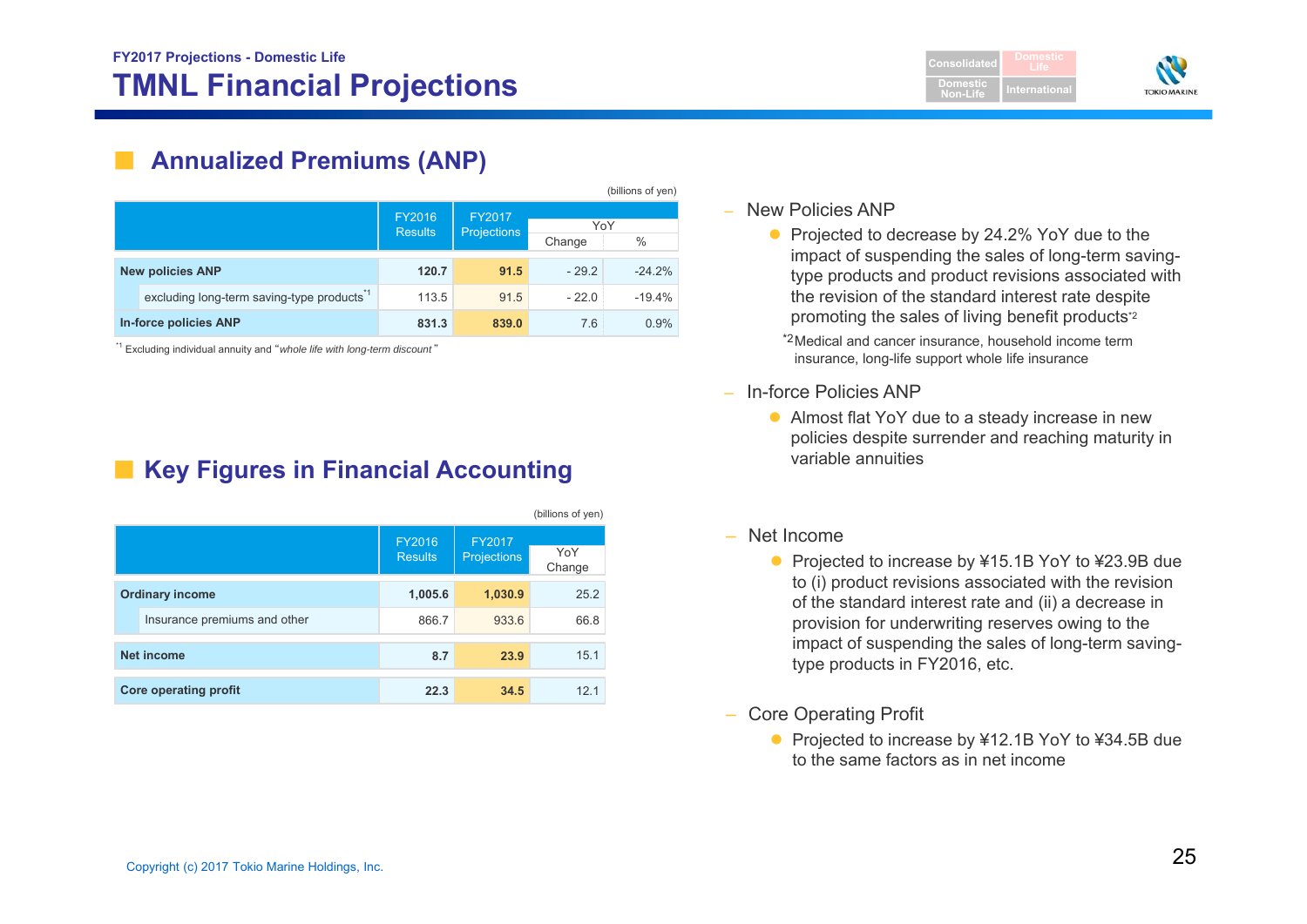# **Net Premiums Written**

|                              |                                   |                                      |                                      |         |        | (billions of yen, except for %)                |
|------------------------------|-----------------------------------|--------------------------------------|--------------------------------------|---------|--------|------------------------------------------------|
|                              |                                   | FY2016<br><b>Results</b>             | FY2017<br>Projections                | YoY     |        | (Ref.)                                         |
|                              | Applied FX rate<br>(USD/JPY)      | As of end-<br>Dec. 2016<br>JPY 116.4 | As of end-<br>Mar. 2017<br>JPY 112.1 | Change  | %      | YoY<br>(Excluding<br>FX effects) <sup>*2</sup> |
|                              | North America                     | 1,031.6                              | 1,023.0                              | $-8.6$  | $-1%$  | 3%                                             |
|                              | Europe                            | 134.4                                | 148.0                                | 13.5    | 10%    | 12%                                            |
|                              | South &<br><b>Central America</b> | 129.6                                | 131.0                                | 1.3     | 1%     | 1%                                             |
|                              | Asia &<br>Middle East             | 116.8                                | 123.0                                | 6.1     | 5%     | 6%                                             |
|                              | Reinsurance                       | 153.8                                | 128.0                                | $-25.8$ | $-17%$ | $-14%$                                         |
| Total Non-Life <sup>*1</sup> |                                   | 1,566.4                              | 1,553.0                              | $-13.4$ | $-1%$  | 2%                                             |
| Life                         |                                   | 88.0                                 | 89.0                                 | 0.9     | 1%     | 2%                                             |
| <b>Total</b>                 |                                   | 1,654.4                              | 1,642.0                              | $-12.4$ | $-1%$  | 2%                                             |

\*1: Total Non-Life figures include some life insurance figures of composite overseas subsidiaries \*2: Excluding FX effects due to yen conversion

The above figures of International Insurance Business are the total of foreign branches of TMNF, equity method investees, and non-consolidated companies, etc. which are aligned with the disclosure format of our IR materials from before

 Despite projecting an increase YoY on a local currency basis due to the progress of growth measures in each business segment, projecting to decrease due to the appreciation of the yen

**Domestic Non-Life**

**DomesticLifeInternational**

**TOKIO MARINE** 

#### North America

● Projected to decrease at Philadelphia, Delphi, and TMHCC due to the yen's appreciation while projected to increase on a local currency basis mainly due to rate increases in renewal book and an increase in specialty insurance products sales, etc.

#### Europe

• Projected to increase due to continuous business expansion at Tokio Marine Kiln

#### South & Central America

• Projected to increase slightly reflecting the economic slowdown of Brazil

#### Asia & Middle East

• Projected to increase mainly due to auto insurance sales growth etc., in India, Malaysia, and Thailand

#### **Reinsurance**

• Projected to decrease mainly due to the reversal effect of multi-year policies in FY2016

#### Life

• Projected to increase mainly due to sales growth in Thailand, India, and Indonesia, etc.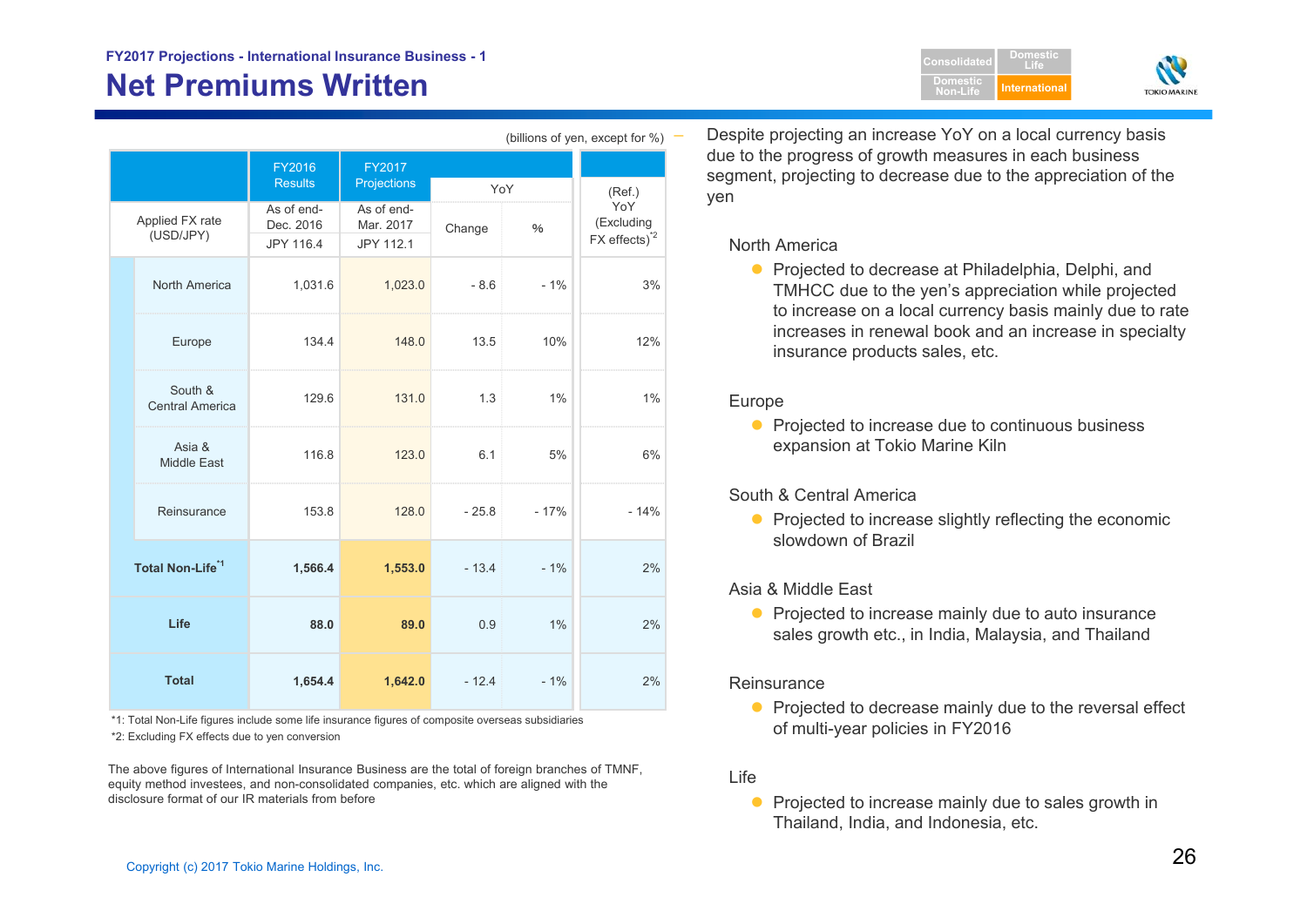# **Business Unit Profits International Security Computer Security Computer International**

|                              | (billions of yen, except for %) |                                      |                                      |         |        |                                                              |
|------------------------------|---------------------------------|--------------------------------------|--------------------------------------|---------|--------|--------------------------------------------------------------|
|                              |                                 | <b>FY2016</b><br><b>Results</b>      | <b>FY2017</b><br>Projections         | YoY     |        | (Ref.)                                                       |
|                              | Applied FX rate<br>(USD/JPY)    | As of end-<br>Dec. 2016<br>JPY 116.4 | As of end-<br>Mar. 2017<br>JPY 112.1 | Change  | $\%$   | YoY<br>(Excluding<br>$FX$ effects) <sup><math>2</math></sup> |
|                              | North America                   | 140.2                                | 128.0                                | $-12.2$ | $-9%$  | $-5%$                                                        |
|                              | Europe                          | 8.9                                  | 7.0                                  | $-1.9$  | $-22%$ | $-20%$                                                       |
|                              | South &<br>Central America      | 4.4                                  | 4.0                                  | $-0.4$  | $-11%$ | $-12%$                                                       |
|                              | Asia &<br><b>Middle East</b>    | 7.5                                  | 9.0                                  | 1.4     | 20%    | 19%                                                          |
|                              | Reinsurance                     | 12.4                                 | 9.0                                  | $-3.4$  | $-28%$ | $-25%$                                                       |
| Total Non-Life <sup>*1</sup> |                                 | 173.2                                | 157.0                                | $-16.2$ | $-9%$  | $-6%$                                                        |
| Life                         |                                 | 0.1                                  | 2.0                                  | 1.8     | 1,720% | 2,905%                                                       |
| <b>Total</b>                 |                                 | 169.5                                | 153.0                                | $-16.5$ | $-10%$ | $-6%$                                                        |

\*2: Excluding FX effects due to yen conversion \*1: Total Non-Life figures include some life insurance figures of composite overseas subsidiaries

The above figures of International Insurance Business are the total of foreign branches of TMNF, equity method investees, and non-consolidated companies, etc. which are aligned with the disclosure format of our IR materials from before

 Projected to decrease due to assuming an average level of natural catastrophe losses, reversal effect of foreign exchange gains in FY2016, and the appreciation of the yen, etc.

**ConsolidatedDomestic Non-Life**

**DomesticLife**

 Normalizing these factors, profit is in an increasing trend mainly in Asia, Europe, and Reinsurance (4% increase YoY from normalized basis Total FY2016 results approx. ¥147B)

North America

- Projected to decrease at Philadelphia and TMHCC due to the appreciation of the yen as well as assuming an average level of natural catastrophe losses, etc.
- $\bullet$  Projected to increase at Delphi due to an increase in investment income associated with an increase in investment asset and an improvement in underwriting profit

Europe

• Projected to decrease mainly due to the reversal effect of foreign exchange gains in FY2016

South & Central America

• Projected to decrease due to a decrease in investment income, etc. despite measures to improve profitability, etc. under the economic slowdown in Brazil

Asia & Middle East

• Projected to increase due to the reversal effect of large losses in FY2016 and business expansion, etc.

**Reinsurance** 

• Projected to decrease mainly due to the reversal effect of foreign exchange gains in FY2016

Life

 $\bullet$  Projected to increase mainly due to the reversal effect of the impact of interest rate fluctuation in FY2016

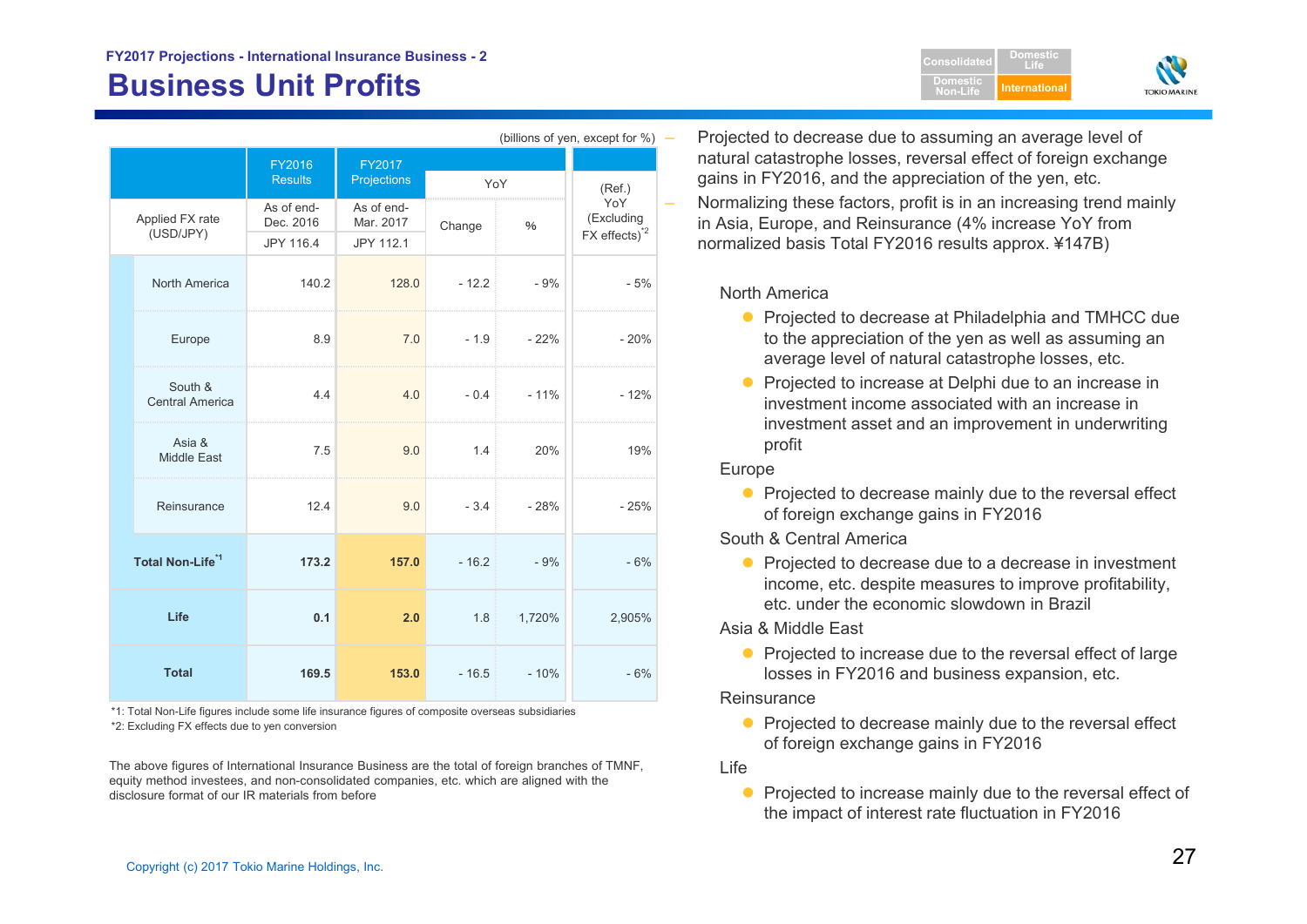# **North America (Breakdown) International**



## **Net Premiums Written**

| IIV VVIILLVII<br>(billions of yen, except for %) |                         |                         |        |        |                   |  |  |  |  |
|--------------------------------------------------|-------------------------|-------------------------|--------|--------|-------------------|--|--|--|--|
|                                                  | FY2016                  | FY2017                  |        |        |                   |  |  |  |  |
|                                                  | <b>Results</b>          | <b>Projections</b>      | YoY    |        | (Ref.)            |  |  |  |  |
| Applied FX rate                                  | As of end-<br>Dec. 2016 | As of end-<br>Mar. 2017 | Change | %      | YoY<br>(Excluding |  |  |  |  |
| (USD/JPY)                                        | JPY 116.4               | JPY 112.1               |        |        | FX effects)       |  |  |  |  |
| Philadelphia                                     | 352.2                   | 348.0                   | $-4.2$ | $-1\%$ | 3%                |  |  |  |  |
| Delphi                                           | 247.9                   | 246.0                   | $-1.9$ | $-1\%$ | 3%                |  |  |  |  |
| <b>TMHCC</b>                                     | 347.9                   | 346.0                   | $-1.9$ | $-1\%$ | 3%                |  |  |  |  |

\* Excluding FX effects due to yen conversion

## ■ Business Unit Profits

| (DIIIIUITO UI VEIT, EVOEDI IUI 70) |                         |                         |        |       |                          |  |  |  |  |
|------------------------------------|-------------------------|-------------------------|--------|-------|--------------------------|--|--|--|--|
|                                    | <b>FY2016</b>           | FY2017                  |        |       |                          |  |  |  |  |
|                                    | <b>Results</b>          | <b>Projections</b>      | YoY    |       | (Ref.)                   |  |  |  |  |
| Applied FX rate                    | As of end-<br>Dec. 2016 | As of end-<br>Mar. 2017 | Change | $\%$  | YoY<br>(Excluding        |  |  |  |  |
| (USD/JPY)                          | JPY 116.4               | JPY 112.1               |        |       | FX effects) <sup>*</sup> |  |  |  |  |
| Philadelphia                       | 45.7                    | 39.0                    | $-6.7$ | - 15% | $-11%$                   |  |  |  |  |
| Delphi                             | 39.6                    | 44.0                    | 4.3    | 11%   | 15%                      |  |  |  |  |
| <b>TMHCC</b>                       | 49.6                    | 41.0                    | $-8.6$ | - 17% | $-14%$                   |  |  |  |  |

(billions of yen, except for  $\frac{0}{0}$ )

\* Excluding FX effects due to yen conversion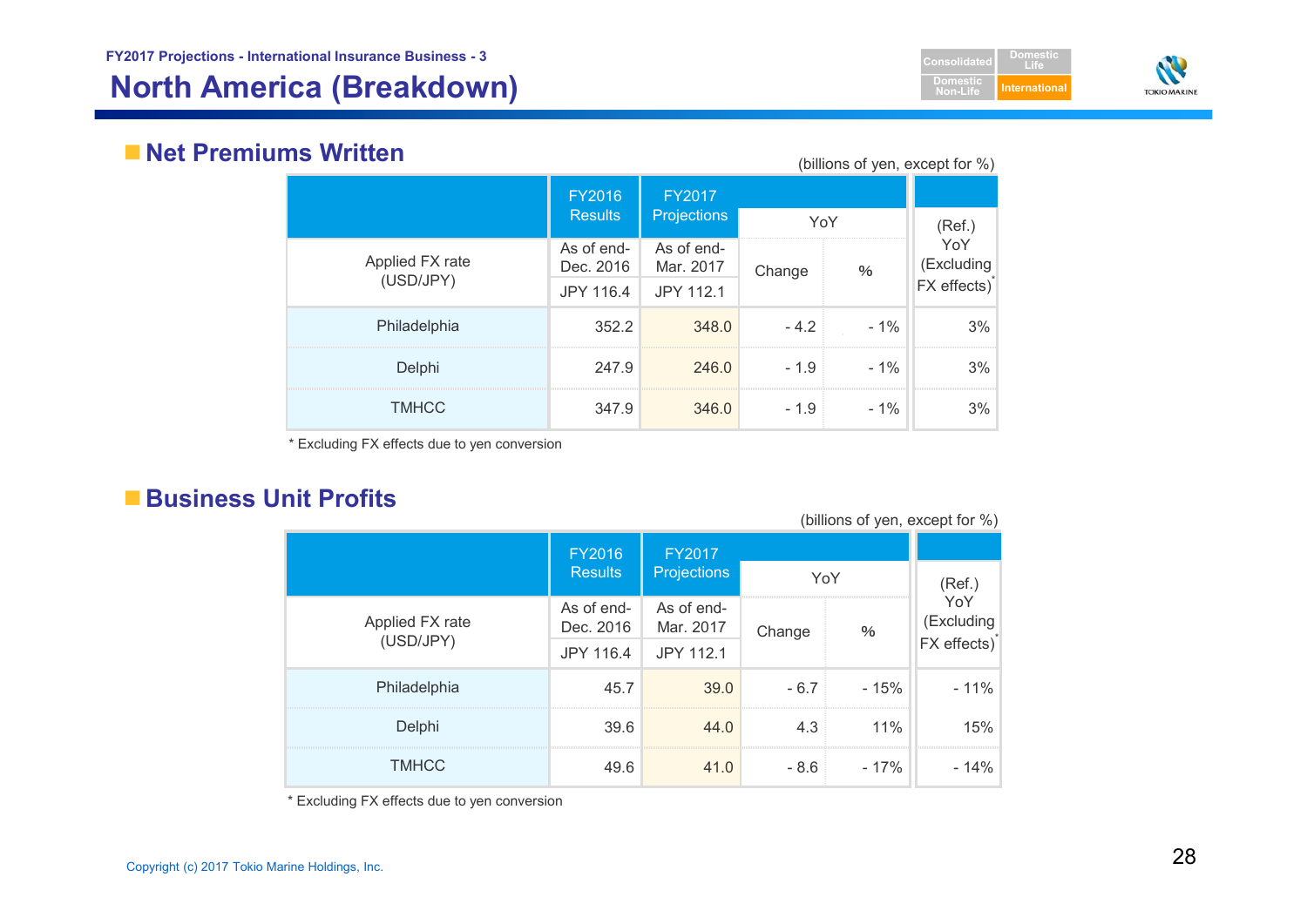## **FY2017 Projections – Business Unit Profits Business Unit Profits**

|                                      |                    |                                 |                                     | (billions of yen) |
|--------------------------------------|--------------------|---------------------------------|-------------------------------------|-------------------|
| <b>Business Domain</b>               |                    | <b>FY2016</b><br><b>Results</b> | <b>FY2017</b><br><b>Projections</b> | YoY<br>Change     |
| <b>Domestic Non-Life</b>             |                    | 167.6                           | 160.0                               | $-7.6$            |
| <b>TMNF</b>                          |                    | 160.3                           | 153.0                               | $-7.3$            |
| <b>NF</b>                            |                    | 10.6                            | 8.0                                 | $-2.6$            |
| Other                                |                    | $-3.3$                          | $-1.0$                              | 2.3               |
| Domestic Life <sup>*1</sup>          |                    | 373.5                           | 53.0                                | $-320.5$          |
| <b>TMNL</b>                          |                    | 373.5                           | 54.0                                | $-319.5$          |
| <b>International Insurance</b>       |                    | 169.5<br>153.0                  |                                     | $-16.5$           |
| North America                        |                    | 140.2                           | 128.0                               | $-12.2$           |
| Europe                               |                    | 8.9                             | 7.0                                 | $-1.9$            |
| South & Central America              |                    | 4.4                             | 4.0                                 | $-0.4$            |
| Asia & Middle East                   |                    | 7.5                             | 9 O                                 | 14                |
| Reinsurance                          |                    | 12.4                            | 9.0                                 | $-3.4$            |
| International Non-Life <sup>*2</sup> |                    | 173.2                           | 157.0                               | $-16.2$           |
|                                      | International Life |                                 | 2.0                                 | 1.8               |
| <b>Financial &amp; General</b>       |                    | 6.6                             | 5.0                                 | $-1.6$            |

\*1: Excluding capital transactions

\*2: International Non-Life figures include some life insurance figures of composite overseas subsidiaries

#### Domestic Non-Life

Projected to decrease by ¥7.6B YoY to ¥160.0B mainly due to the below factors at TMNF:

**ConsolidatedDomesticNon-Life**

**DomesticLife**

**TOKIO MARINE** 

- **7** Decrease in net incurred losses relating to natural catastrophes
- **S** Decrease in interests and dividends other than dividends from subsidiaries
- **N** Reversal effect of large losses which were relatively low in FY2016

#### Domestic Life

Projected to decrease by ¥320.5B YoY to ¥53.0B mainly due to the below factors at TMNL:

- **N** Reversal effect of changes in definitions in the measurement method of MCEV in FY2016
- **N** Reversal effect of changes in economic environment (rise in interest rates) in FY2016
- International Insurance

Projected to decrease by ¥16.5B YoY to ¥153.0B as shown on p.27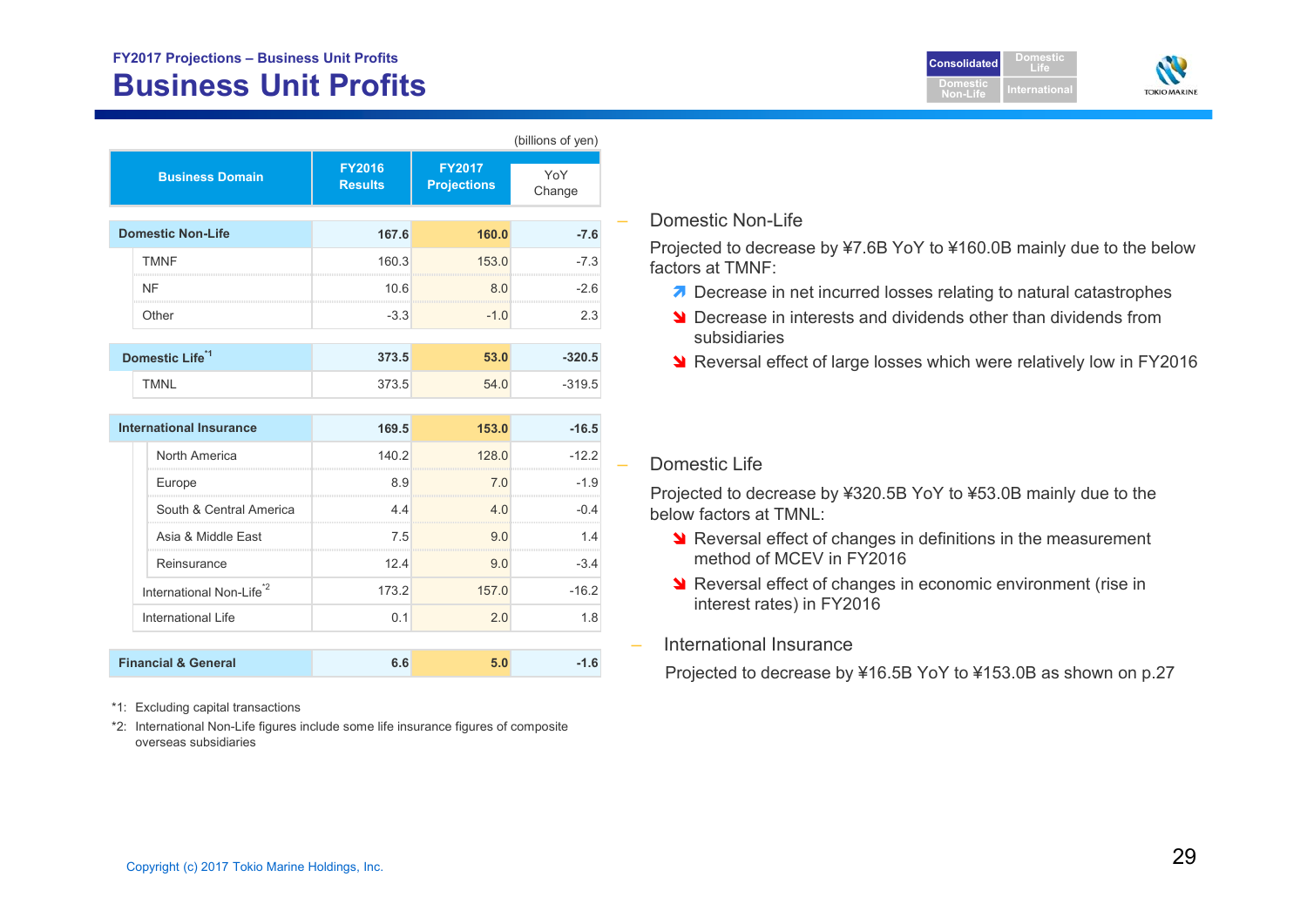

# Ⅲ**. Economic Solvency Ratio**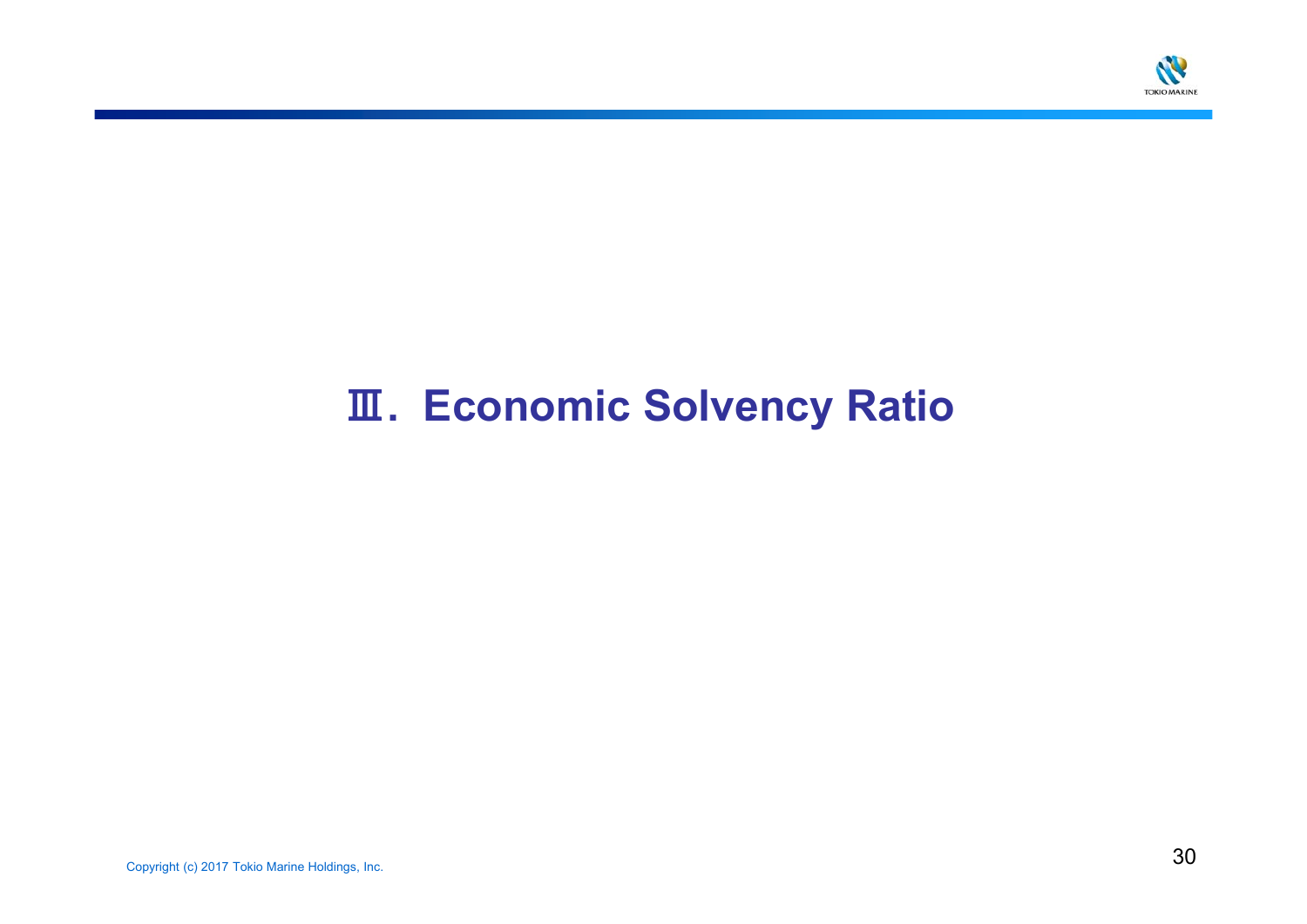## **Economic Solvency Ratio**(**ESR**)



- **Utilize strict capital model which calculates risk capital based on 99.95%VaR (standard to maintain AA credit rating) and excludes restricted capital, while referring to the method in Solvency II in Europe, etc.**
- **Target range of ESR is 100~130% in light of financial soundness and profitability**

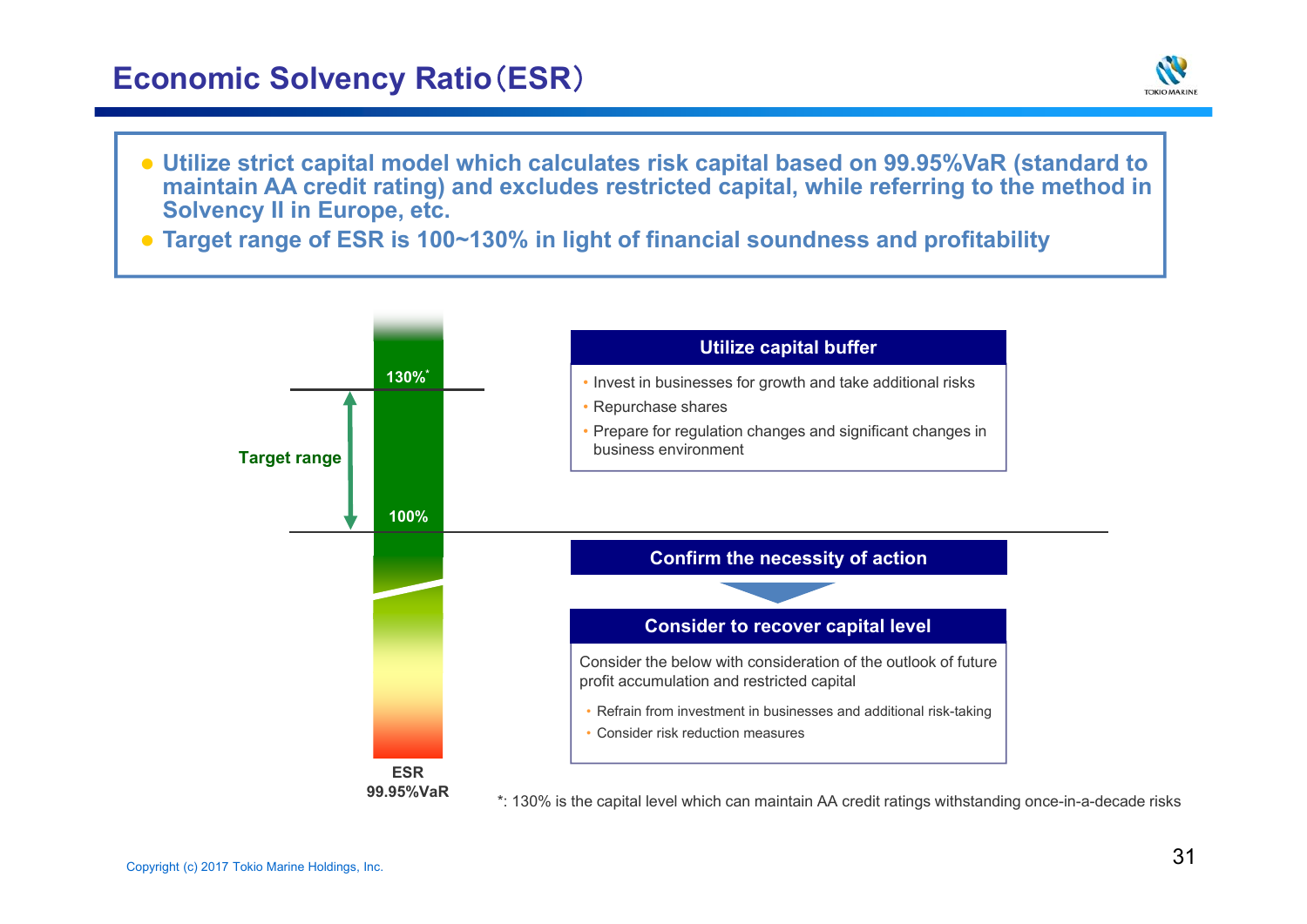# **ESR as of Mar. 31, 2017**





reserves, etc.) (after-tax basis)

Value

in-force

shareholders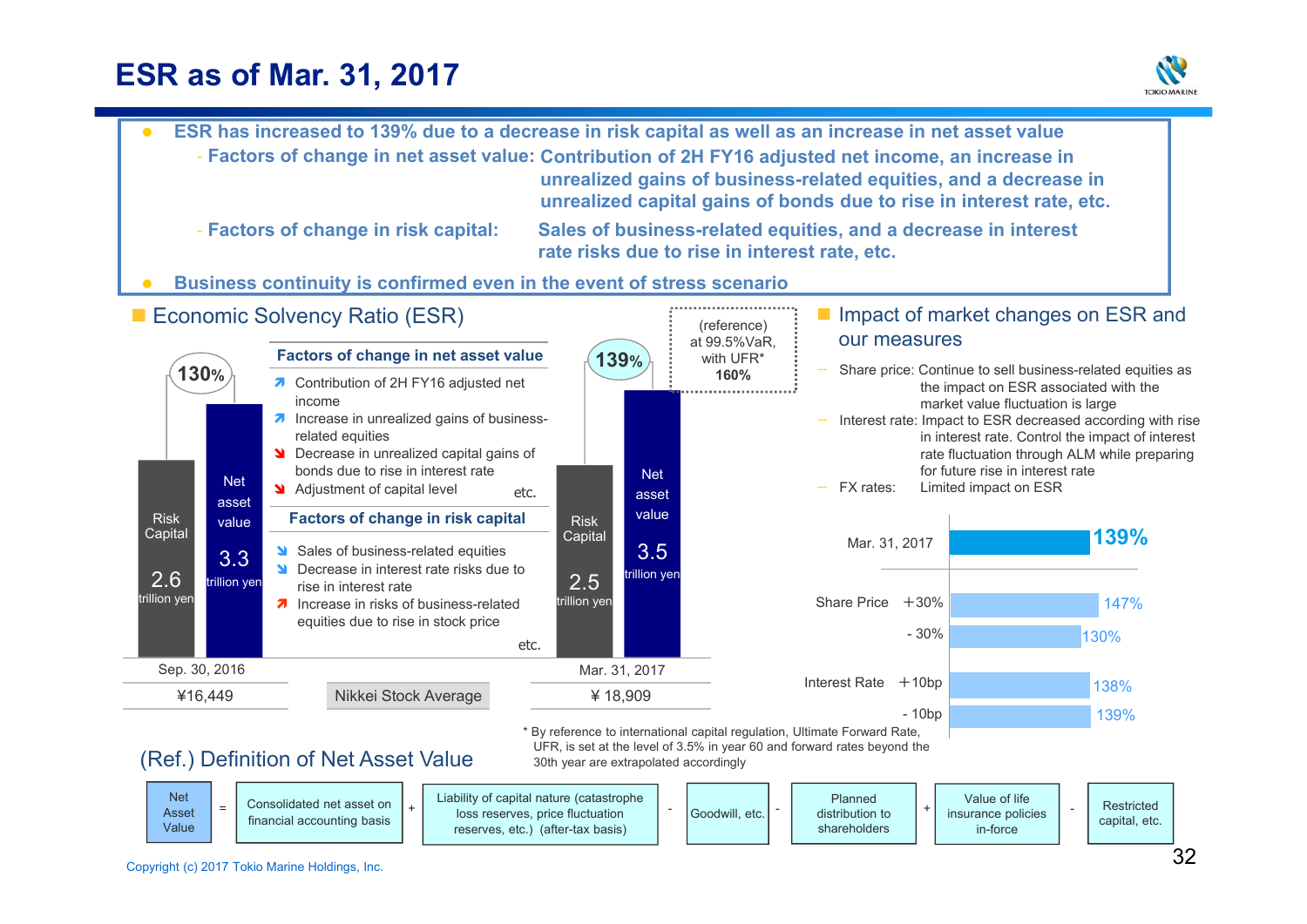

# **Reference**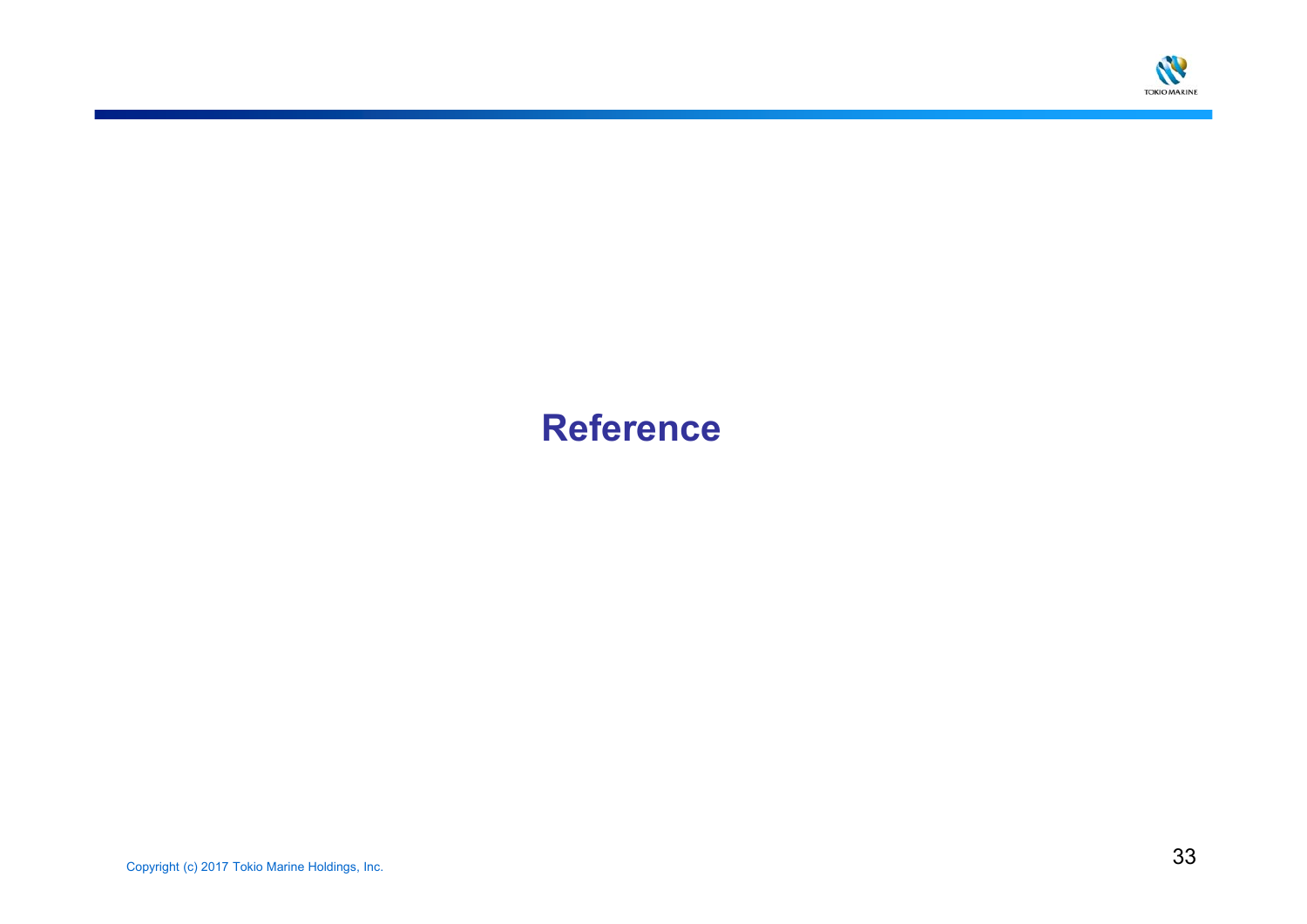

#### $\mathcal{L}_{\mathcal{A}}$ **Status of Investments in Securitized Products, etc.**

(Sum of major subsidiaries (domestic and overseas) as of the end of FY2016)

|              |                                                                    | As of the end of<br>FY2016 <sup>*1</sup> | <b>Domestic Offices</b> | $\mathbf{v}$<br>Overseas Offices |
|--------------|--------------------------------------------------------------------|------------------------------------------|-------------------------|----------------------------------|
| <b>CDS</b>   |                                                                    | 17.1                                     | 17.1                    |                                  |
|              | AAA                                                                |                                          |                         |                                  |
|              | AA                                                                 |                                          |                         |                                  |
|              | A                                                                  |                                          |                         |                                  |
|              | <b>BBB</b>                                                         | 17.1                                     | 17.1                    |                                  |
|              | Other than above                                                   |                                          |                         |                                  |
|              | <b>ABS (Securitized products)</b>                                  | 1,126.8                                  | 72.2                    | 1,054.5                          |
|              | Agency MBS <sup>*2</sup>                                           | 243.2                                    |                         | 243.2                            |
|              | AAA                                                                | 179.8                                    | 30.2                    | 149.5                            |
|              | AA                                                                 | 42.8                                     | 0.8                     | 42.0                             |
|              | A                                                                  | 91.5                                     | 17.7                    | 73.8                             |
|              | <b>BBB</b>                                                         | 266.7                                    | 10.9                    | 255.8                            |
|              | Other than above                                                   | 302.5                                    | 12.5                    | 290.0                            |
| <b>Total</b> |                                                                    | 1,143.9                                  | 89.4                    | 1,054.5                          |
|              | Financial guarantee reinsurance (relating to securitized products) | 43.2                                     | 43.2                    |                                  |

\*1 CDS: Notional value ABS: Market value Financial guarantee reinsurance: Par outstanding

\*2 Agency MBS: MBS by Fannie Mae, Freddie Mac, and Ginnie Mae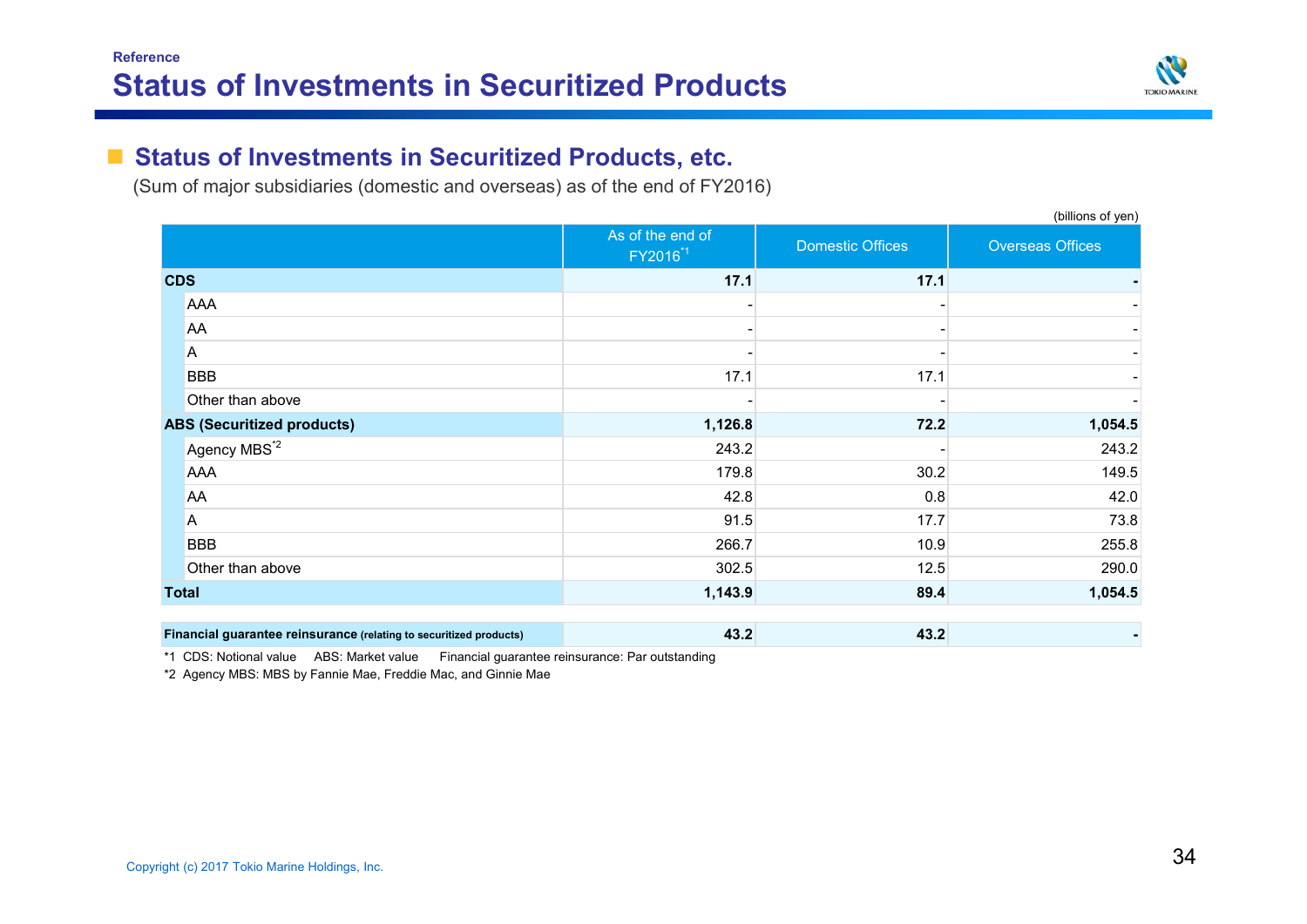

#### **Adjusted Net Income (Group total) Business Unit Profits**

**Enhancing transparency and comparability / Linking with shareholder returns**

- 0 For the Group total, **"Adjusted Net Income"**  based on financial accounting is used from the perspective of enhancing transparency and comparability as well as linking with shareholder returns
- 0 Profit indicator for the Group total as the base for calculating capital efficiency (adjusted ROE) and source of dividends

#### **Creating long-term corporate value**

- O For each business domain, **"Business Unit Profits"** is used from the perspective of accurately assessing corporate value including economic value, etc. for the purpose of longterm expansion
- Ô Use MCEV (market-consistent embedded value) for domestic life, which reflects the economic value of the business more accurately

|                          |                                                               | <b>Adjusted Net Income</b>                          | <b>Business Unit Profits</b>                       |  |
|--------------------------|---------------------------------------------------------------|-----------------------------------------------------|----------------------------------------------------|--|
| <b>Domestic non-life</b> | Gains or losses on sales of<br>business-related equities      | Included                                            | Excluded                                           |  |
|                          | Provision for reserves of capital<br>nature, etc.             | Excluded                                            | Excluded                                           |  |
| <b>Domestic life</b>     |                                                               | Adjust the financial accounting<br>basis net income | Increase in MCFV<br>during the current fiscal year |  |
| Other than the above     | Amortization of goodwill and<br>other intangible fixed assets | Excluded                                            | Excluded                                           |  |

## **<Main differences>**

(Note) Please refer to P.36 for details regarding the definition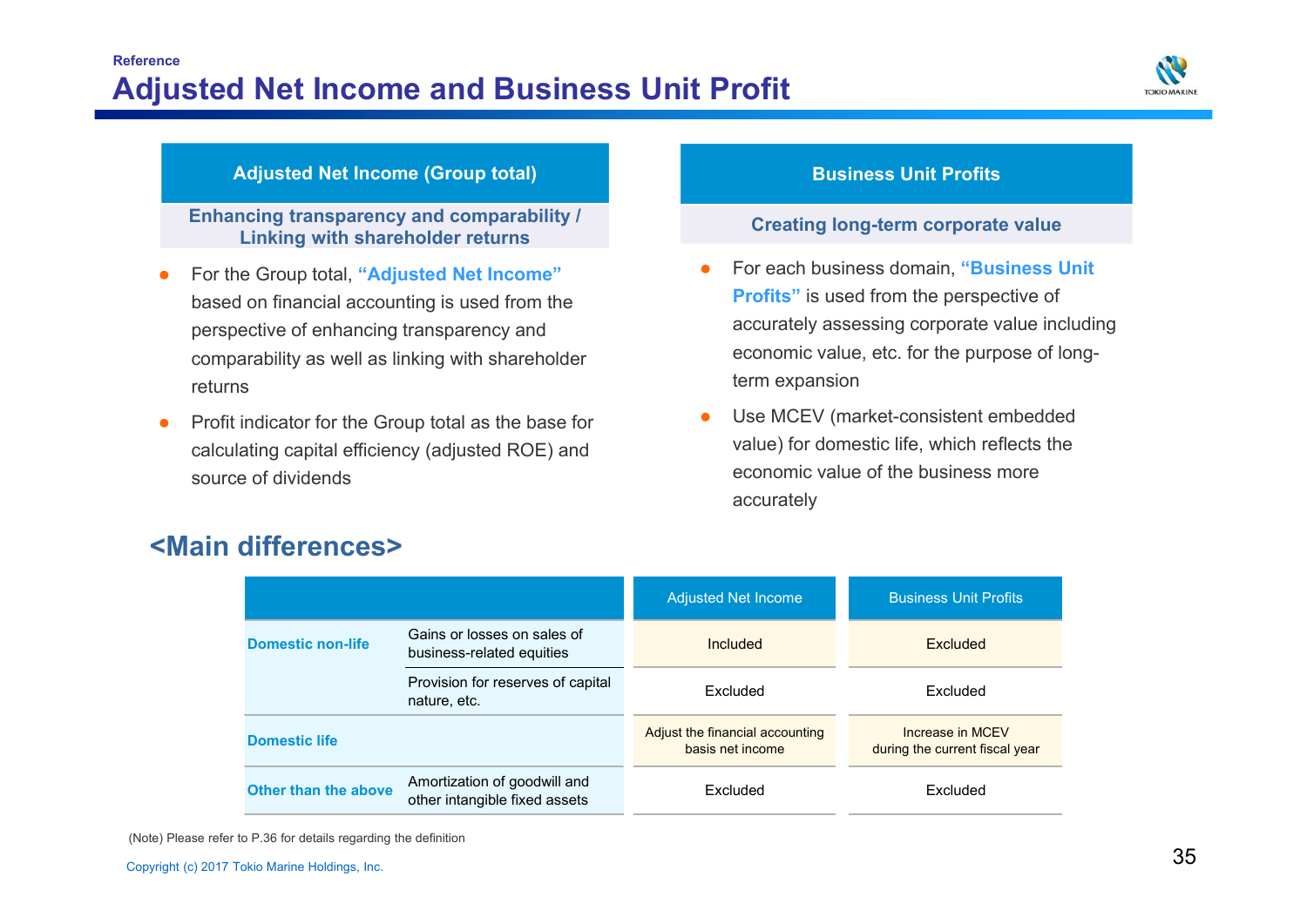

#### **Definition of Adjusted Net Income / Adjusted Net Assets / Adjusted ROE**

 $\bullet$ **Adjusted Net Income\*1**

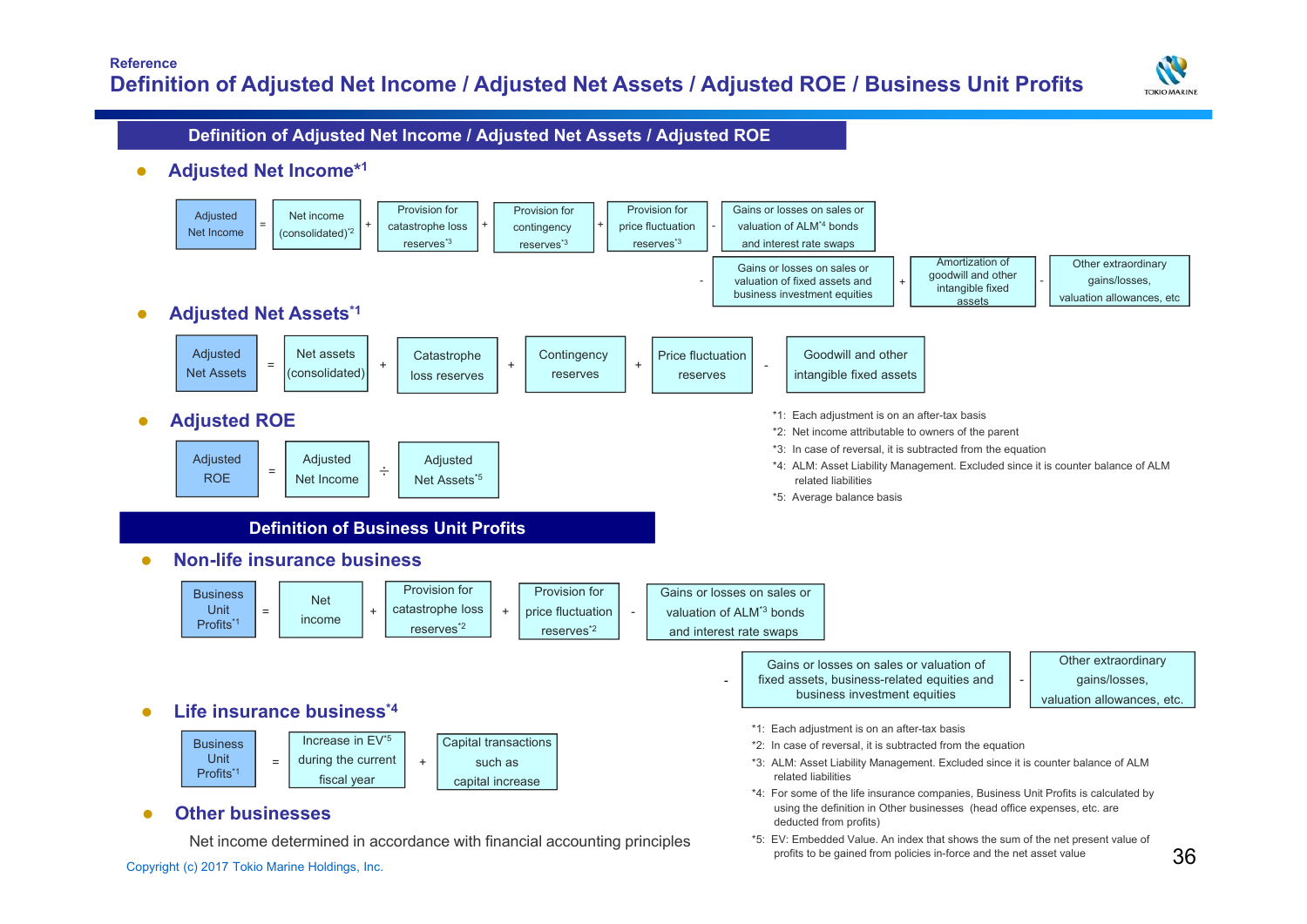| <b>Adjusted Net Income*1</b><br>$\bullet$                                                  |                                 |                                     |                      | <b>Adjusted Net Assets*1</b>                  |                                 |                                     |               | <b>Adjusted ROE</b>                       |                                 |                                     |                      |
|--------------------------------------------------------------------------------------------|---------------------------------|-------------------------------------|----------------------|-----------------------------------------------|---------------------------------|-------------------------------------|---------------|-------------------------------------------|---------------------------------|-------------------------------------|----------------------|
|                                                                                            | <b>FY2016</b><br><b>Results</b> | <b>FY2017</b><br><b>Projections</b> | YoY<br><b>Change</b> |                                               | <b>FY2016</b><br><b>Results</b> | <b>FY2017</b><br><b>Projections</b> | YoY<br>Change |                                           | <b>FY2016</b><br><b>Results</b> | <b>FY2017</b><br><b>Projections</b> | YoY<br><b>Change</b> |
| Net income attributable to owners of the parent<br>(consolidated)                          | 273.8                           | 280.0                               | 6.1                  | Net assets(consolidated)                      | 3,542.1                         | 3,625.5                             | 83.4          | <b>Net</b><br>income(consolidated)        | 273.8                           | 280.0                               | 6.1                  |
| Provision for catastrophe loss reserves <sup>2</sup>                                       | $+35.1$                         | $+27.0$                             | $-8.1$               | Catastrophe loss<br>reserves                  | $+810.9$                        | $+838.4$                            | 27.5          | <b>Net</b><br>assets(consolidated)*       | 3,513.4                         | 3,583.8                             | 70.4                 |
| Provision for contingency reserves <sup>*2</sup>                                           | $+1.7$                          | $+1.0$                              | $-0.7$               | Contingency reserves                          | $+36.2$                         | $+37.2$                             | 1.0           | <b>Financial acccounting</b><br>basis ROE | 7.8%                            | 7.8%                                | $-0.0pt$             |
| Provision for price fluctuation reserves <sup>"2</sup>                                     | $+3.9$                          | $+4.0$                              | 0.1                  | Price fluctuation reserves                    | $+67.3$                         | $+71.6$                             | 4.3           | * average balance basis                   |                                 |                                     |                      |
| Gains or losses on sales or valuation of ALM <sup>3</sup> bonds<br>and interest rate swaps | $+0.6$                          | $+0.0$                              | $-0.6$               | Goodwill and other<br>intangible fixed assets | $-644.2$                        | $-565.9$                            | 78.3          |                                           | <b>FY2016</b><br><b>Results</b> | <b>FY2017</b><br><b>Projections</b> | YoY<br>Change        |
| Gains or losses on sales or valuation of fixed assets<br>and business investment equities  | $-3.5$                          | $+0.0$                              | 3.5                  | <b>Adjusted Net Assets</b>                    | 3,812.4                         | 4,006.8                             | 194.4         | <b>Adjusted Net Income</b>                | 406.7                           | 382.0                               | $-24.7$              |
| Amortization of goodwill and other intangible fixed<br>assets                              | $+96.9$                         | $+70.0$                             | $-26.9$              |                                               |                                 |                                     |               | <b>Adjusted Net Assets*</b>               | 3,705.9                         | 3,900.0                             | 194.1                |
| Other extraordinary gains/losses,<br>valuation allowances, etc.                            | $-1.9$                          | $+0.0$                              | 1.9                  |                                               |                                 |                                     |               | <b>Adjusted ROE</b>                       | 11.0%                           | 9.8%                                | $-1.2pt$             |
| <b>Adiusted Net Income</b>                                                                 | 406.7                           | 382.0                               | $-24.7$              |                                               |                                 |                                     |               | * average balance basis                   |                                 |                                     |                      |

\*1: Each adjustment is on an after-tax basis

\*2: In case of reversal, it is subtracted from the equation

\*3: ALM: Asset Liability Management. Excluded since it is counter balance of ALM related liabilities

(Note) Please refer to P.36 for details regarding the definition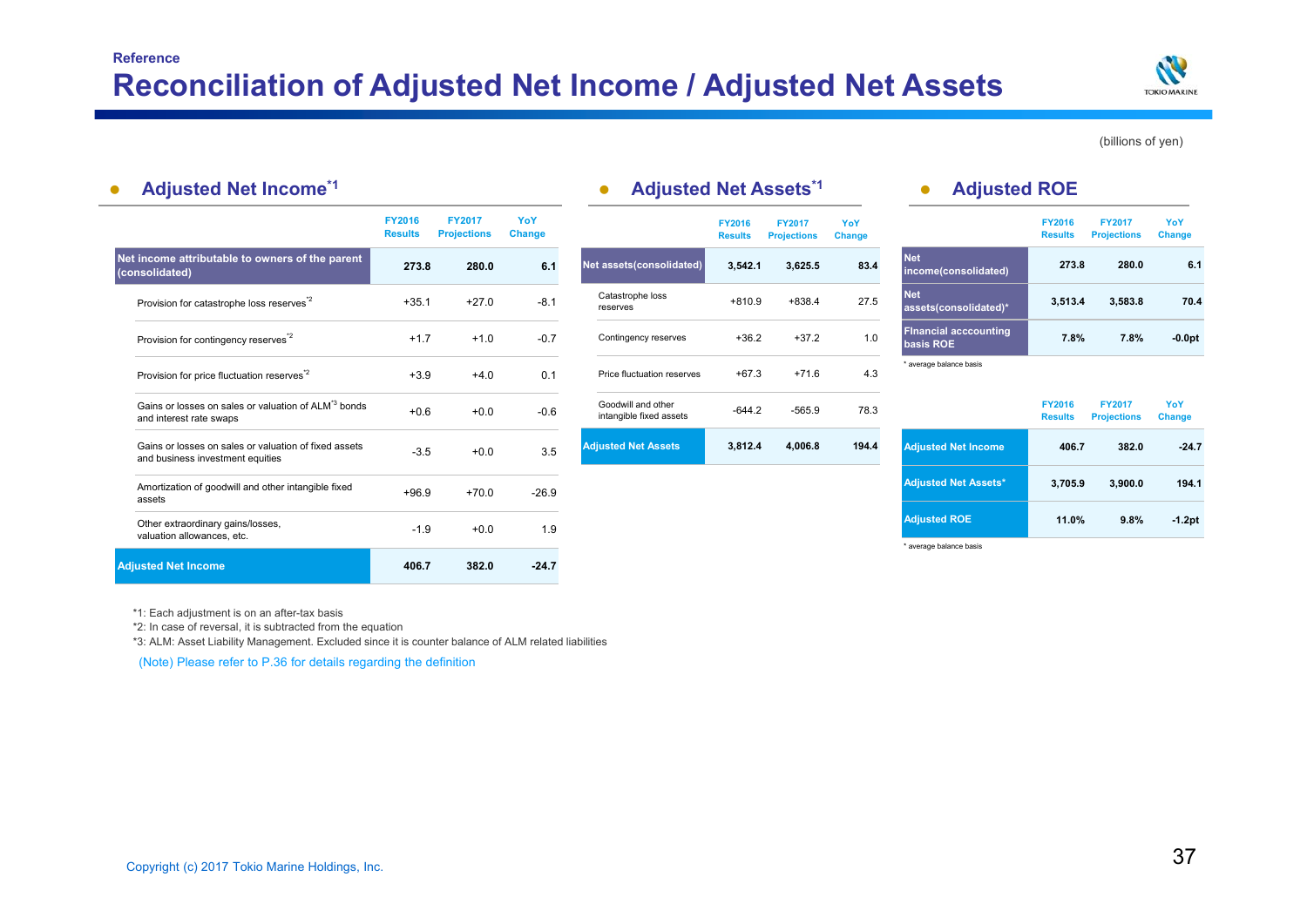

#### $\bullet$ **Domestic Non-Life\*1** (**TMNF**)

|                                                                                                                         | <b>FY2016</b><br><b>Results</b> | <b>FY2017</b><br><b>Projections</b> | YoY<br><b>Change</b> |
|-------------------------------------------------------------------------------------------------------------------------|---------------------------------|-------------------------------------|----------------------|
| Net income for accounting purposes                                                                                      | 248.6                           | 270.0                               | 21.3                 |
| Provision for catastrophe loss reserves <sup>*2</sup>                                                                   | $+31.0$                         | $+24.6$                             | $-6.4$               |
| Provision for price fluctuation reserves <sup>*2</sup>                                                                  | $+3.6$                          | $+3.6$                              | 0.0                  |
| Gains or losses on sales or valuation of<br>ALM <sup>3</sup> bonds and interest rate swaps                              | $+0.3$                          | $-0.4$                              | $-07$                |
| Gains or losses on sales or valuation of<br>fixed assets, business related equities and<br>business investment equities | $-582$                          | $-546$                              | 3.6                  |
| Intra-group dividends                                                                                                   | $-63.6$                         | $-97.7$                             | $-341$               |
| Other extraordinary gains/losses,<br>valuation allowances, etc                                                          | $-14$                           | $+7.5$                              | 8.9                  |
| <b>Business Unit Profits</b>                                                                                            | 160.3                           | 153.0                               | $-7.3$               |

\*1: Each adjustment is on an after-tax basis

\*2: In case of reversal, it is subtracted from the equation

\*3: ALM: Asset Liability Management. Excluded since it is counter balance of ALM related liabilities

\*4: Amortization of other intangible fixed assets, head office expenses, etc.

(Note) Please refer to P.36 for details regarding the definition

#### $\bullet$ **International Insurance\*1**

|                                                                    | <b>FY2016</b><br><b>Results</b> | <b>FY2017</b><br><b>Projections</b> |
|--------------------------------------------------------------------|---------------------------------|-------------------------------------|
| <b>Overseas subsidiaries</b><br>Net income for accounting purposes | 135.6                           | 127.0                               |
| Difference with EV (Life)                                          | $-1.2$                          |                                     |
| Adjustment of non-controlling interests                            | $-2.5$                          |                                     |
| Difference of subsidiaries covered                                 | $-1.5$                          |                                     |
| Other adjustments <sup>*4</sup>                                    | $+39.1$                         |                                     |
| <b>Business Unit Profits</b>                                       | 169.5                           | 153.0                               |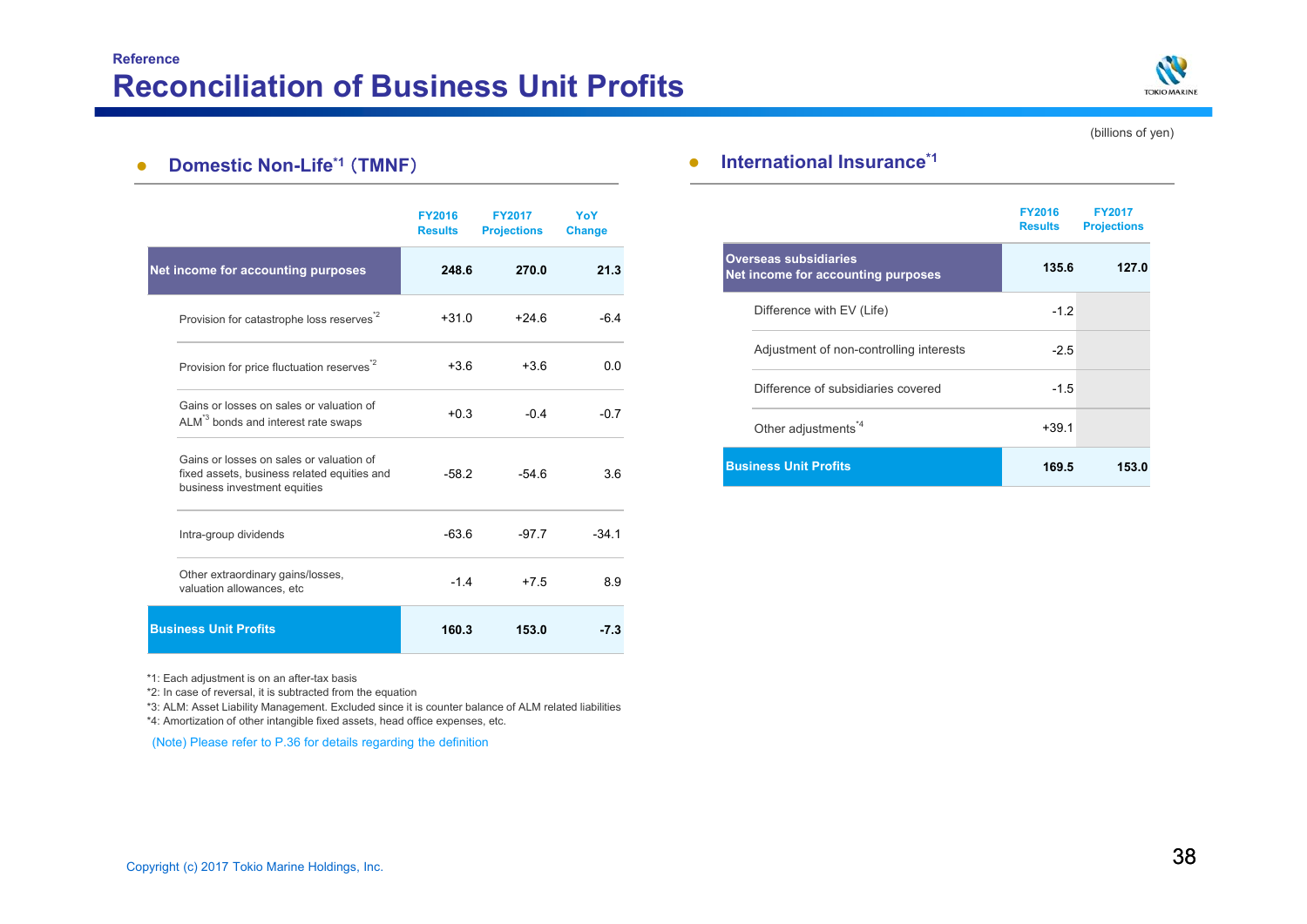

|                              |                    | <b>FY2015</b> | <b>FY2016</b> | <b>YoY Change</b> |
|------------------------------|--------------------|---------------|---------------|-------------------|
| <b>Fiscal Year-end MCEV</b>  |                    | 811.6         | 1,163.2       | 351.5             |
|                              | Adjusted net worth | 1,162.2       | 826.3         | $-335.8$          |
|                              | Value of in-force  | $-350.5$      | 336.8         | 687.3             |
| <b>Value of new business</b> |                    | 60.3          | 37.4          | $-22.8$           |

Note: Figures are before review by an independent third party